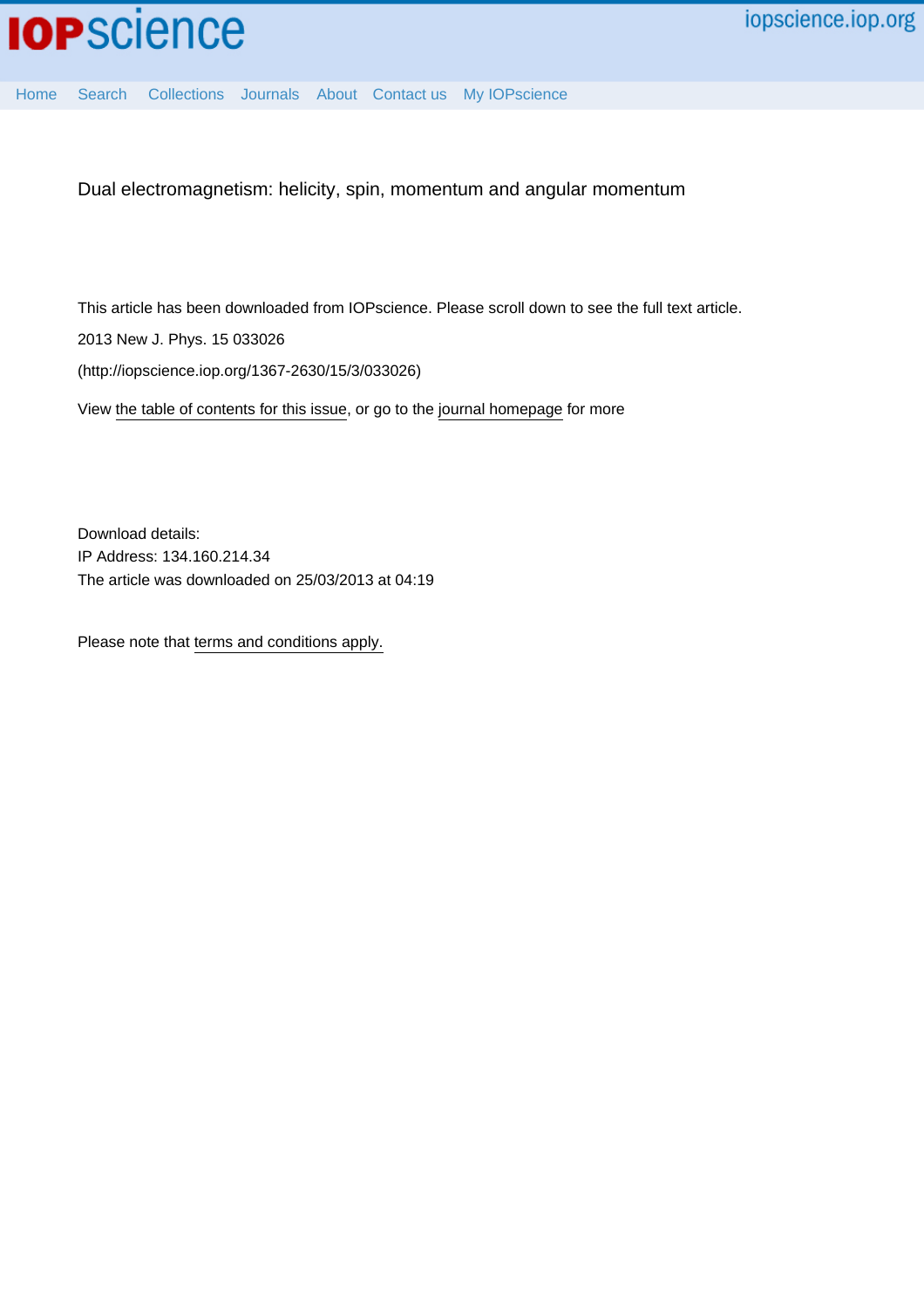# **New Journal of Physics** The open access journal for physics

**Dual electromagnetism: helicity, spin, momentum and angular momentum**

# **Konstantin Y Bliokh**1,2,<sup>5</sup> **, Aleksandr Y Bekshaev**<sup>3</sup> and Franco Nori<sup>1,4</sup>

<sup>1</sup> Advanced Science Institute, RIKEN, Wako-shi, Saitama 351-0198, Japan <sup>2</sup> A Usikov Institute of Radiophysics and Electronics, NASU, Kharkov 61085, Ukraine

3 I I Mechnikov National University, Dvorianska 2, Odessa 65082, Ukraine <sup>4</sup> Physics Department, University of Michigan, Ann Arbor, MI 48109-1040, USA

E-mail: [k.bliokh@gmail.com](mailto:k.bliokh@gmail.com)

*New Journal of Physics* **15** (2013) 033026 (28pp) Received 3 October 2012 Published 20 March 2013 Online at <http://www.njp.org/> doi:10.1088/1367-2630/15/3/033026

**Abstract.** The *dual symmetry* between electric and magnetic fields is an important intrinsic property of Maxwell equations in free space. This symmetry underlies the conservation of optical *helicity* and, as we show here, is closely related to the separation of *spin and orbital degrees of freedom* of light (the helicity flux coincides with the spin angular momentum). However, in the standard field-theory formulation of electromagnetism, the field Lagrangian is *not* dual symmetric. This leads to problematic dual-asymmetric forms of the *canonical* energy–momentum, spin and orbital angular-momentum tensors. Moreover, we show that the components of these tensors conflict with the helicity and energy conservation laws. To resolve this discrepancy between the symmetries of the Lagrangian and Maxwell equations, we put forward a dualsymmetric Lagrangian formulation of classical electromagnetism. This *dual electromagnetism* preserves the form of Maxwell equations, yields meaningful canonical energy–momentum and angular-momentum tensors, and ensures a self-consistent separation of the spin and orbital degrees of freedom. This provides a rigorous derivation of the results suggested in other recent approaches.

<sup>5</sup> Author to whom any correspondence should be addressed.

Content from this work may be used under the terms of the [Creative Commons Attribution-NonCommercial-](http://creativecommons.org/licenses/by-nc-sa/3.0)<u> (@0®0)</u> [ShareAlike 3.0 licence.](http://creativecommons.org/licenses/by-nc-sa/3.0) Any further distribution of this work must maintain attribution to the author(s) and the title of the work, journal citation and DOI.

*New Journal of Physics* **15** (2013) 033026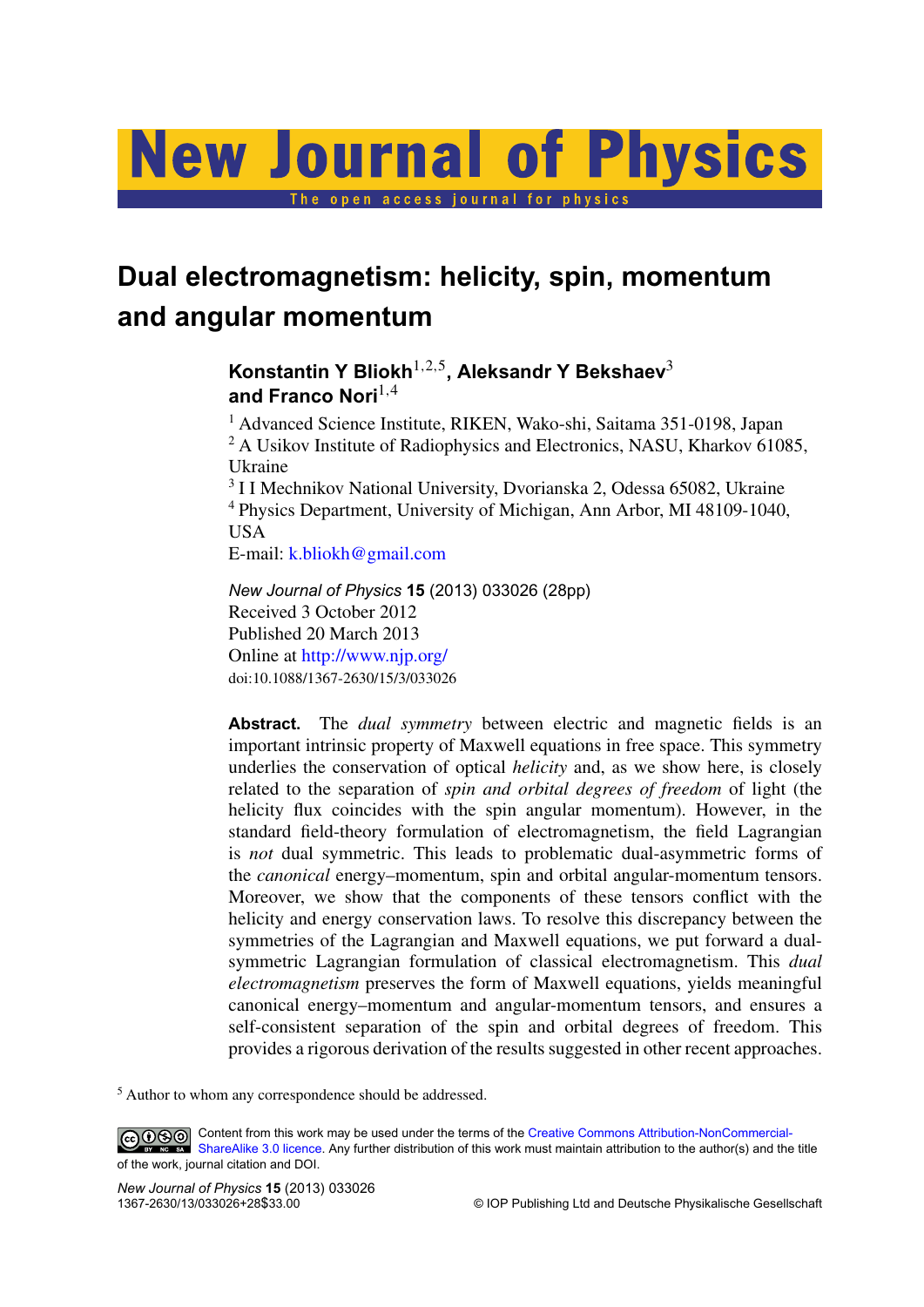<span id="page-2-0"></span>We make the Noether analysis of the dual symmetry and all the Poincaré symmetries, examine both local and integral conserved quantities and show that only the dual electromagnetism naturally produces a complete self-consistent set of conservation laws. We also discuss the observability of physical quantities distinguishing the standard and dual theories, as well as relations to quantum weak measurements and various optical experiments.

# **Contents**

| 1. Introduction<br>$\overline{2}$                                |                |  |  |  |
|------------------------------------------------------------------|----------------|--|--|--|
| 2. Standard electromagnetism                                     |                |  |  |  |
| 2.1. Field Lagrangian, Maxwell equations and basic currents      | $\overline{4}$ |  |  |  |
| 2.2. Energy-momentum and angular-momentum tensors                | $\overline{7}$ |  |  |  |
| 3. Dual electromagnetism                                         |                |  |  |  |
|                                                                  | <sup>12</sup>  |  |  |  |
| 3.2. Energy-momentum and angular-momentum tensors                | 15             |  |  |  |
|                                                                  | -18            |  |  |  |
| 4. Observability and relation to quantum weak measurements<br>20 |                |  |  |  |
| 24<br><b>5. Concluding remarks</b>                               |                |  |  |  |
| <b>Acknowledgments</b>                                           |                |  |  |  |
| <b>References</b>                                                |                |  |  |  |

# **1. Introduction**

The symmetry between electric and magnetic fields in Maxwell's electromagnetism has attracted considerable attention since the end of the 19th century [\[1,](#page-26-0) [2\]](#page-26-0). It was then noticed that Maxwell equations in free space are symmetric with respect to the following exchange of the electric and magnetic fields:

$$
\mathbf{E} \to \mathbf{B}, \quad \mathbf{B} \to -\mathbf{E}.\tag{1.1}
$$

This discrete symmetry is a particular case of the continuous *dual symmetry* with respect to the electric–magnetic rotation:

$$
\mathbf{E} \to \mathbf{E} \cos \theta + \mathbf{B} \sin \theta,
$$
  

$$
\mathbf{B} \to \mathbf{B} \cos \theta - \mathbf{E} \sin \theta,
$$
 (1.2)

where  $\theta$  is an arbitrary pseudo-scalar. One of the manifestations of this symmetry is that all fundamental properties of free electromagnetic field (such as energy, momentum, angular momentum, etc) are symmetric with respect to the transformation  $(1.2)$ , which is referred to by Berry as 'electric–magnetic democracy' [\[3\]](#page-26-0).

Interest in the symmetry between the electric and magnetic properties of nature caught its second wind after seminal papers by Dirac that examined the possibility of the existence of magnetic charges (monopoles) [\[4\]](#page-26-0). Starting from the 1960s, this stimulated a series of works discussing the dual-symmetric formulation of electromagnetism and light–matter interactions [\[5](#page-26-0)[–21\]](#page-27-0). Simultaneously, in 1964 Lipkin discovered a series of novel conservation laws (sometimes called 'Lipkin's zilches') in Maxwell equations, which were remarkably symmetric with respect to the electric and magnetic fields [\[22\]](#page-27-0). The Lipkin zilches include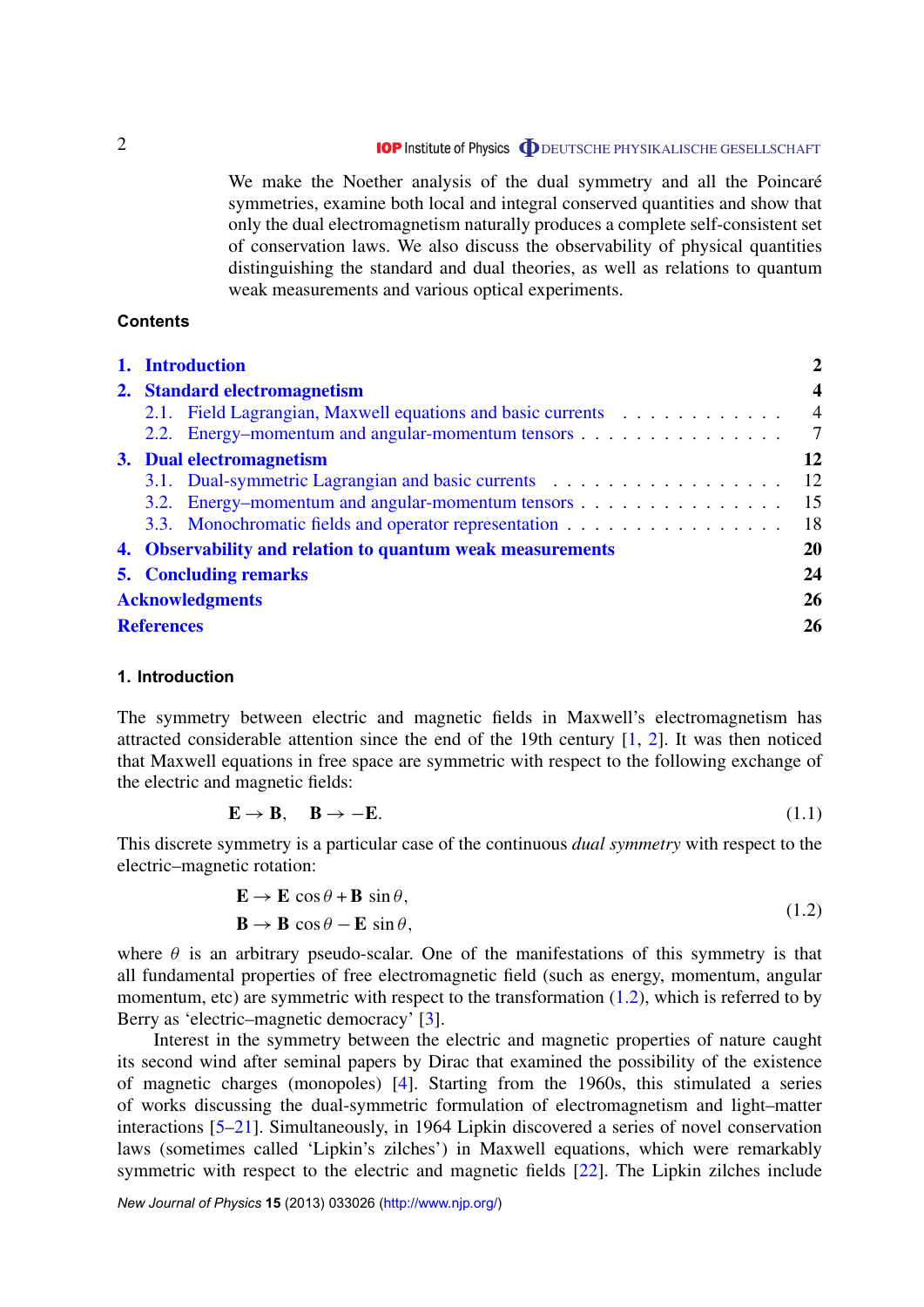a pseudo-scalar, a pseudo-vector and higher-rank tensors. Analysis of these conserved quantities revealed that the pseudo-scalar integrated over space is related to the difference between the numbers of right-hand and left-hand circularly polarized photons, i.e. the optical *helicity* [\[23–28\]](#page-27-0). It was pointed out by Zwanziger [\[8\]](#page-26-0) and also considered by Deser and Teitelboim [\[12\]](#page-26-0) that it is the symmetry [\(1.2\)](#page-2-0) that leads to the conservation of the helicity of light. However, in most other works the dual symmetry and helicity conservation were considered within different contexts.

Recently, the interest in helicity conservation arose again in connection with optical *chirality*, i.e. interaction of light with chiral structures [\[29–32\]](#page-27-0). Tang and Cohen [\[29,](#page-27-0) [30\]](#page-27-0) argued that Lipkin's pseudo-scalar and pseudo-vector characterize the optical chirality density and its flux unrelated to the polarization of light. However, it was soon recovered in [\[33,](#page-27-0) [34\]](#page-27-0) that for monochromatic fields these quantities should be associated with the helicity density and its flux. Moreover, it was shown that the helicity flux represents the dual-symmetric *spin angular momentum* of light [\[33\]](#page-27-0). Thus, importantly, the dual symmetry and conservation of helicity are closely related to the definition of the spin density in the electromagnetic field—a long-standing problem in itself. Finally, this year, the fundamental relations between the dual symmetry, helicity conservation law, spin and Lipkin's zilches were examined in detail in papers by Cameron *et al* [\[35\]](#page-27-0). Furthermore, Fernandez-Corbaton *et al* [\[36\]](#page-27-0) first considered the electric–magnetic symmetry and helicity conservation as a *practical* tool describing a number of experimentally observed features in light–matter interactions.

Despite such extensive discussions about the dual symmetry [\(1.2\)](#page-2-0) and helicity conservation, the standard electromagnetic field theory still has a significant drawback. Namely, the *Lagrangian of the electromagnetic field*,  $\tilde{L} = (E^2 - B^2)/2$ , *is not dual-invariant* with respect to [\(1.2\)](#page-2-0). This results in dual-*asymmetric* Noether currents and conservation laws [\[37,](#page-27-0) [38\]](#page-27-0). In particular, the *canonical energy–momentum and angular-momentum tensors* are dualasymmetric [\[37\]](#page-27-0), which results in the known asymmetric definition of the *spin and orbital angular momenta* for the electromagnetic field [\[39\]](#page-27-0). (The usual symmetric energy–momentum tensor is obtained via an additional Belinfante symmetrization procedure, which is related to the separation of the spin and orbital degrees of freedom of the field [\[37,](#page-27-0) [40\]](#page-27-0).) Therefore, the helicity and spin densities become *inconsistent* with each other in the standard Lagrangian electromagnetic theory: the helicity flux does *not* coincide with the spin. Sometimes, this evokes a false dual-asymmetric helicity (a partner of the asymmetric spin), which is *not conserved* in Maxwell equations [\[25,](#page-27-0) [27,](#page-27-0) [28,](#page-27-0) [34\]](#page-27-0) (see also [\[20,](#page-27-0) section 1.6]). Thus, there is a fundamental discrepancy in the symmetries of the free-space Lagrangian and field equations, which manifests itself in inconsistent definitions of the helicity, spin and orbital angular-momentum densities. Deser and Teitelboim [\[12\]](#page-26-0) showed that even for the asymmetric Lagrangian, the integral action is dual-invariant, and the proper conserved helicity can be derived from it. However, this does not resolve the dual asymmetry of the spin and orbital quantities, and below we argue that the symmetry of the Lagrangian and the corresponding canonical Noether currents still makes an important difference. It is worth noting that there were several attempts to restore the dual symmetry in the field Lagrangian [\[13–19\]](#page-27-0) but all these have difficulties and do not result in a clear, manifestly dual-symmetric formulation of electromagnetism.

In this paper we put forward a dual-symmetric modification of the free-space classical Maxwell electromagnetism. Our theory is based on a dual-symmetric Lagrangian which is invariant with respect to the transformation [\(1.2\)](#page-2-0). Therefore, the straightforward application of the Noether theorem to this Lagrangian immediately yields the proper helicity conservation law.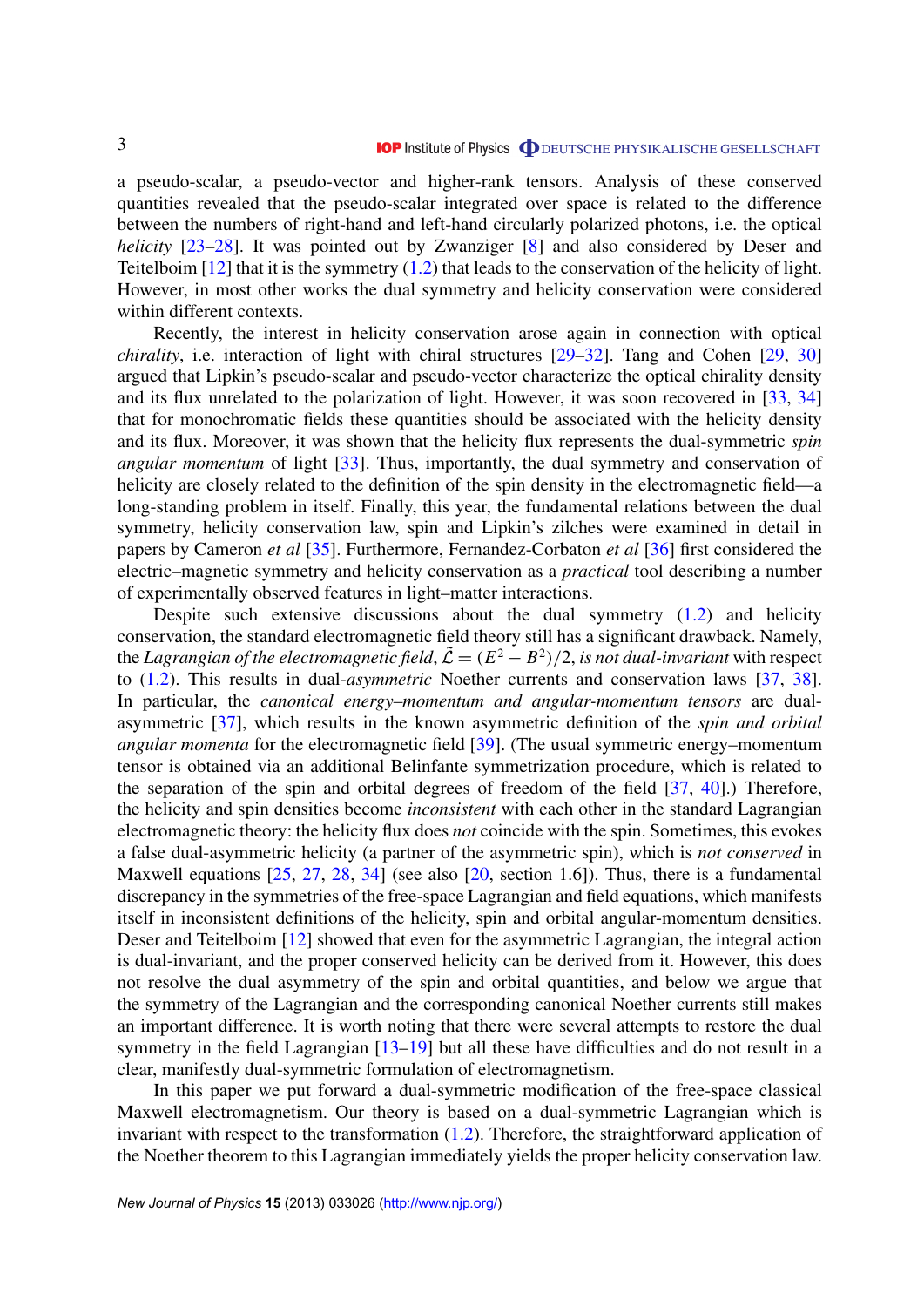<span id="page-4-0"></span>The field equations, the symmetric energy–momentum tensor and the corresponding angularmomentum tensor remain the same as in standard electromagnetic theory. At the same time, the *canonical* versions of these tensors (which directly follow from the Noether theorem but are usually considered as auxiliary quantities [\[37,](#page-27-0) [38\]](#page-27-0)) become meaningful physical quantities in our approach. They provide a dual-symmetric *separation of the spin and orbital degrees of freedom*, i.e. the spin and orbital parts of the momentum density (the Poynting vector) and the corresponding spin and orbital angular momenta of light. We show that only the dualsymmetric Lagrangian results in the canonical Noether currents—momentum, spin and orbital angular momenta, and boost momentum—*fully consistent* with each other and with the helicity conservation law. Thus, all the discrepancies present in the standard electromagnetism are removed in our dual-symmetric theory. Note that the separation of spin and orbital parts of the angular momentum of light is a long-standing and controversial problem; it was recently re-examined by several authors [\[41–44\]](#page-27-0). In particular, the importance of the electric–magnetic symmetry was emphasized in [\[3,](#page-26-0) [42,](#page-27-0) [43\]](#page-27-0). Remarkably, the spin and orbital characteristics of the electromagnetic field, which were suggested in [\[3,](#page-26-0) [42–44\]](#page-27-0) using various arguments, now become *intrinsic* in the dual formulation of electromagnetism, and are derived in a rigorous way.

This paper is organized as follows. In section 2 we summarize the standard Lagrangian formulation of classical electromagnetism, emphasizing its inherent difficulties related to its lack of duality. We present a complete Noether analysis of the dual symmetry and all Poincaré symmetries, and examine both local and integral conserved quantities. Afterwards, in section [3](#page-12-0) we formulate the dual-symmetric modification of electromagnetic field theory, with its step-bystep comparison with section 2 and other relevant results. To facilitate the comparison of the Noether currents in the standard and dual theories, we summarize them in figure [1.](#page-13-0) Section [3.3](#page-18-0) also contains a quantum-like operator representation of the conserved physical characteristics for monochromatic fields [\[3,](#page-26-0) [42,](#page-27-0) [44\]](#page-27-0); such a self-consistent representation is impossible within standard electromagnetism. In section [4](#page-20-0) we discuss the issues of observability of spin and orbital angular momenta and local currents, which distinguish standard and dual theories. A number of known results and experiments are discussed from the viewpoint of dual symmetry. We argue that the suggested optical experiments are related to the concept of quantum weak measurements and unavoidably involve light–matter interactions. The remarks in section [5](#page-24-0) conclude the paper.

#### **2. Standard electromagnetism**

#### *2.1. Field Lagrangian, Maxwell equations and basic currents*

The electromagnetic field is described by the four-potential  $A^{\alpha}(r^{\alpha}) = (A^0, \mathbf{A})$  and antisymmetric field tensor

$$
F^{\alpha\beta} = \partial^{\alpha} \wedge A^{\beta} = (\mathbf{E}, \mathbf{B}). \tag{2.1}
$$

Here and in what follows, we use the Minkowski space–time  $r^{\alpha} = (t, r)$  with signature  $(-, +, +, +)$  and assume natural units  $\varepsilon_0 = \mu_0 = c = 1$ . We will adopt the transverse Coulomb gauge,  $A^0 = 0$ ,  $\nabla \cdot \mathbf{A} = 0$  ( $\mathbf{A} = \mathbf{A}_\perp$ ), because it is the transverse part of the potential which is gauge-invariant and can determine physically meaningful quantities for the transverse radiation fields [\[39,](#page-27-0) [41,](#page-27-0) [43\]](#page-27-0). Also, all fields are assumed to be decaying sufficiently fast when  $|\mathbf{r}| \to \infty$ , to make all spatial integrals converging.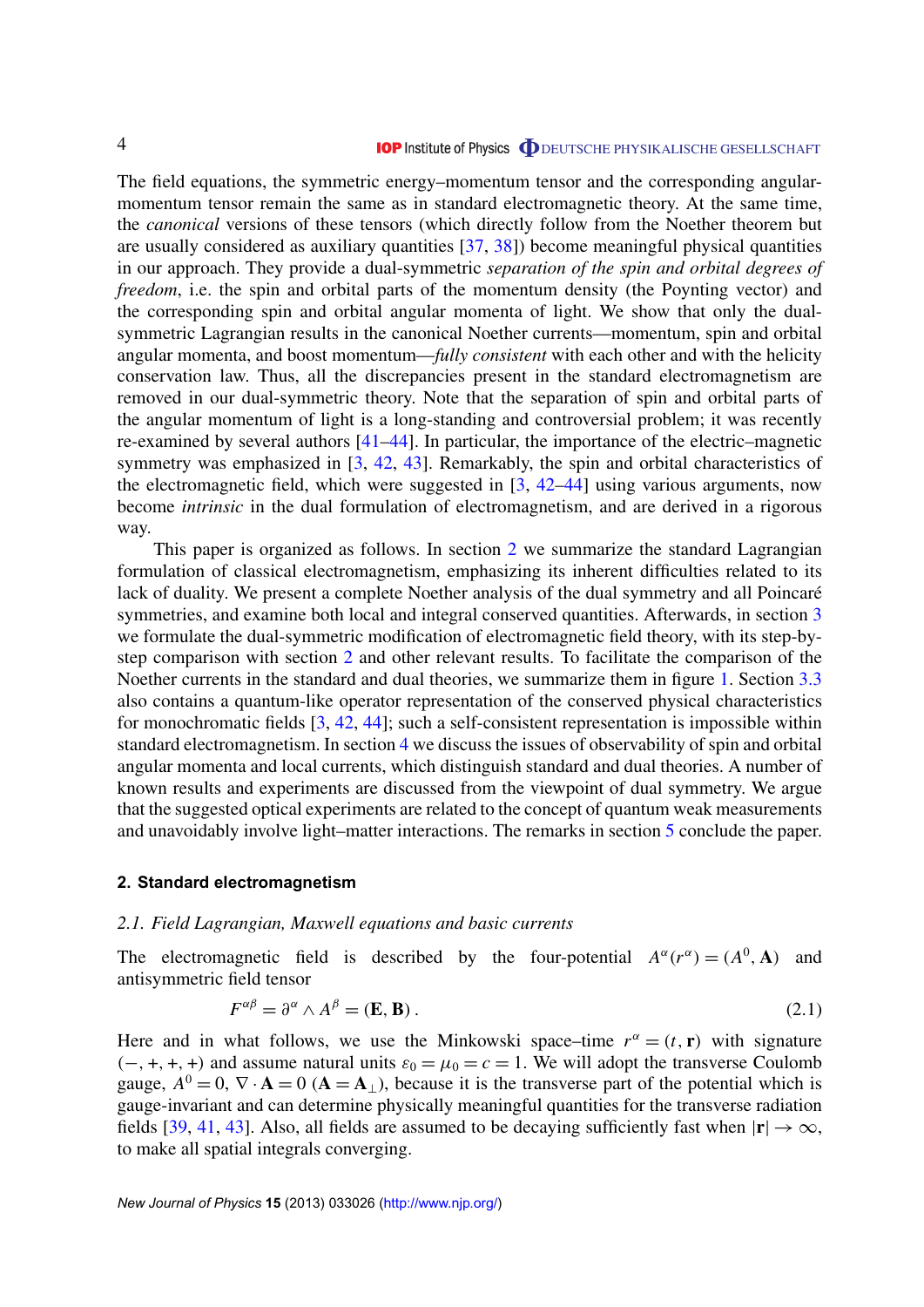<span id="page-5-0"></span>The standard Lagrangian of the free electromagnetic field is

$$
\tilde{\mathcal{L}} = -\frac{1}{4} F^{\alpha \beta} F_{\alpha \beta} = \frac{1}{2} (E^2 - B^2).
$$
 (2.2)

Here and in what follows, emphasizing the dual asymmetry of some important quantities, we will mark them with a tilde; their dual-symmetric counterparts will be marked by the same letters without a tilde. The field Hamiltonian, following from  $(2.2)$ , is known to be [\[39\]](#page-27-0)  $\mathcal{H}=\frac{1}{2}$  $\frac{1}{2}(E^2 + B^2) = W$ , where *W* is the dual-symmetric energy density of the electromagnetic field.

The free-space Maxwell equations can be written as

$$
\partial_{\beta} F^{\alpha\beta} = 0, \quad \partial_{\beta} * F^{\alpha\beta} = 0, \tag{2.3}
$$

or

 $\nabla \cdot \mathbf{B} = \nabla \cdot \mathbf{E} = 0, \quad \partial \cdot \mathbf{E} = \nabla \times \mathbf{B}, \quad \partial \cdot \mathbf{B} = -\nabla \times \mathbf{E}.$  $\bigwedge$ 

Here we introduced the *dual* field tensor:

$$
*F^{\alpha\beta} \equiv \frac{1}{2} \varepsilon^{\alpha\beta\gamma\delta} F_{\gamma\delta} = (\mathbf{B}, -\mathbf{E}), \qquad (2.4)
$$

where  $\varepsilon^{\alpha\beta\gamma\delta}$  is the Levi–Civita symbol. Note that only the first Maxwell equation in (2.3) represents the Euler–Lagrange equation of motion when varying the Lagrangian (2.2) with respect to  $A^{\alpha}$ . At the same time, the second equation in (2.3) is the Bianchi identity, which follows automatically from the form of the field tensor [\(2.1\)](#page-4-0).

As compared to the field tensor  $(2.1)$ , the dual field tensor  $(2.4)$  consists of the electric and magnetic fields **E** and **B** exchanged with each other via [\(1.1\)](#page-2-0). Evidently, the Maxwell equations (2.3) are symmetric with respect to the dual exchange [\(1.1\)](#page-2-0)  $F^{\alpha\beta} \to {}^*F^{\alpha\beta}$ , because  $*\ast F^{\alpha\beta} = -F^{\alpha\beta}$ . It is easy to show that equations (2.3') are also invariant with respect to the continuous dual transformations [\(1.2\)](#page-2-0).

Note that the coupling with matter (which consists of *electric* charges and currents) *breaks* the dual symmetry of the free field. The Lagrangian (2.2) acquires the coupling part  $\tilde{\mathcal{L}}_C = A^\alpha j_{E\alpha}$ , where  $j_{\rm E}^{\alpha}$  is the electric four-current, and the first equation of motion (2.3) becomes  $\partial_{\beta} F^{\alpha\beta} = j_{\rm E}^{\alpha}$ . It is seen from this that the presence of both electric and magnetic charges is problematic in this picture, because it requires a modification of the second equation  $(2.3)$  with the magnetic current  $j_{\rm M}^{\alpha}$ :  $\partial_{\beta} * F^{\alpha\beta} = j_{\rm M}^{\alpha}$  [\[4–](#page-26-0)[20\]](#page-27-0). However, this would contradict the Bianchi identity for the field tensor  $(2.1)$ , and the relation between the field and potential should be modified.

In contrast to Maxwell equations, the field Lagrangian (2.2) is *not* invariant with respect to the duality transformations  $(1.1)$  and  $(1.2)$ . To illustrate its transformation properties, we introduce the complex *Riemann–Silberstein vector*  $\mathbf{D} = \mathbf{E} + i\mathbf{B}$  [\[45\]](#page-27-0). The Lorentz transforma-tions represent complex-angle rotations of this vector [\[38\]](#page-27-0), and its square,  $\mathbf{D} \cdot \mathbf{D} = (E^2 - B^2) +$  $2 \mathbf{i} \mathbf{E} \cdot \mathbf{B} \equiv I_1 + \mathbf{i} I_2$ , provides the two Lorentz invariants of the electromagnetic field:

$$
I_1 = -\frac{1}{2} F^{\alpha\beta} F_{\alpha\beta} = (E^2 - B^2),
$$
  
\n
$$
I_2 = -\frac{1}{2} * F^{\alpha\beta} F_{\alpha\beta} = 2\mathbf{E} \cdot \mathbf{B}.
$$
\n(2.5)

In terms of the Riemann–Silberstein vector, the dual transformation  $(1.2)$  becomes the  $U(1)$ gauge transformation  $\mathbf{D} \rightarrow e^{-i\theta} \mathbf{D}$ , whereas the field Lagrangian (2.2) takes the form  $\tilde{\mathcal{L}} =$ 1  $\frac{1}{2}$ mathbf{Re}(\mathbf{D} \cdot \mathbf{D}) = \frac{1}{2}  $\frac{1}{2}I_1$ . From these equations, we immediately see that the dual transformation [\(1.2\)](#page-2-0) induces a rotation of the field invariants

$$
I_1 \to I_1 \cos 2\theta + I_2 \sin 2\theta,
$$
  
\n
$$
I_2 \to I_2 \cos 2\theta - I_1 \sin 2\theta,
$$
\n(2.6)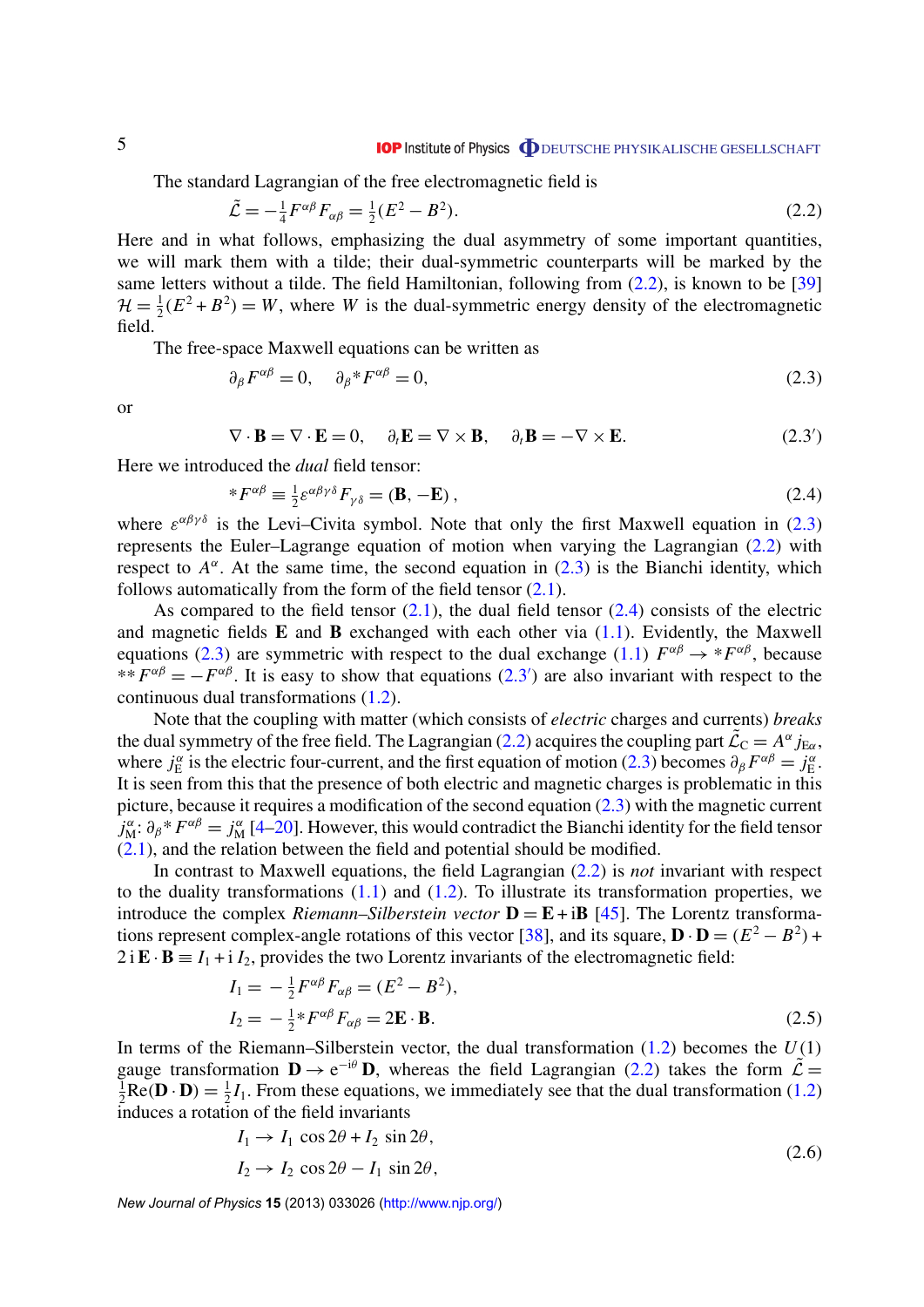<span id="page-6-0"></span>and the Lagrangian is transformed as

$$
\tilde{\mathcal{L}} \to \frac{1}{2} \left( I_1 \cos 2\theta + I_2 \sin 2\theta \right) = \tilde{\mathcal{L}} \cos 2\theta - \frac{1}{4} * F^{\alpha \beta} F_{\alpha \beta} \sin 2\theta. \tag{2.7}
$$

The transformation (2.7) changes the Lagrangian, but does not affect the Maxwell equations of motion. Indeed,  $*F^{\alpha\beta}F_{\alpha\beta} = 2\partial_{\alpha}(*F^{\alpha\beta}A_{\beta})$  (we can use here  $\partial_{\alpha}*F^{\alpha\beta} = 0$ , because this is the Bianchi identity rather than the equation of motion), and the transformation (2.7) adds a total divergence alongside with a multiplication by the constant  $\cos 2\theta$ .

Considering an infinitesimal version of (2.7) with  $\theta \to 0$ , we have

$$
\tilde{\mathcal{L}} \to \tilde{\mathcal{L}} - \theta \partial_{\alpha} \left( *F^{\alpha\beta} A_{\beta} \right). \tag{2.8}
$$

From here it is speculated in [\[20,](#page-27-0) section 1.6] that the dual symmetry of Maxwell equations implies the conservation of the *dual current*

$$
\tilde{J}^{\alpha} = {}^*F^{\alpha\beta}A_{\beta}, \quad \text{i.e. } \tilde{J}^0 \equiv \tilde{H} = \mathbf{A} \cdot \mathbf{B}, \quad \tilde{\mathbf{J}} \equiv \tilde{\mathbf{S}} = \mathbf{E} \times \mathbf{A}.
$$
 (2.9)

The components of the current (2.9) are often considered as the *helicity density*  $\tilde{H}$  and the *spin angular momentum* density  $\tilde{S}$  (coinciding here with the helicity flux density) of the field [\[25,](#page-27-0) [34,](#page-27-0) [39,](#page-27-0) [41\]](#page-27-0). However, this is not the case, and this false helicity is *not conserved* [\[25–28\]](#page-27-0):

$$
\partial_{\alpha}\tilde{J}^{\alpha} = -I_2 \neq 0, \quad \int \tilde{H} \, dV \neq \text{const}, \tag{2.10}
$$

where  $dV \equiv d^3r$  and 'const' denotes constancy in time. It was shown in a number of works [\[27,](#page-27-0) [28,](#page-27-0) [35,](#page-27-0) [43\]](#page-27-0) that the dual-asymmetric definitions for the helicity and spin densities (2.9) are not satisfactory in the general case. Instead, the dual-symmetric modifications of equations (2.9) and (2.10) form the true *helicity–spin current* providing the helicity conservation [\[8,](#page-26-0) [12,](#page-26-0) [16,](#page-27-0) [27,](#page-27-0) [28,](#page-27-0) [35\]](#page-27-0):

$$
J^{0} \equiv H = \frac{1}{2} \left( \mathbf{A} \cdot \mathbf{B} - \mathbf{C} \cdot \mathbf{E} \right), \quad \mathbf{J} \equiv \mathbf{S} = \frac{1}{2} \left( \mathbf{E} \times \mathbf{A} + \mathbf{B} \times \mathbf{C} \right), \tag{2.11}
$$

$$
\partial_{\alpha} J^{\alpha} = 0, \quad \int H \, \mathrm{d}V = \text{const.} \tag{2.12}
$$

Here **A** and **C** are the magnetic and electric vector-potentials:  $\nabla \times \mathbf{C} = -\mathbf{E}$  and  $\nabla \times \mathbf{A} = \mathbf{B}$ (see equations  $(3.6)$ ). The second quantity in  $(2.11)$  was recently identified as the physically meaningful spin angular-momentum density [\[42–44\]](#page-27-0).

Let us make one more observation, the meaning of which will be clarified below. Akin to the infinitesimal dual transformation, we consider an infinitesimal time-translation transformation  $t \to t + \tau$ ,  $\tau \to 0$ . In a way similar to equation (2.8), using the Maxwell equation  $\partial_{\alpha} F^{\alpha\beta} = 0$ , one can show that the value of the Lagrangian [\(2.2\)](#page-5-0) on the minimal-action trajectories is transformed as

$$
\tilde{\mathcal{L}} \to \tilde{\mathcal{L}} - \tau \partial_{\alpha} \left( F^{\alpha \beta} \partial_t A_{\beta} \right). \tag{2.13}
$$

Then, akin to equations (2.9) and (2.10), this evokes a false *energy–momentum current*:

$$
\tilde{P}^{\alpha} = -F^{\alpha\beta}\partial_t A_{\beta}, \quad \text{i.e. } \tilde{P}^0 \equiv \tilde{W} = E^2, \quad \tilde{P} = P = E \times B,
$$
\n(2.14)

where the energy is *not conserved*:

$$
\partial_{\alpha}\tilde{P}^{\alpha} = \frac{1}{2}\partial_t I_1 \neq 0, \quad \int \tilde{W} \,dV \neq \text{const.}
$$
\n(2.15)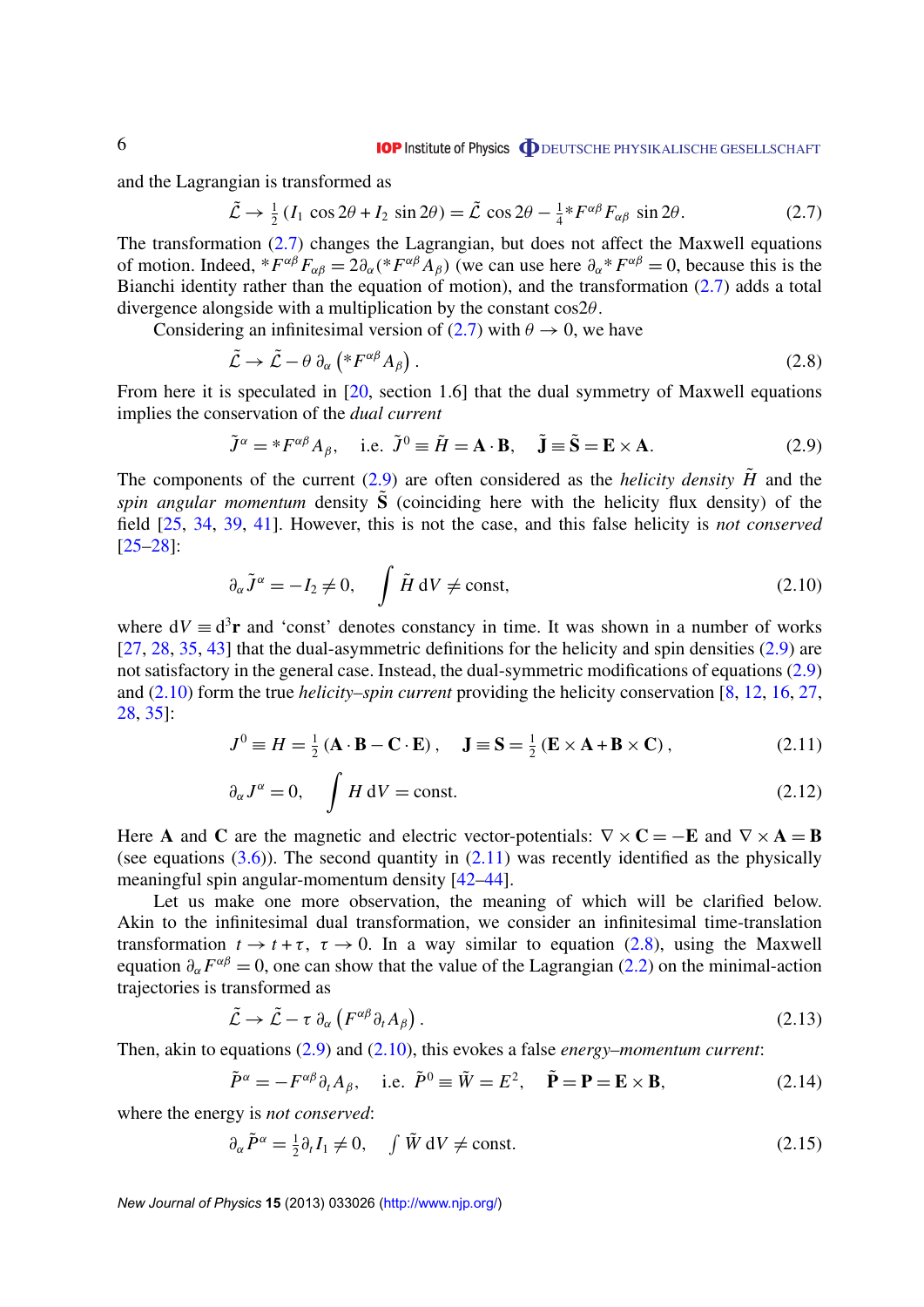<span id="page-7-0"></span>The current [\(2.14\)](#page-6-0) and [\(2.15\)](#page-6-0) contains the proper Poynting vector (= energy flux density = momentum density)  $\mathbf{P} = \mathbf{E} \times \mathbf{B}$ , but also contains the dual-asymmetric energy density  $\tilde{W} = E^2$ , which would appear if the energy were concentrated solely in the electric field. Of course, the true conserved energy–momentum current, associated with the time-translation invariance, is dual-symmetric and reads

$$
P^{0} \equiv W = \frac{1}{2}(E^{2} + B^{2}), \quad \mathbf{P} = \mathbf{E} \times \mathbf{B}, \tag{2.16}
$$

$$
\partial_{\alpha} P^{\alpha} = 0, \quad \int W \, dV = \text{const.}
$$
 (2.17)

The proper energy conservation  $(2.16)$  and  $(2.17)$  follows from the Noether-theorem analysis, which is considered in section 2.2. Also, Deser and Teitelboim [\[12\]](#page-26-0) showed that the proper helicity conservation  $(2.11)$  and  $(2.12)$  can be obtained from the dual-asymmetric Lagrangian [\(2.2\)](#page-5-0). However, we will also see that the *false* spin density [\(2.9\)](#page-6-0)  $\tilde{S} = E \times A$  and the *false* energy density [\(2.14\)](#page-6-0)  $\tilde{W} = E^2$  appear in the components of the *canonical angularmomentum tensor* following from the Lagrangian  $(2.2)$ . This is an important discrepancy of the standard dual-asymmetric Lagrangian formulation of electromagnetism which fails to produce conservation laws consistent with each other.

# *2.2. Energy–momentum and angular-momentum tensors*

In this section we summarize the main conservation laws for the free electromagnetic field, which are associated with the Poincaré group of symmetries, i.e. translations and rotations of the Minkowski space–time. We will obtain the corresponding conserved quantities by applying the Noether theorem to the Lagrangian [\(2.2\)](#page-5-0), and will emphasize their specific features which are important for our theory. This section mostly follows the standard textbook approach [\[37,](#page-27-0) [38\]](#page-27-0).

*2.2.1. Canonical tensors.* The invariance with respect to translations in space and time generates the conservation of momentum and energy. The application of the Noether theorem [\[46\]](#page-27-0) yields the following dual-asymmetric but conserved energy–momentum tensor from the Lagrangian [\(2.2\)](#page-5-0):

$$
\tilde{T}^{\alpha\beta} = (\partial^{\alpha} A^{\gamma}) F^{\beta}{}_{\gamma} - \frac{1}{4} g^{\alpha\beta} F^{\gamma\delta} F_{\gamma\delta}, \quad \partial_{\beta} \tilde{T}^{\alpha\beta} = 0, \tag{2.18}
$$

where  $g^{\alpha\beta}$  is the metric tensor. Tensor (2.18) is *non-symmetric*,  $\tilde{T}^{\alpha\beta} \neq \tilde{T}^{\beta\alpha}$ , and is known as the *canonical* energy–momentum tensor. The corresponding four-momentum density of the field is given by  $\tilde{P}_0^{\alpha} = T^{\alpha 0}$  (the indices 'O' and 'S' indicate 'orbital' and 'spin' quantities, see below). Its temporal component (in the chosen Coulomb gauge) reads

$$
\tilde{P}_0^0 = -\mathbf{E} \cdot \partial_t \mathbf{A} + \frac{1}{2} (B^2 - E^2) = \frac{1}{2} (E^2 + B^2) = W,
$$
\n(2.19)

which is the proper dual-symmetric energy density  $(2.16)$ . At the same time, the spatial components of the canonical momentum density form the dual-asymmetric vector

$$
\tilde{\mathbf{P}}_0 = \mathbf{E} \cdot (\nabla) \mathbf{A}.
$$
\n(2.20)

(Here and in what follows, we use the notations of Berry [\[3\]](#page-26-0), for which the scalar product links the vectors **E** and **A**, whereas the gradient is external:  $\tilde{P}_{0i} = E_j \nabla_i A_j$ ; the Latin indices *i*, *j*, *k* take on values 1, 2, 3.) As we will see, the canonical momentum density  $\tilde{P}_{O}$  represents the *orbital* part of the energy flux density. The total energy flux density (Poynting vector) **P** is given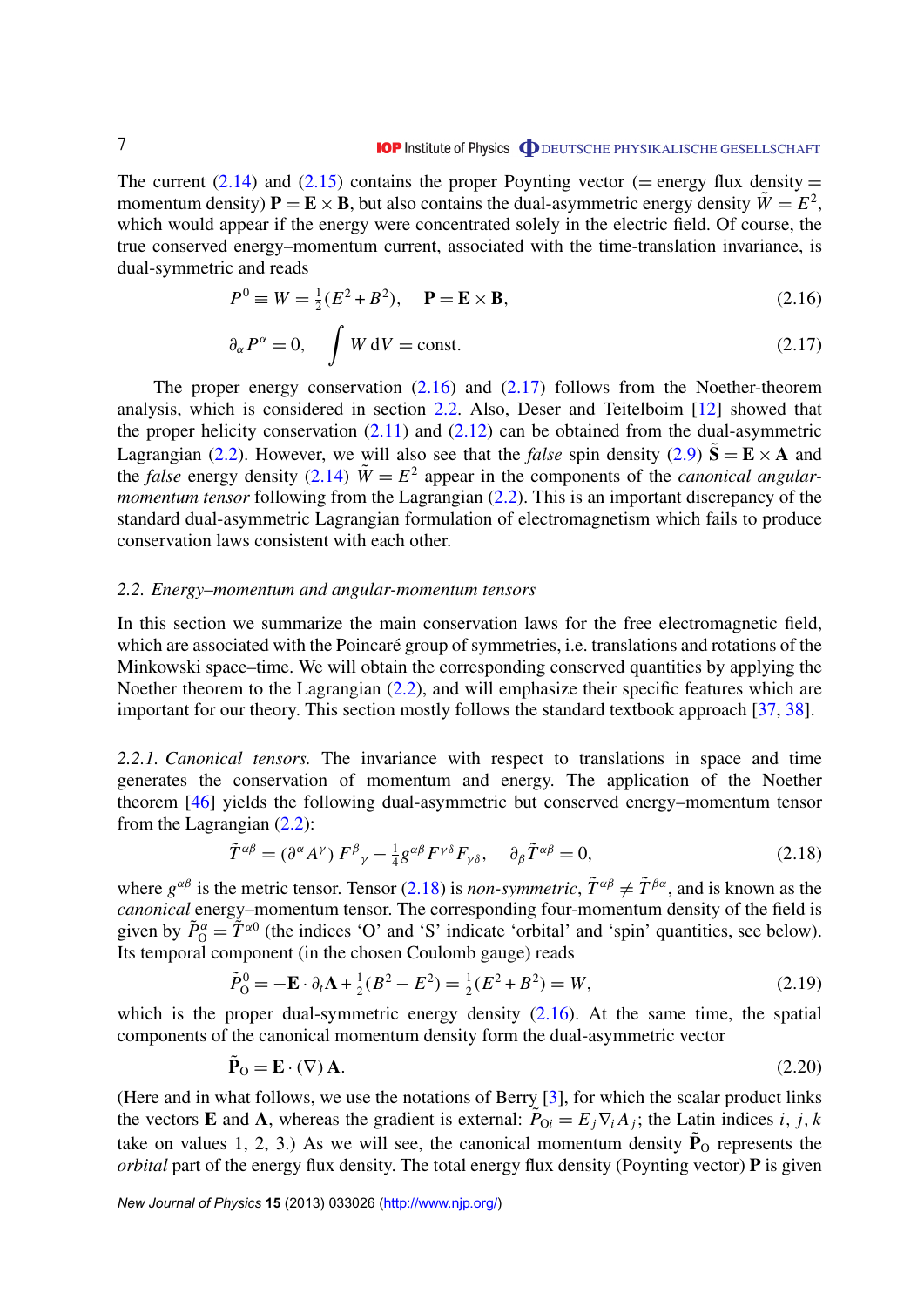<span id="page-8-0"></span>by the spatial components of  $\tilde{T}^{0\alpha} = P^{\alpha}$ , which form the proper conserved energy–momentum current [\(2.16\)](#page-7-0) in the chosen Coulomb gauge.

Next, the symmetry with respect to Lorentz transformations (rotations of the Minkowski space–time) results in the conservation of the relativistic angular momentum. Recall that the angular momentum is described in relativistic field theory by a rank-3 tensor  $M^{\alpha\beta\gamma}$ , where the anti-symmetric rank-2 tensor  $M^{\alpha\beta}$  can be represented by a pair of three-vectors:  $M^{\alpha\beta}$ <sup>0</sup>  $(N, M)$ . Here the pseudo-vector  $M_i = \frac{1}{2}$  $\frac{1}{2}\varepsilon_{ijk}M^{jk0}$  is the usual angular momentum, which has the form of  $M = r \times P$  for point particles and is related to the symmetry with respect to spatial rotations. At the same time, the vector  $N_i = M^{0i0}$  could be referred to as the *boost momentum*. It is related to the symmetry with respect to Lorentz boosts and has the form  $N = tP - rW$ for point particles. Conservation of the boost momentum ensures *the rectilinear motion of the energy centroid* in free space [\[38,](#page-27-0) [47\]](#page-27-0). The application of the Noether theorem to the Lagrangian [\(2.2\)](#page-5-0) results in the following dual-asymmetric but conserved *canonical* angular-momentum tensor:

$$
\tilde{M}^{\alpha\beta\gamma} = r^{\alpha}\tilde{T}^{\beta\gamma} - r^{\beta}\tilde{T}^{\alpha\gamma} + \tilde{S}^{\alpha\beta\gamma} \equiv \tilde{L}^{\alpha\beta\gamma} + \tilde{S}^{\alpha\beta\gamma}, \quad \partial_{\gamma}\tilde{M}^{\alpha\beta\gamma} = 0.
$$
 (2.21)

Here  $\tilde{S}^{\alpha\beta\gamma}$  is the *spin tensor*, which has the form

$$
\tilde{S}^{\alpha\beta\gamma} = F^{\gamma\alpha}A^{\beta} - F^{\gamma\beta}A^{\alpha}, \quad \partial_{\gamma}\tilde{S}^{\alpha\beta\gamma} = \tilde{T}^{\alpha\beta} - \tilde{T}^{\beta\alpha} \neq 0. \tag{2.22}
$$

Importantly, the canonical angular-momentum tensor (2.21) suggests a natural *separation into orbital and spin parts*,  $\tilde{L}^{\alpha\beta\gamma}$  and  $\tilde{S}^{\alpha\beta\gamma}$ . Calculating the angular-momentum vector  $\tilde{M}$  from equations  $(2.18)$ – $(2.22)$ , we arrive at

$$
\tilde{\mathbf{M}} = \mathbf{E} \cdot (\mathbf{r} \times \nabla) \mathbf{A} + \mathbf{E} \times \mathbf{A} \equiv \tilde{\mathbf{L}} + \tilde{\mathbf{S}}.
$$
\n(2.23)

Equation (2.23) describes the canonical angular-momentum density, where the orbital angular momentum can be written in 'mechanical' form  $\tilde{\mathbf{L}} = \mathbf{r} \times \tilde{\mathbf{P}}_0$ , consistent with the canonical momentum density [\(2.20\)](#page-7-0). At the same time, the expression for the spin angular-momentum density  $\tilde{\mathbf{S}} = \mathbf{E} \times \mathbf{A}$  here coincides with the *false* (non-conserved) dual-asymmetric helicity flux density [\(2.9\)](#page-6-0) rather than with the proper (conserved) dual-symmetric quantity [\(2.11\)](#page-6-0) **S**! This is the first important discrepancy in the standard Lagrangian formulation of electromagnetism.

Next, the canonical boost momentum density  $\tilde{N}$  derived from tensor (2.21) can also be separated into orbital and spin parts, which yields

$$
\tilde{\mathbf{N}} = \mathbf{E} \cdot (t \nabla + \mathbf{r} \partial_t) \mathbf{A} - A^0 \mathbf{E} \equiv \tilde{\mathbf{N}}_0 + \tilde{\mathbf{N}}_S.
$$
\n(2.24)

In the chosen Coulomb gauge, this results in

$$
\tilde{\mathbf{N}}_0 = t \tilde{\mathbf{P}}_0 - \mathbf{r} \tilde{W}, \quad \tilde{\mathbf{N}}_S = 0.
$$
\n(2.25)

Thus, the spin part of the boost momentum vanishes [\[43\]](#page-27-0) (apparently, this reflects the truly *intrinsic* nature of spin, which does not involve energy transport [\[42,](#page-27-0) [48–](#page-27-0)[53\]](#page-28-0)). At the same time, the orbital boost momentum  $\tilde{\mathbf{N}}_0 = \tilde{\mathbf{N}}$  takes a clear mechanical-like form in (2.25). It involves the canonical momentum density  $(2.20)$   $\tilde{P}_0$  and *false* (non-conserved) dual-asymmetric energy density [\(2.14\)](#page-6-0)  $\tilde{W} = -\mathbf{E} \cdot \partial_t \mathbf{A} = E^2$  rather than the proper conserved quantity [\(2.16\)](#page-7-0) and [\(2.19\)](#page-7-0) *W*! And this is the second important discrepancy in the standard Lagrangian formulation of electromagnetism.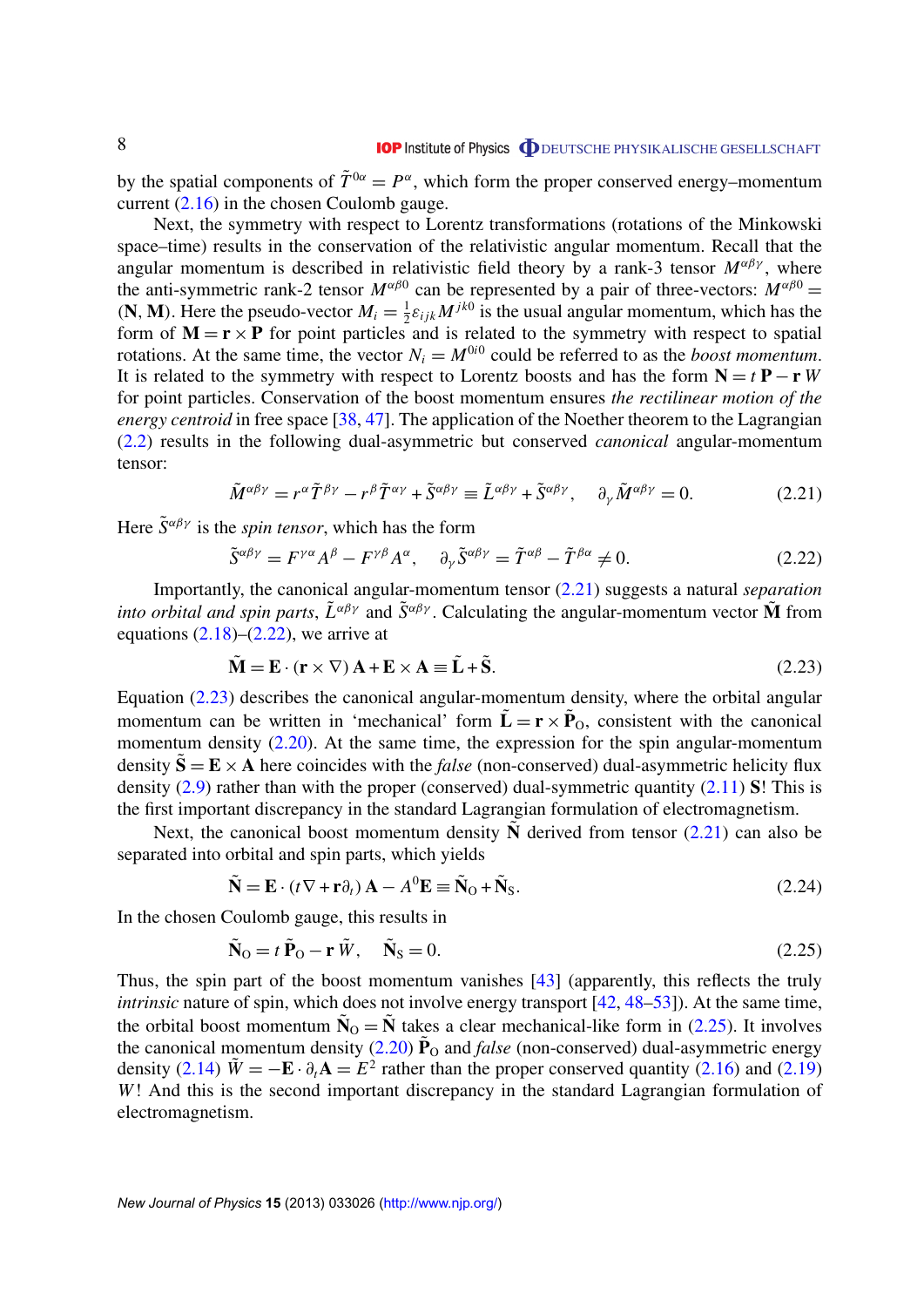# **IOP** Institute of Physics **ODEUTSCHE PHYSIKALISCHE GESELLSCHAFT**

<span id="page-9-0"></span>*2.2.2. Symmetrized tensors.* Although the canonical energy–momentum tensor [\(2.18\)](#page-7-0) and momentum density [\(2.20\)](#page-7-0) directly follow from the Noether theorem and Lagrangian [\(2.2\)](#page-5-0), they are usually considered as auxiliary quantities. Instead the *symmetric* energy–momentum tensor  $T^{\alpha\beta} = T^{\beta\alpha}$  is obtained via the Belinfante symmetrization procedure [\[40\]](#page-27-0), i.e. the addition of a suitable total divergence to the canonical energy–momentum tensor. As applied to the tensor  $\tilde{T}^{\alpha\beta}$ , this procedure results in

$$
\mathcal{T}^{\alpha\beta} = \tilde{T}^{\alpha\beta} + \partial_{\gamma}\tilde{K}^{\alpha\beta\gamma} = F^{\alpha\gamma}F^{\beta}{}_{\gamma} - \frac{1}{4}g^{\alpha\beta}F^{\gamma\delta}F_{\gamma\delta}, \quad \partial_{\beta}\mathcal{T}^{\alpha\beta} = 0,
$$
 (2.26)

where the tensor  $\tilde{K}^{\alpha\beta\gamma}$  is constructed from the spin tensor [\(2.22\)](#page-8-0):

$$
\tilde{K}^{\alpha\beta\gamma} = \frac{1}{2} (\tilde{S}^{\beta\gamma\alpha} + \tilde{S}^{\alpha\gamma\beta} - \tilde{S}^{\alpha\beta\gamma}) = -A^{\alpha} F^{\beta\gamma}.
$$
\n(2.27)

When integrated over the whole space, both tensors  $(2.18)$  and  $(2.26)$  yield the same momentum of the field (see section [2.2.3\)](#page-10-0). The symmetric tensor  $(2.26)$  is manifestly gauge-invariant, and its components contain: the proper energy density *W*, the momentum density coincident with the total energy flux (Poynting vector) **P** and also the Maxwell stress tensor  $\sigma_{ij}$  for the electromagnetic field:

$$
\mathcal{T}^{00} = W = \frac{1}{2}(E^2 + B^2), \quad \mathcal{T}^{i0} = P_i = (\mathbf{E} \times \mathbf{B})_i, \tag{2.28}
$$

$$
\mathcal{T}^{ij} = -\sigma_{ij} = -(E_i E_j + B_i B_j - \delta_{ij} W). \tag{2.29}
$$

Importantly, the quantities  $(2.26)$ ,  $(2.28)$  and  $(2.29)$  are dual-invariant with respect to the transformation [\(1.2\)](#page-2-0), *in contrast* to the canonical quantities [\(2.18\)](#page-7-0) and [\(2.20\)](#page-7-0).

The symmetrization procedure (2.26) has an important physical meaning [\[37,](#page-27-0) [48–](#page-27-0)[51\]](#page-28-0). Let us consider the tensor  $\partial_{\gamma} \tilde{K}^{\alpha\beta\gamma} = -F^{\beta\gamma} \partial_{\gamma} A^{\alpha}$ , which is added to the canonical energy–momentum tensor. Its contribution to the field momentum is  $\tilde{P}_{Si} = \partial_{\gamma} \tilde{K}^{i0\gamma}$ :

$$
\tilde{\mathbf{P}}_{\mathbf{S}} = -\left(\mathbf{E} \cdot \nabla\right) \mathbf{A}.\tag{2.30}
$$

This is the *spin current*, i.e. the spin part of the energy flux density. Indeed, the Poynting vector  $(2.28)$  is the sum of the orbital part  $(2.20)$  and the spin part  $(2.30)$ :

$$
\mathbf{P} = \tilde{\mathbf{P}}_{\text{O}} + \tilde{\mathbf{P}}_{\text{S}}.\tag{2.31}
$$

Although the spin current makes no contribution to the integral momentum of the field,

$$
\int \tilde{\mathbf{P}}_{\rm S} \, \mathrm{d}V = 0,\tag{2.32}
$$

circulations of the orbital and spin energy fluxes produce, respectively, orbital and spin angular momenta [\(2.23\)](#page-8-0):

$$
\tilde{\mathbf{L}} = \mathbf{r} \times \tilde{\mathbf{P}}_{\text{O}}, \quad \int \tilde{\mathbf{S}} \, \mathrm{d}V = \int \mathbf{r} \times \tilde{\mathbf{P}}_{\text{S}} \, \mathrm{d}V. \tag{2.33}
$$

Here the second equation is obtained using integration by parts with  $\nabla \cdot \mathbf{E} = 0$ , and it displays a 'non-local' action of the spin current. (This peculiar current does not transport energy and flows along the boundary resembling the magnetization current or topological quantum-Hall states in condensed-matter systems.) A detailed description and analysis of the spin and orbital energy fluxes can be found in [\[3,](#page-26-0) [37,](#page-27-0) [42,](#page-27-0) [48](#page-27-0)[–53\]](#page-28-0). Note also that an analogue of the second equation (2.33) for the spin part of the boost momentum  $\tilde{\bf N}_S$  reads  $\int \tilde{\bf N}_S dV = \int t \tilde{\bf P}_S dV = 0$ , and does not give new information.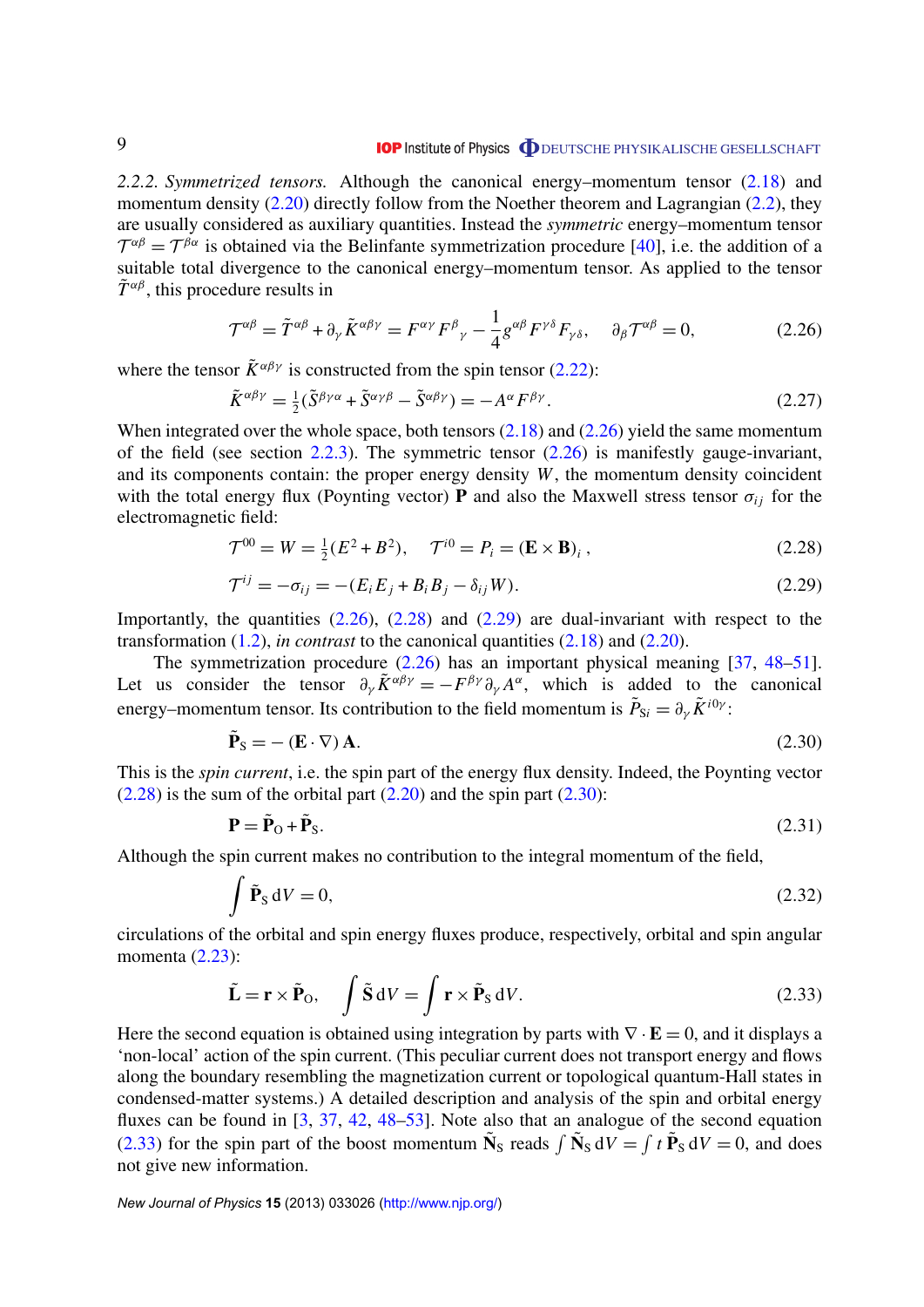# **IOP** Institute of Physics **ODEUTSCHE PHYSIKALISCHE GESELLSCHAFT**

<span id="page-10-0"></span>A *symmetrized* angular-momentum tensor can be constructed from the symmetric energy–momentum tensor [\(2.26\)](#page-9-0). Since the latter includes *both* orbital and spin parts of the momentum density, the angular-momentum tensor becomes

$$
\mathcal{M}^{\alpha\beta\gamma} = r^{\alpha} \mathcal{T}^{\beta\gamma} - r^{\beta} \mathcal{T}^{\alpha\gamma}, \quad \partial_{\gamma} \mathcal{M}^{\alpha\beta\gamma} = 0.
$$
 (2.34)

This tensor is dual symmetric, and differs from the canonical angular-momentum tensor  $(2.21)$ :  $\mathcal{M}^{\alpha\beta\gamma} \neq \tilde{M}^{\alpha\beta\gamma}$ . Nonetheless, when integrated over space, both tensors  $\tilde{M}^{\alpha\beta\gamma}$  and  $\mathcal{M}^{\alpha\beta\gamma}$  yield the same total angular momentum of the field [\[37\]](#page-27-0) (see section 2.2.3). The angular momentum and boost momentum densities following from the tensor (2.34) are expressed through the symmetrized energy–momentum components  $(2.28)$  (cf equations  $(2.23)$ – $(2.25)$ ):

$$
\mathcal{M} = \mathbf{r} \times \mathbf{P}, \quad \mathcal{N} = t\,\mathbf{P} - \mathbf{r}\,W. \tag{2.35}
$$

We emphasize that M describes the *total* angular-momentum density of the field, without separation of the orbital and spin parts.

Thus, the symmetrized energy–momentum and angular-momentum tensors [\(2.26\)](#page-9-0) and (2.34) are convenient characteristics for the calculations of the integral (non-local) dynamical properties of the field. However, it is *impossible* to separate spin and orbital angular-momentum degrees of freedom in  $\mathcal{T}^{\alpha\beta}$  and  $\mathcal{M}^{\alpha\beta\gamma}$  without involving the canonical tensors.

*2.2.3. Integral conserved quantities.* Above we considered *local* conservation laws associated with the dual and Poincaré symmetries. It is also interesting to discuss the corresponding conserved *integral* (i.e. non-local) quantities.

First, equations  $(2.9)$ – $(2.12)$  and  $(2.14)$ – $(2.17)$  involving true and false helicity, spin and energy densities can be formulated in the following integral form:

$$
const \neq \int \tilde{H} \, dV \neq \int H \, dV = const,
$$
\n(2.36)

$$
const \neq \int \tilde{W} \, dV \neq \int W \, dV = const.
$$
\n(2.37)

Next, from equations [\(2.18\)](#page-7-0) and [\(2.26\)](#page-9-0), the integral energy–momentum following from the canonical and symmetric energy–momentum tensors are both conserved in time and equal to each other:

$$
\int \tilde{T}^{\alpha 0} dV = \int \mathcal{T}^{\alpha 0} dV = \text{const},\tag{2.38}
$$

i.e.

$$
\int W dV = \text{const}, \quad \int \tilde{\mathbf{P}}_0 dV = \int \mathbf{P} dV = \text{const.}
$$
\n(2.39)

The second equality here is consistent with the vanishing of the integral spin momentum, equations  $(2.31)$  and  $(2.32)$ .

Similar equalities take place for the angular momenta following from canonical and symmetrized angular-momentum tensors [\(2.21\)](#page-8-0) and (2.34):

$$
\int \tilde{M}^{\alpha\beta 0} \, \mathrm{d}V = \int \mathcal{M}^{\alpha\beta 0} \, \mathrm{d}V = \text{const.}
$$
\n(2.40)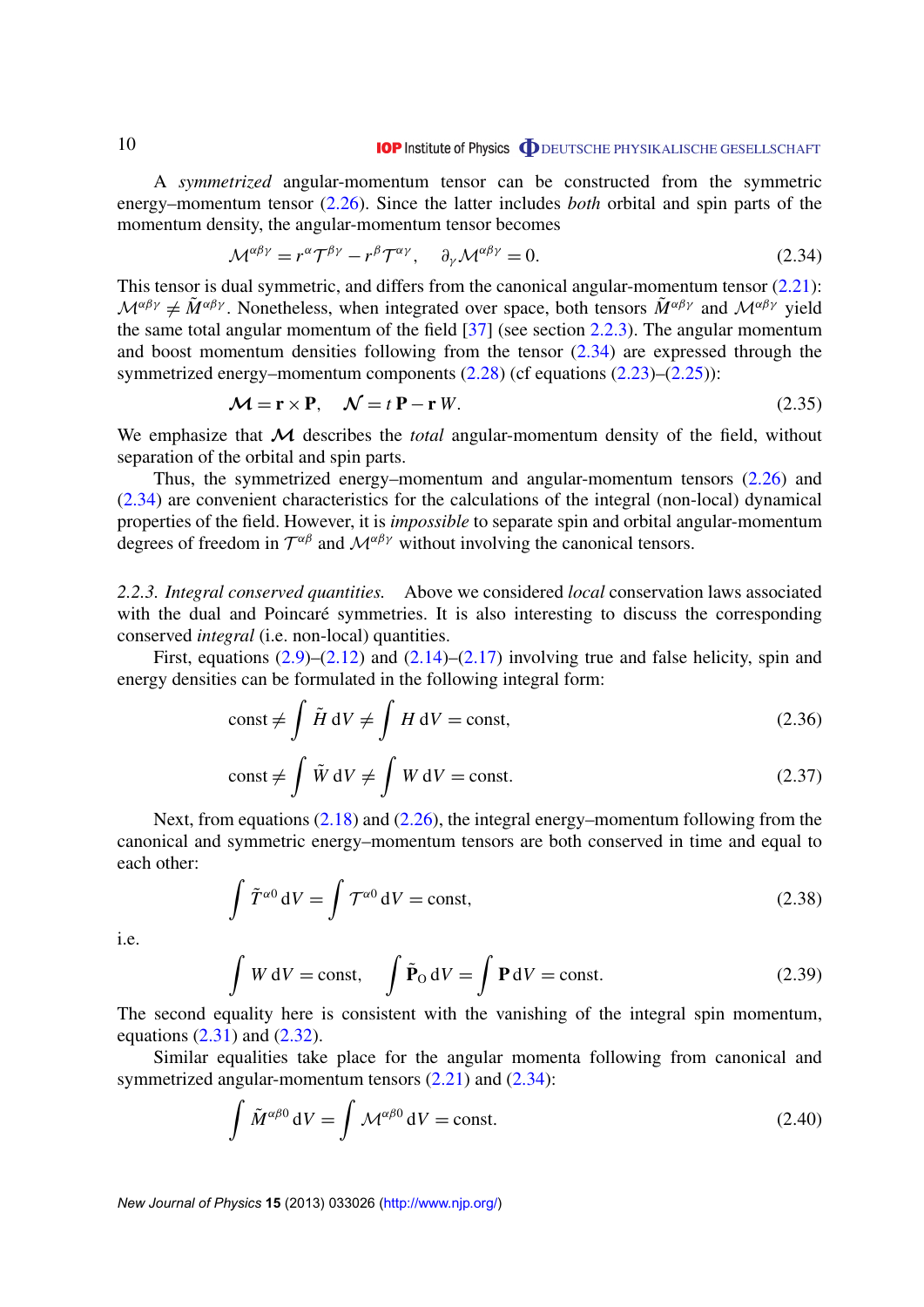<span id="page-11-0"></span>In components, this yields

$$
\int \tilde{\mathbf{M}} dV = \int \mathbf{M} dV = \text{const}, \quad \int \tilde{\mathbf{N}} dV = \int \tilde{\mathbf{N}}_0 dV = \int \mathbf{N} dV = \text{const}, \tag{2.40'}
$$

i.e.

$$
\int (\mathbf{r} \times \tilde{\mathbf{P}}_{\text{O}} + \tilde{\mathbf{S}}) \, \text{d}V = \int (\mathbf{r} \times \mathbf{P}) \, \text{d}V = \text{const},\tag{2.41}
$$

$$
\int (t \tilde{\mathbf{P}}_0 - \mathbf{r}\tilde{W}) dV = \int (t \mathbf{P} - \mathbf{r}W) dV = \text{const.}
$$
\n(2.42)

An interesting new equality follows from equations (2.42) and [\(2.39\)](#page-10-0):

$$
\int \mathbf{r} \,\tilde{W} \,dV = \int \mathbf{r} \,W \,dV, \qquad \text{i.e.} \int \mathbf{r} \,E^2 \,dV = \int \mathbf{r} \,B^2 \,dV, \tag{2.43}
$$

although  $\int \tilde{W} dV \neq \int W dV$  and  $\int E^2 dV \neq \int B^2 dV$ .

Equation  $(2.42)$  results in the equation of the rectilinear motion of the centroid of the energy density *W*. Indeed, using  $\partial_t (\int rW dV - \int t P dV) = 0$  and the energy–momentum conservation  $(2.39)$ , we obtain

$$
\partial_t \mathbf{R}_W = \frac{\int \mathbf{P} \, dV}{\int W \, dV} = \text{const}, \quad \mathbf{R}_W = \frac{\int \mathbf{r} W \, dV}{\int W \, dV}.
$$

At the same time, we note that the centroid of the false energy density  $\tilde{W} = E^2$  entering the canonical boost-momentum density  $\tilde{N}$  does not move rectilinearly, because  $\tilde{W}$  is not conserved, equation  $(2.37)$ :

$$
\text{const} \neq \partial_t \tilde{\mathbf{R}}_W \neq \frac{\int \tilde{\mathbf{P}}_O \, \mathrm{d}V}{\int \tilde{W} \, \mathrm{d}V} \neq \text{const}, \quad \tilde{\mathbf{R}}_W \equiv \frac{\int \mathbf{r} \tilde{W} \, \mathrm{d}V}{\int \tilde{W} \, \mathrm{d}V}.\tag{2.45}
$$

Thus, the equation of motion of the energy centroid does not follow from the form of the canonical boost momentum  $(2.24)$  and  $(2.25)$   $\tilde{N}$  in standard electromagnetism.

Equations [\(2.36\)](#page-10-0)–(2.44) summarize all non-local conserved quantities following from the differential conservation laws. In addition, there are also important integral conserved quantities which have *no* differential counterparts. Namely, despite the fact that the spin and orbital parts of the angular-momentum density [\(2.21\)](#page-8-0) do not form conserved Noether currents, see equation [\(2.22\)](#page-8-0), their integral values are conserved in time [\[41\]](#page-27-0):

$$
\int \tilde{L}^{\alpha\beta 0} dV = \text{const}, \quad \int \tilde{S}^{\alpha\beta 0} dV = \text{const}, \tag{2.46}
$$

i.e.

$$
\int \tilde{\mathbf{L}} dV = \text{const}, \quad \int \tilde{\mathbf{S}} dV = \text{const.}
$$
 (2.46')

This can be verified by substituting here the spin and orbital angular-momentum densities  $(2.23)$  and performing differentiation with respect to time. Equations  $(2.46')$  agree with the approach of modern optics, where the spin and orbital angular momenta of light are regarded as *separately observable* and *conserved* (in free space) quantities [\[41,](#page-27-0) [54\]](#page-28-0) (for reviews, see [\[55\]](#page-28-0)). Note, however, that the integral values of the spin and orbital angular momenta  $\tilde{L}$  and  $\tilde{S}$  are *not* dual-symmetric. Moreover, their dual-symmetric versions are also conserved quantities. For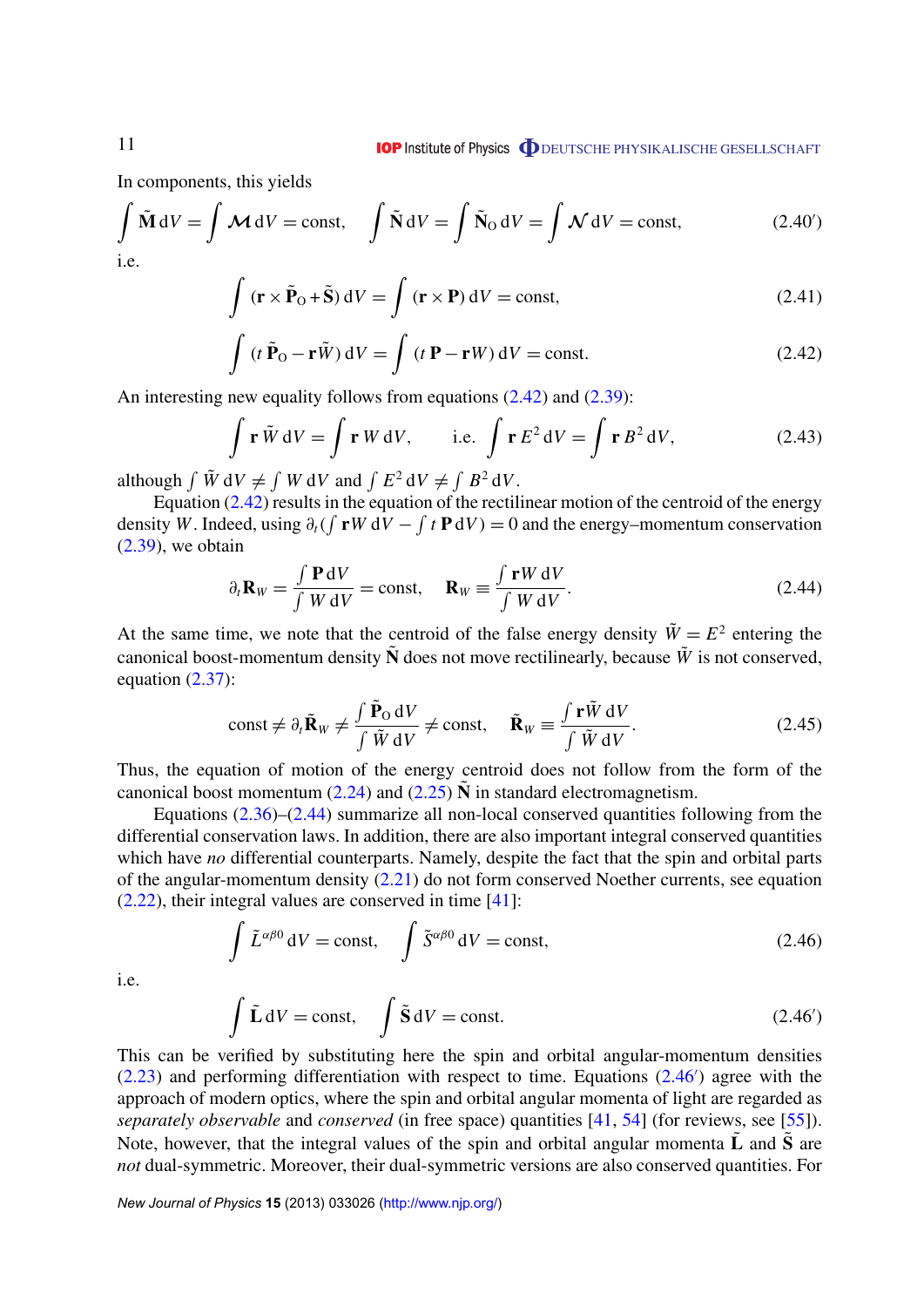<span id="page-12-0"></span>instance, the dual-symmetric spin **S**, entering the proper helicity conservation [\(2.11\)](#page-6-0) and [\(2.12\)](#page-6-0), also obeys

$$
\int S dV = \text{const}, \quad \text{but } \int S dV \neq \int \tilde{S} dV. \tag{2.47}
$$

Equations  $(2.36)$ ,  $(2.37)$ ,  $(2.45)$  and  $(2.47)$  demonstrate that the spin and orbital angular momenta following from the canonical angular-momentum tensor [\(2.21\)](#page-8-0) and standard Lagrangian [\(2.2\)](#page-5-0) conflict with the helicity and energy conservations not only locally but also in their integral values.

*2.2.4. Summary of the problems.* The above picture shows that the canonical energy–momentum and angular-momentum tensors are intimately related to the *separation of the spin and orbital degrees of freedom* of the electromagnetic field. In turn, the properly defined spin is a crucial part of the helicity conservation [\(2.11\)](#page-6-0) and [\(2.12\)](#page-6-0). Therefore, it is important that these canonical tensors  $\tilde{T}^{\alpha\beta}$  and  $\tilde{M}^{\alpha\beta\gamma}$  should be physically meaningful and *consistent with each other and the helicity conservation*. However, in the standard formulation, they lack the dual invariance with respect to the transformation  $(1.2)$ . As a result of this, the Lagrangian [\(2.2\)](#page-5-0) leads to the false spin density [\(2.9\)](#page-6-0)  $\tilde{S}$  and false energy density [\(2.14\)](#page-6-0)  $\tilde{W}$ , which appear in the components of  $\tilde{M}^{\alpha\beta\gamma}$ ; while the proper dual-symmetric spin and energy densities, S and *W*, are given by equations  $(2.11)$  and  $(2.16)$  or  $(2.28)$ . In turn, the definition of the spin is closely related to the definitions of other quantities: orbital angular-momentum density  $\tilde{\mathbf{L}}$ , spin and orbital parts of the energy flux (momentum) density,  $\tilde{\mathbf{P}}_0$  and  $\tilde{\mathbf{P}}_s$ . Recent investigations suggested that all these dual-asymmetric quantities should be substituted by their dual-symmetric modifications [\[3,](#page-26-0) [42–44,](#page-27-0) [51,](#page-28-0) [53\]](#page-28-0). Thus, we observe a number of inconsistencies in the canonical conservation laws of standard electromagnetic theory; these are all summarized in figure [1.](#page-13-0) We have also shown that the discrepancies between the dual-symmetric and asymmetric versions of the helicity, energy, spin and orbital angular momenta appear in both local and integral values of these quantities.

It should be emphasized that the above discrepancies involve *measurable* quantities. There are no doubts that the integral helicity and energy are observable. Modern optics regards the spin and orbital parts of the angular momentum as separately measurable quantities [\[41,](#page-27-0) [54,](#page-28-0) [55\]](#page-28-0). Remarkably, even *local* densities of energy, spin and orbital energy flow can be retrieved from optical experiments [\[51,](#page-28-0) [54,](#page-28-0) [56\]](#page-28-0). We further discuss the observability issues in section [4.](#page-20-0)

#### **3. Dual electromagnetism**

# *3.1. Dual-symmetric Lagrangian and basic currents*

To construct the Lagrangian formalism which would contain the dual symmetry [\(1.2\)](#page-2-0), we first consider the field tensor  $F^{\alpha\beta}$  and its dual pseudo-tensor  $*F^{\alpha\beta} = G^{\alpha\beta}$  as *independent* quantities based on two different four-potentials  $A^{\alpha}$  and  $C^{\alpha}$ :

$$
F^{\alpha\beta} = \partial^{\alpha} \wedge A^{\beta} = (\mathbf{E}, \mathbf{B}), \quad G^{\alpha\beta} = \partial^{\alpha} \wedge C^{\beta} = (\mathbf{B}, -\mathbf{E}), \tag{3.1}
$$

Such a two-potential representation is extensively used in studies on magnetic monopoles and optical helicity [\[5–](#page-26-0)[21,](#page-27-0) [23–28,](#page-27-0) [35\]](#page-27-0). Next, we suggest a *dual-symmetric Lagrangian*, which is the symmetrization of the standard Lagrangian [\(2.2\)](#page-5-0) with respect to  $F^{\alpha\beta}$  and  $G^{\alpha\beta}$ :

$$
\mathcal{L} = -\frac{1}{8} (F^{\alpha\beta} F_{\alpha\beta} + G^{\alpha\beta} G_{\alpha\beta}).
$$
\n(3.2)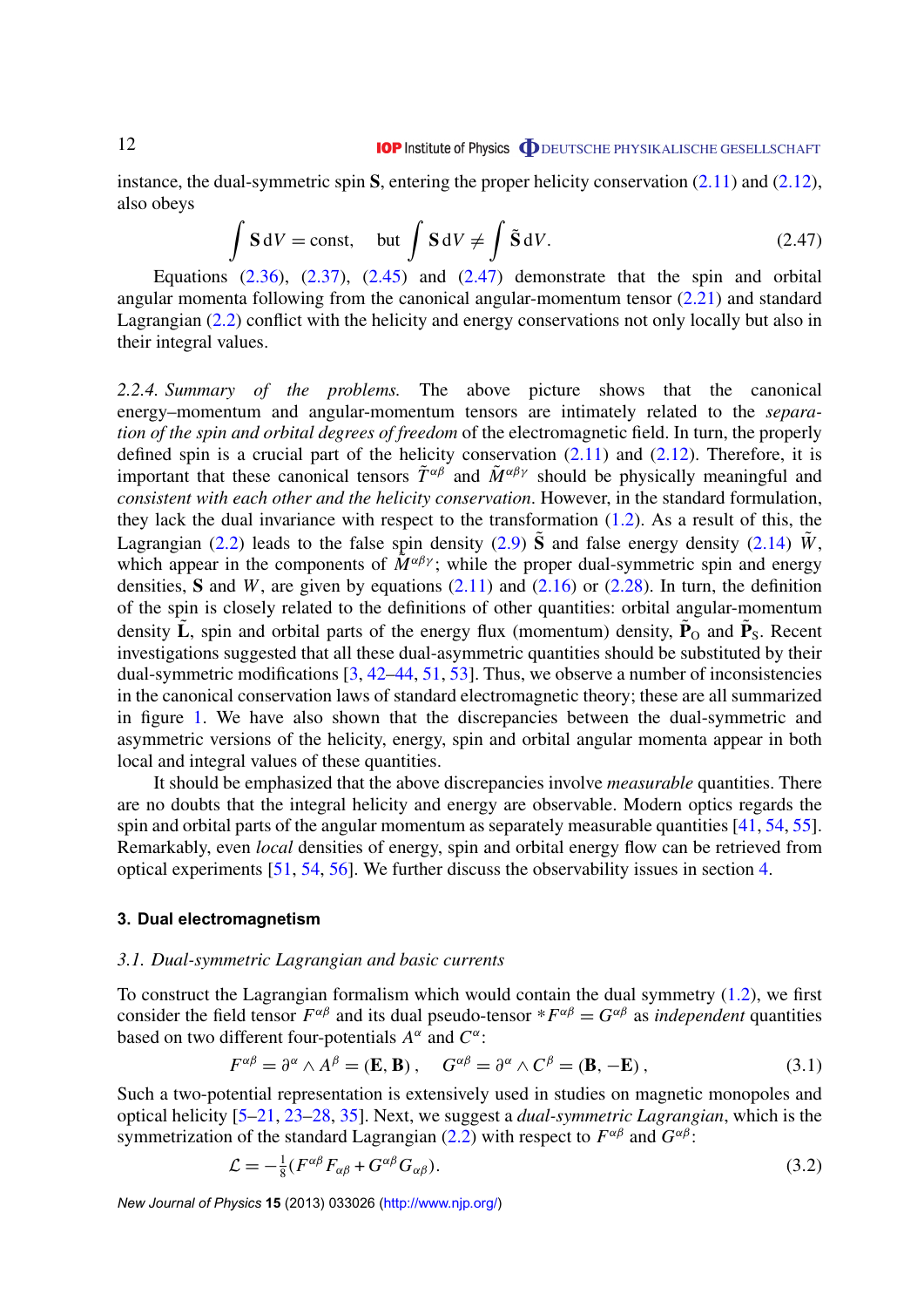<span id="page-13-0"></span>

|                             |             | Standard                                                                                                                                                                                                                                                                                                  | Dual                                                                                                                                                                                                                                            |  |
|-----------------------------|-------------|-----------------------------------------------------------------------------------------------------------------------------------------------------------------------------------------------------------------------------------------------------------------------------------------------------------|-------------------------------------------------------------------------------------------------------------------------------------------------------------------------------------------------------------------------------------------------|--|
| Lagrangian                  |             | $\tilde{\mathcal{L}} = -\frac{1}{4} F^{\alpha\beta} F_{\alpha\beta}$                                                                                                                                                                                                                                      | $\mathcal{L} = -\frac{1}{8} D^{\alpha\beta} D^*_{\alpha\beta}$                                                                                                                                                                                  |  |
| Dual current                |             | $J^{\alpha} = \frac{1}{2}$ Im $(D^{\alpha\beta}X^*_{\beta}) = \frac{1}{2}(H, S)$                                                                                                                                                                                                                          |                                                                                                                                                                                                                                                 |  |
| currents:<br>momentum       | Canonical   | $\tilde{T}^{\alpha\beta} = F^{\beta\gamma}\partial^{\alpha} A_{\gamma} + g^{\alpha\beta}\tilde{\mathcal{L}}$<br>$\tilde{T}^{a0} = (W, \tilde{\mathbf{P}}_O)$<br>$\tilde{M}^{\alpha\beta\gamma} = x^{\alpha} \tilde{T}^{\beta\gamma} - x^{\beta} \tilde{T}^{\alpha\gamma} + \tilde{S}^{\alpha\beta\gamma}$ | $T^{\alpha\beta} = \text{Re}\left(D^{*\beta\gamma}\partial^{\alpha}X_{\gamma}\right)/2$<br>$T^{\alpha 0} = (W, \mathbf{P}_{\alpha})$<br>$M^{\alpha\beta\gamma} = x^{\alpha}T^{\beta\gamma} - x^{\beta}T^{\alpha\gamma} + S^{\alpha\beta\gamma}$ |  |
| energy-momentum<br>Poincaré |             | $\tilde{M}^{\alpha\beta 0} = \begin{pmatrix} \tilde{\mathbf{N}} = t \tilde{\mathbf{P}}_{\alpha} - \mathbf{r} \tilde{W} \\ \tilde{\mathbf{M}} = \mathbf{r} \times \tilde{\mathbf{P}}_{\alpha} + \tilde{\mathbf{S}} \end{pmatrix}$                                                                          | $M^{\alpha\beta 0} = \begin{pmatrix} \mathbf{N} = t \, \mathbf{P}_0 - \mathbf{r} \, W \\ \mathbf{M} = \mathbf{r} \times \mathbf{P}_0 + \mathbf{S} \end{pmatrix}$                                                                                |  |
| angular                     | Symmetrized | $\mathcal{T}^{\alpha\beta} = F^{\alpha\gamma} F^{\beta}_{\gamma} + g^{\alpha\beta} \tilde{\mathcal{L}} = \frac{1}{2} D^{\alpha\gamma} D^{*\beta}_{\gamma}, \quad \mathcal{T}^{\alpha 0} = (W, \mathbf{P})$                                                                                                |                                                                                                                                                                                                                                                 |  |
|                             |             | $\mathcal{M}^{\alpha\beta\gamma} = x^{\alpha} \mathcal{T}^{\beta\gamma} - x^{\beta} \mathcal{T}^{\alpha\gamma} = \begin{pmatrix} \mathbf{N} = t\, \mathbf{P} - \mathbf{r} \, W \\ \mathbf{M} = \mathbf{r} \times \mathbf{P} \end{pmatrix}$                                                                |                                                                                                                                                                                                                                                 |  |

**Figure 1.** Summary of the main Noether currents which appear in the standard (section [2\)](#page-4-0) and dual (section [3\)](#page-12-0) versions of electromagnetism. The helicity current and symmetrized Poincaré currents (energy–momentum and angular momentum tensors,  $T^{\alpha\beta}$  and  $\mathcal{M}^{\alpha\beta\gamma}$ ) are common and dual-symmetric. At the same time the canonical energy–momentum and angular-momentum tensors,  $T^{\alpha\beta}$  and  $M^{\alpha\beta\gamma}$ , conflict with the helicity and energy conservation laws in the standard electromagnetic theory. These discrepancies disappear in the dual electromagnetism. Inconsistent quantities are shown in red, as opposed to the consistent ones, shown in green. The fields are characterized by the magnetic four-potential  $A^{\alpha}$ , field tensor  $F^{\alpha\beta}$ , their dual counterparts: electric four-potential  $C^{\alpha}$  and dual field tensor  $G^{\alpha\beta}$ , and combined complex quantities  $X^{\alpha} = A^{\alpha} + i C^{\alpha}$ and  $D^{\alpha\beta} = F^{\alpha\beta} + i G^{\alpha\beta}$ .

Here the two fields are considered independently, but since they actually describe the *same* electromagnetic field, we should impose an additional *duality constraint*:

$$
*F^{\alpha\beta} = G^{\alpha\beta}
$$
 or  $*(\partial^{\alpha} \wedge A^{\beta}) = (\partial^{\alpha} \wedge C^{\beta}).$  (3.3)

The value of the Lagrangian vanishes with this constraint:  $\mathcal{L} = 0$ . Nonetheless, by varying the Lagrangian [\(3.2\)](#page-12-0) with respect to the potentials  $A^{\alpha}$  and  $C^{\alpha}$  independently, we obtain two Euler–Lagrange equations of motion:

$$
\partial_{\beta} F^{\alpha \beta} = 0, \quad \partial_{\beta} G^{\alpha \beta} = 0. \tag{3.4}
$$

At the same time, the Bianchi identity for the fields  $(3.1)$  yields

$$
\partial_{\beta} * F^{\alpha\beta} = 0, \quad \partial_{\beta} * G^{\alpha\beta} = 0.
$$
\n(3.5)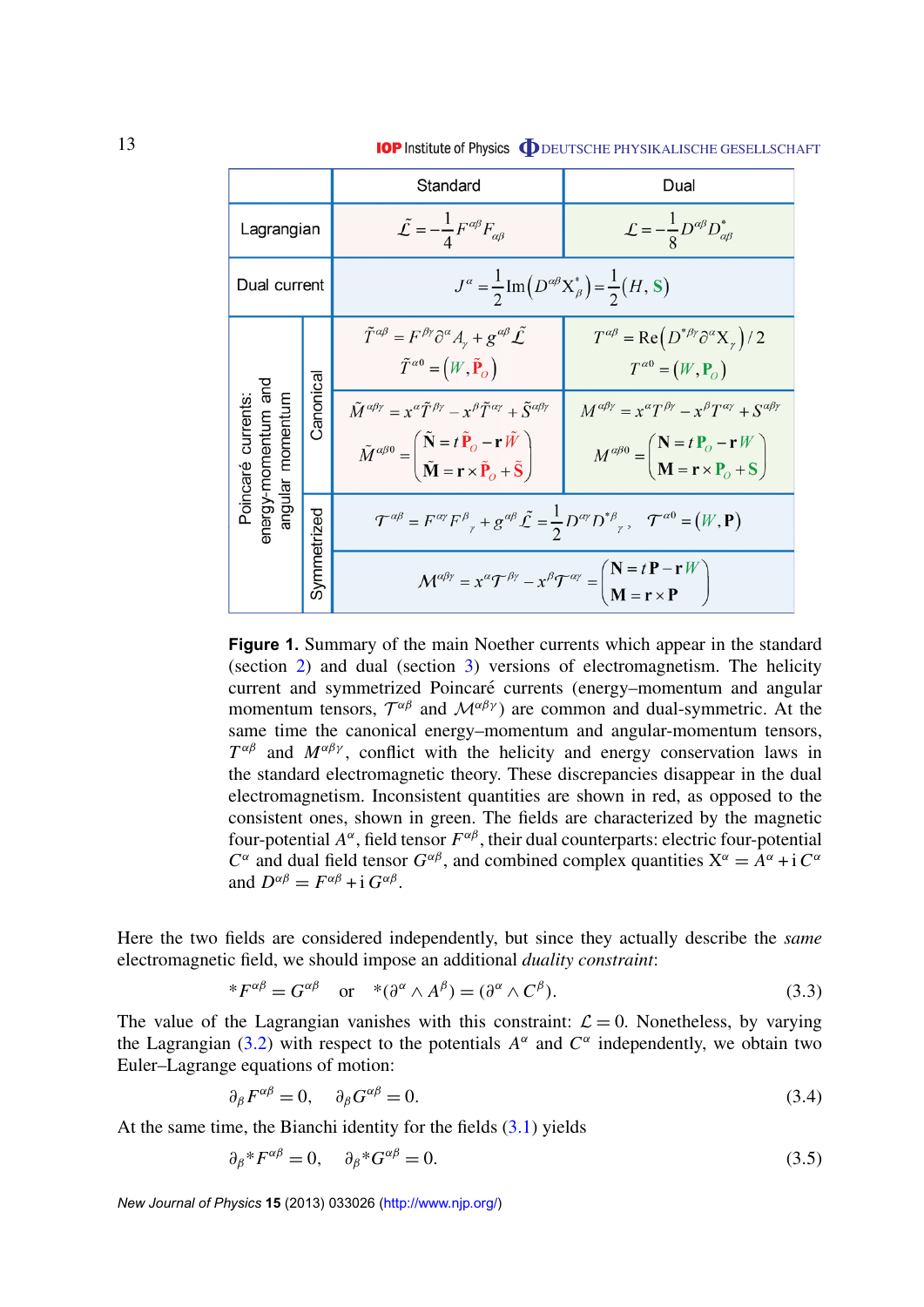<span id="page-14-0"></span>Applying now the constraint  $(3.3)$ , we see that the two pairs of equations  $(3.4)$  and  $(3.5)$  result in the same pair of free-space Maxwell equations [\(2.3\)](#page-5-0). This derivation of the equations of motion is equivalent to the use of a Lagrange multiplier with the constraint  $(3.3)$  in the Lagrangian.

Thus, the Maxwell equations are recovered from the symmetrized Lagrangian [\(3.2\)](#page-12-0). It should be noted, however, that this formalism describes only *free* radiation transverse fields. As was pointed out in section [2.1,](#page-4-0) a coupling with matter brings about currents in the righthand side of equations  $(3.4)$ , which would contradict equations  $(3.5)$ . In this case, one has to modify the relation [\(3.1\)](#page-12-0) between the potentials and fields to include the longitudinal parts of the fields  $[4-20]$  $[4-20]$ .

As in section [2,](#page-4-0) we now consider only the transverse radiation fields, and adopt the transverse Coulomb gauge for the potentials:  $A^0 = C^0 = 0$  and  $\nabla \cdot \mathbf{A} = \nabla \cdot \mathbf{C} = 0$  ( $\mathbf{A} = \mathbf{A}_{\perp}$ ,  $C = C_1$ ) [\[35,](#page-27-0) [43\]](#page-27-0). Note that the Coulomb gauge and constraint [\(3.3\)](#page-13-0) are equivalent to 'Maxwell equations' for the vector-potentials [\[35\]](#page-27-0):

$$
\nabla \cdot \mathbf{A} = \nabla \cdot \mathbf{C} = 0, \quad \partial_t \mathbf{A} = \nabla \times \mathbf{C} (= -\mathbf{E}), \quad \partial_t \mathbf{C} = -\nabla \times \mathbf{A} (= -\mathbf{B}). \tag{3.6}
$$

Therefore, the duality rotation [\(1.2\)](#page-2-0) generates the same rotation of the vector-potentials [\[8,](#page-26-0) [10,](#page-26-0) [13,](#page-27-0) [17,](#page-27-0) [18,](#page-27-0) [35\]](#page-27-0):

$$
\mathbf{A} \to \mathbf{A} \cos \theta + \mathbf{C} \sin \theta, \n\mathbf{C} \to \mathbf{C} \cos \theta - \mathbf{A} \sin \theta.
$$
\n(3.7)

The dual-symmetric formalism acquires a particularly laconic form if we introduce the *complex* Riemann–Silberstein-like four-potential X<sup>α</sup> and the corresponding field tensor  $D^{\alpha\beta}$ :

$$
X^{\alpha} = A^{\alpha} + i C^{\alpha}, \quad D^{\alpha \beta} = F^{\alpha \beta} + i G^{\alpha \beta} = \partial^{\alpha} \wedge X^{\beta} = (\mathbf{D}, -i\mathbf{D}). \tag{3.8}
$$

In this manner, the Lagrangian  $(3.2)$  becomes

$$
\mathcal{L} = -\frac{1}{8} D^{\alpha\beta} D^*_{\alpha\beta},\tag{3.9}
$$

whereas the duality constraint  $(3.3)$  is

$$
^*D^{\alpha\beta} = -iD^{\alpha\beta}.\tag{3.10}
$$

The Euler–Lagrange equations for the Lagrangian (3.9) with respect to  $X^{\alpha}$  or  $X^{*\alpha}$ , or the Bianchi identity for the field  $(3.8)$ , yield the Maxwell equations reduced now, by virtue of  $(3.10)$ , to a single equation:

$$
\partial_{\beta}D^{\alpha\beta} = 0. \tag{3.11}
$$

The proper Hamiltonian of the field is readily recovered from the Lagrangian (3.9) using the Lagrangian formalism for complex fields (see [\[39,](#page-27-0) section II.A.2]) and also the connection between the potentials and fields (3.6):  $\partial_t \mathbf{X} = -i \nabla \times \mathbf{X} = -\mathbf{D}$ . This yields  $\mathcal{H} = \frac{1}{2} \mathbf{D} \cdot \mathbf{D}^* =$ 1  $\frac{1}{2}(E^2 + B^2) = W.$ 

The dual transformations  $(1.2)$  and  $(3.7)$  become a simple  $U(1)$  gauge transformation in this complex formalism:

$$
X^{\alpha} \to e^{-i\theta} X^{\alpha}, \quad D^{\alpha\beta} \to e^{-i\theta} D^{\alpha\beta}.
$$
 (3.12)

The Lagrangian  $(3.9)$  is obviously invariant with respect to  $(3.12)$ . The corresponding conserved Noether current is easily obtained and equals

$$
J^{\alpha} = \frac{1}{2} \text{Im}(D^{\alpha \beta} X_{\beta}^{*}), \quad \partial_{\alpha} J^{\alpha} = 0. \tag{3.13}
$$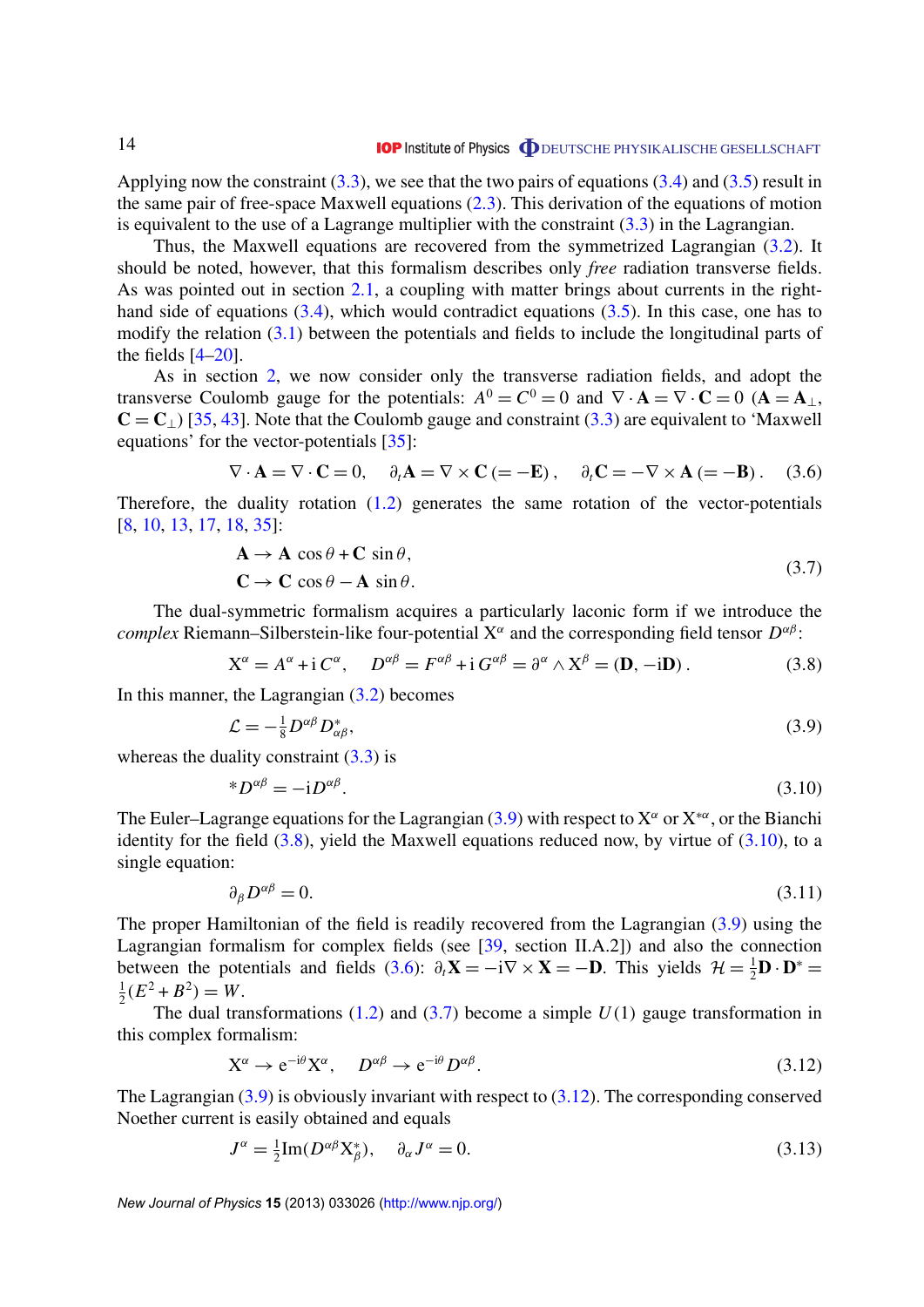<span id="page-15-0"></span>This conservation law represents the *true helicity conservation* in Maxwell equations and coincides with equations  $(2.11)$  and  $(2.12)$  including the proper helicity and spin densities:

$$
J^{0} \equiv H = \frac{1}{2} \left( \mathbf{A} \cdot \mathbf{B} - \mathbf{C} \cdot \mathbf{E} \right), \quad \mathbf{J} \equiv \mathbf{S} = \frac{1}{2} \left( \mathbf{E} \times \mathbf{A} + \mathbf{B} \times \mathbf{C} \right). \tag{3.14}
$$

The same expressions for the helicity and spin densities were obtained in [\[8,](#page-26-0) [12,](#page-26-0) [16,](#page-27-0) [27,](#page-27-0) [28,](#page-27-0) [35,](#page-27-0) [43\]](#page-27-0). In the case of monochromatic fields, they are proportional to the components of Lipkin's zilch current  $[22, 23, 29, 33, 35]$  $[22, 23, 29, 33, 35]$  $[22, 23, 29, 33, 35]$  $[22, 23, 29, 33, 35]$  $[22, 23, 29, 33, 35]$  $[22, 23, 29, 33, 35]$  $[22, 23, 29, 33, 35]$  $[22, 23, 29, 33, 35]$  $[22, 23, 29, 33, 35]$  and coincide with spin angular momentum in  $[42, 44]$  $[42, 44]$  $[42, 44]$  (see section [3.3\)](#page-18-0). It is worth emphasizing that the derivation of the helicity current  $(3.13)$  and  $(3.14)$ from the standard Lagrangian [\(2.2\)](#page-5-0) requires a sophisticated procedure described by Deser and Teitelboim  $[12]$ , while with the dual-symmetric Lagrangian  $(3.2)$  or  $(3.9)$  it arises in a straightforward manner.

Furthermore, considering an infinitesimal time-translation transformation,  $t \to t + \tau$ ,  $\tau \rightarrow 0$ , in a manner similar to [\(2.13\)](#page-6-0)–[\(2.17\)](#page-7-0), one can show that the Lagrangian [\(3.2\)](#page-12-0) and [\(3.9\)](#page-14-0) is transformed on the minimal-action trajectories (without taking into account the duality constraint) as

$$
\mathcal{L} \to \mathcal{L} - \tau \partial_{\alpha} \left[ \frac{1}{2} \text{Re}(D^{\alpha \beta} \partial_{t} X_{\beta}^{*}) \right]. \tag{3.15}
$$

In contrast to [\(2.13\)](#page-6-0)–[\(2.15\)](#page-6-0), this immediately evokes the *true* conserved energy–momentum current  $(2.16)$  and  $(2.17)$ :

$$
P^{\alpha} = -\frac{1}{2} \text{Re}(D^{\alpha \beta} \partial_t X^*_{\beta}), \quad \partial_{\alpha} P^{\alpha} = 0,
$$
\n(3.16)

$$
P^{0} \equiv W = \frac{1}{2}(E^{2} + B^{2}), \quad \mathbf{P} = \mathbf{E} \times \mathbf{B}.
$$
 (3.17)

Thus, our dual-symmetric Lagrangian formalism generates the same Maxwell equations, but also naturally reveals the proper helicity and energy conserved currents, containing the physically meaningful dual-symmetric helicity, spin and energy densities. Below, we provide a complete Noether analysis of conservation laws associated with the Poincaré symmetries and show that the choice of dual-symmetric Lagrangian [\(3.2\)](#page-12-0) or [\(3.9\)](#page-14-0) makes an important difference in the canonical form of the conservation laws.

#### *3.2. Energy–momentum and angular-momentum tensors*

In this section, we follow the plan of section [2.2,](#page-7-0) but now using the dual-symmetric Lagrangian [\(3.2\)](#page-12-0) and its representation [\(3.9\)](#page-14-0) via the complex Riemann–Silberstein fields  $X^{\alpha} = A^{\alpha} + i C^{\alpha}$ and  $D^{\alpha\beta} = F^{\alpha\beta} + i G^{\alpha\beta}$ . We will consider canonical and symmetrized energy–momentum and angular-momentum Noether currents and compare them with their counterparts obtained previously within standard electromagnetism.

*3.2.1. Canonical tensors.* Firstly, the canonical energy–momentum tensor following from Lagrangian [\(3.9\)](#page-14-0) is

$$
T^{\alpha\beta} = \frac{1}{2} \text{Re} \left[ \left( \partial^{\alpha} X^{\gamma} \right) D^{*\beta}{}_{\gamma} \right], \quad \partial_{\beta} T^{\alpha\beta} = 0. \tag{3.18}
$$

This tensor is non-symmetric,  $T^{\alpha\beta} \neq T^{\beta\alpha}$ , and the corresponding four-momentum density is given by  $P_0^{\alpha} = T^{\alpha 0} = \frac{1}{2}$  $\frac{1}{2}$ Re [**R**<sup>\*</sup> · ( $\partial^{\alpha}$ ) **X**]. This yields the proper energy density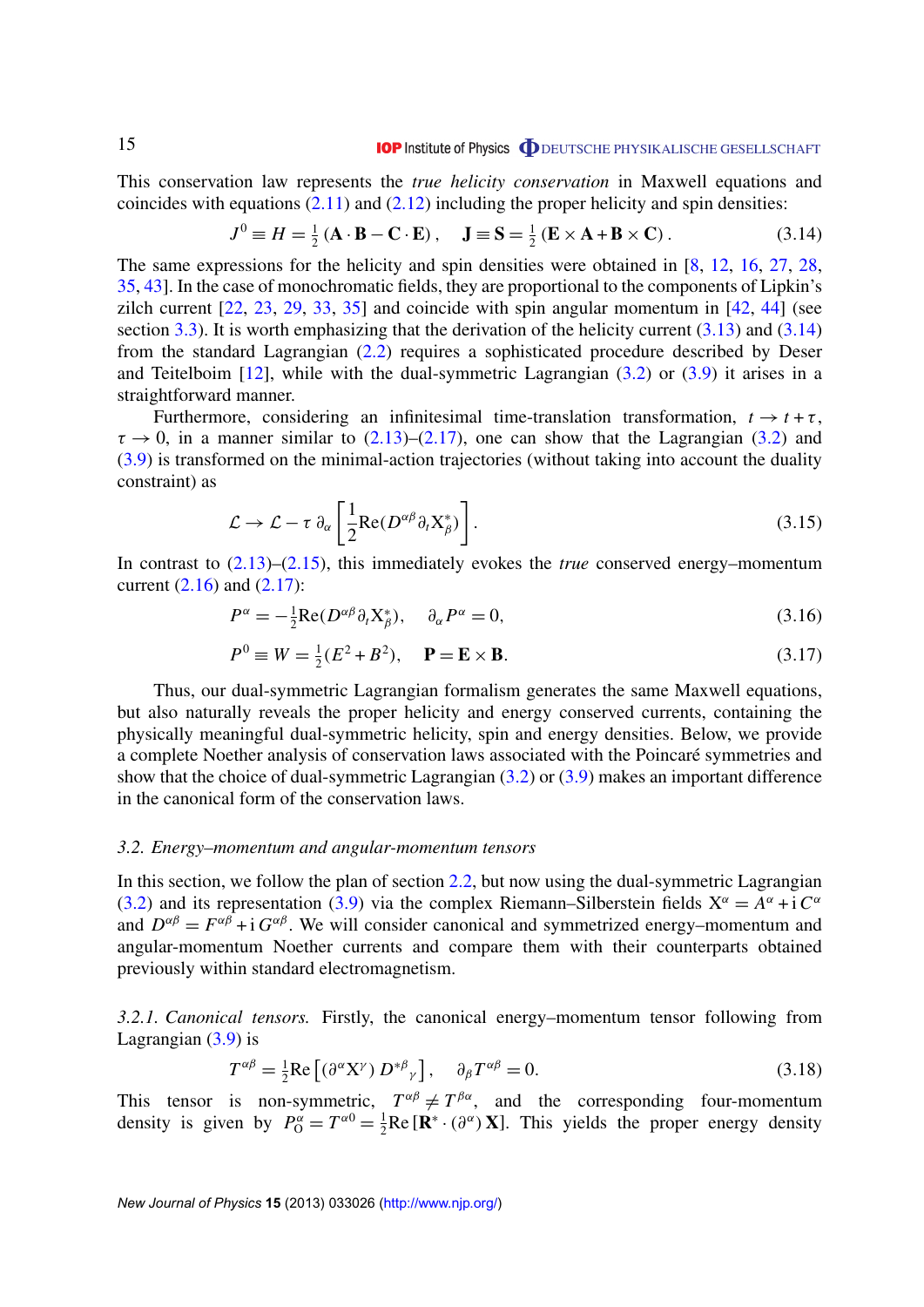<span id="page-16-0"></span> $P_{\rm O}^0 = W = \frac{1}{2}$  $\frac{1}{2}(E^2 + B^2)$ , and also the following *orbital* energy flux density, the dual-symmetric modification of [\(2.20\)](#page-7-0):

$$
\mathbf{P}_{\mathbf{O}} = \frac{1}{2} \left[ \mathbf{E} \cdot (\nabla) \mathbf{A} + \mathbf{B} \cdot (\nabla) \mathbf{C} \right]. \tag{3.19}
$$

In turn, the total energy flux density is given by  $P^{\alpha} = T^{0\alpha} = (W, \mathbf{P})$ , in agreement with [\(3.16\)](#page-15-0) and [\(3.17\)](#page-15-0).

Secondly, akin to equation [\(2.21\)](#page-8-0), the canonical angular-momentum tensor takes on the form

$$
M^{\alpha\beta\gamma} = r^{\alpha}T^{\beta\gamma} - r^{\beta}T^{\alpha\gamma} + S^{\alpha\beta\gamma}, \quad \partial_{\gamma}M^{\alpha\beta\gamma} = 0,
$$
\n(3.20)

where the spin tensor is

$$
S^{\alpha\beta\gamma} = \frac{1}{2} \text{Re}(X^{\beta} D^{*\gamma\alpha} - X^{\alpha} D^{*\gamma\beta}), \quad \partial_{\gamma} S^{\alpha\beta\gamma} = T^{\alpha\beta} - T^{\beta\alpha} \neq 0. \tag{3.21}
$$

Calculating the pseudo-vector of the angular-momentum density,  $M_i = \frac{1}{2}$  $\frac{1}{2} \varepsilon_{ijk} M^{jk0}$ , we arrive at the following orbital and spin parts,  $M = L + S$  (cf [\(2.23\)](#page-8-0)):

$$
\mathbf{L} = \frac{1}{2} \left[ \mathbf{E} \cdot (\mathbf{r} \times \nabla) \mathbf{A} + \mathbf{B} \cdot (\mathbf{r} \times \nabla) \mathbf{C} \right] = \mathbf{r} \times \mathbf{P}_{0},\tag{3.22}
$$

$$
\mathbf{S} = \frac{1}{2} \left( \mathbf{E} \times \mathbf{A} + \mathbf{B} \times \mathbf{C} \right). \tag{3.23}
$$

In turn, the boost-momentum components in the tensor  $(3.20)$ ,  $N_i = M^{0i0}$ , yield (cf  $(2.24)$ ) and  $(2.25)$ 

$$
\mathbf{N} = \mathbf{N}_0 = \frac{1}{2} \left[ \mathbf{E} \cdot (t \nabla + \mathbf{r} \partial_t) \mathbf{A} + \mathbf{B} \cdot (t \nabla + \mathbf{r} \partial_t) \mathbf{C} \right] = t \, \mathbf{P}_0 - \mathbf{r} \, W, \quad \mathbf{N}_S = 0. \tag{3.24}
$$

Thus, the components  $(3.19)$ ,  $(3.22)$ – $(3.24)$  of the canonical energy–momentum and angular-momentum tensors contain now the proper conserved energy density *W*, spin density **S** coinciding with the conserved helicity flux density [\(2.11\)](#page-6-0) or [\(3.14\)](#page-15-0), and the corresponding orbital momentum density  $P_0$ . Therefore, *the dual electromagnetism fixes all the discrepancies in the canonical Noether currents of the standard electromagnetic theory*. This approach naturally contains a meaningful dual-symmetric separation of the spin and orbital degrees of freedom [\[3,](#page-26-0) [42,](#page-27-0) [43\]](#page-27-0), consistent with the helicity and energy conservation laws (see also figure [1\)](#page-13-0).

*3.2.2. Symmetrized tensors.* Belinfante's symmetrization procedure can be applied to the canonical energy–momentum tensor  $(3.18)$ , which results in the same symmetric energy–momentum tensor  $T^{\alpha\beta}$  as in equations [\(2.26\)](#page-9-0) (but now simplified in the dual-complex form):

$$
\mathcal{T}^{\alpha\beta} = T^{\alpha\beta} + \partial_{\gamma} K^{\alpha\beta\gamma} = \frac{1}{2} D^{\alpha\gamma} D^{*\beta}{}_{\gamma},\tag{3.25}
$$

where  $K^{\alpha\beta\gamma} = -\frac{1}{2}$  $\frac{1}{2}$ Re(X<sup> $\alpha$ </sup>D<sup>\*βγ</sup>). The components of  $\mathcal{T}^{\alpha\beta}$  are displayed in equations [\(2.28\)](#page-9-0) and [\(2.29\)](#page-9-0). The spin current is obtained as  $P_{\text{Si}} = \partial_{\gamma} K^{i0\gamma}$ , which yields the dual-symmetric version of equation [\(2.30\)](#page-9-0):

$$
\mathbf{P}_{\mathbf{S}} = -\frac{1}{2} \left[ (\mathbf{E} \cdot \nabla) \mathbf{A} + (\mathbf{B} \cdot \nabla) \mathbf{C} \right]. \tag{3.26}
$$

Akin to equations  $(2.31)$ – $(2.33)$ , the Poynting vector is the sum of the orbital and spin energy flux densities  $(3.19)$  and  $(3.26)$ :

$$
\mathbf{P} = \mathbf{P}_0 + \mathbf{P}_S,\tag{3.27}
$$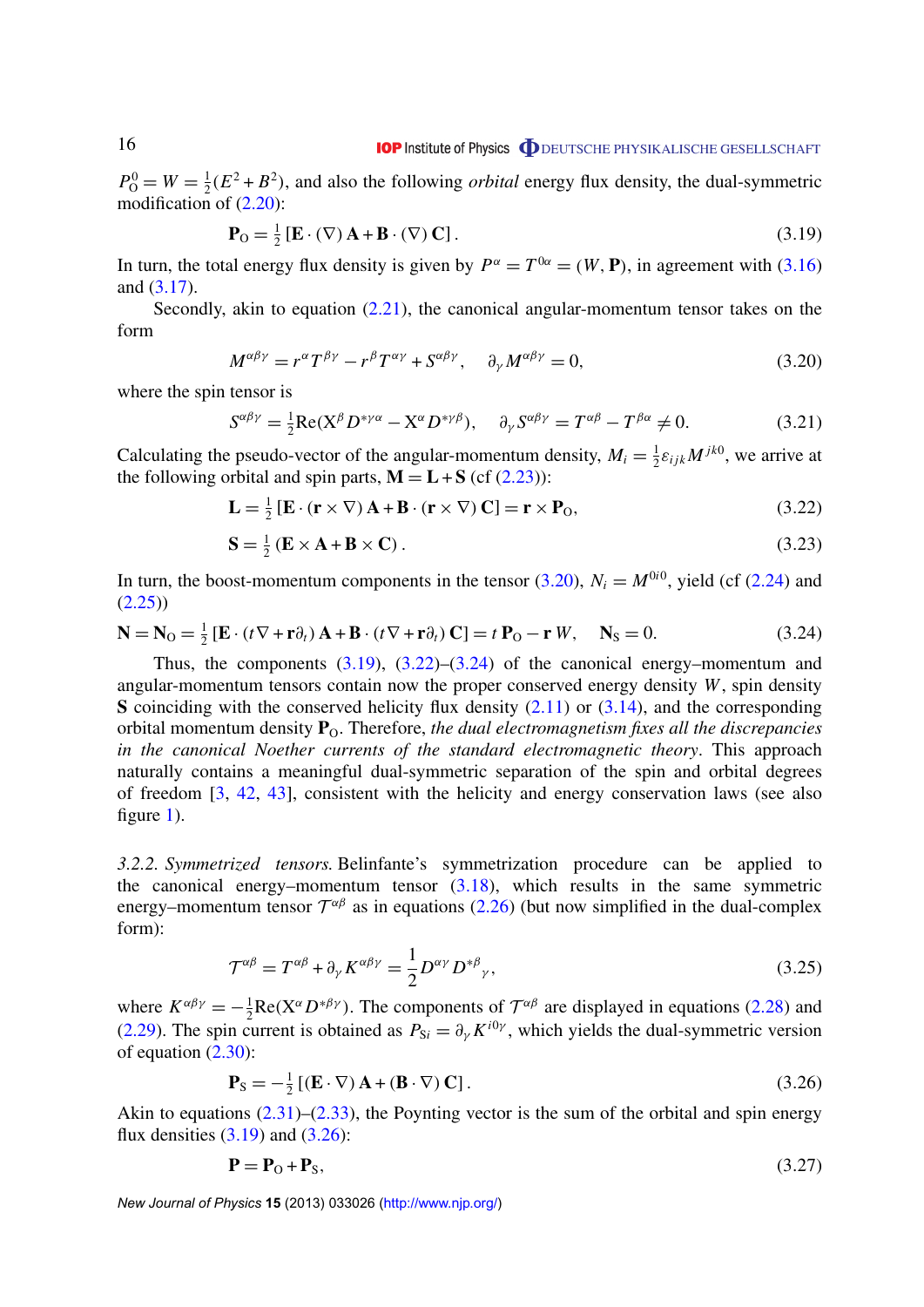<span id="page-17-0"></span>where the spin current makes no contribution to the integral momentum:

$$
\int \mathbf{P}_\mathrm{S} \, \mathrm{d}V = 0. \tag{3.28}
$$

The circulations of the orbital and spin currents produce, respectively, the orbital and spin angular momenta  $(3.22)$  and  $(3.23)$ :

$$
\mathbf{L} = \mathbf{r} \times \mathbf{P}_0, \quad \int \mathbf{S} \, dV = \int \mathbf{r} \times \mathbf{P}_S \, dV. \tag{3.29}
$$

The dual-symmetric spin and orbital parts of the energy flux density [\(3.19\)](#page-16-0) and [\(3.26\)](#page-16-0) coincide with those suggested recently in [\[3,](#page-26-0) [42,](#page-27-0) [51\]](#page-28-0).

Evidently, the symmetrized angular-momentum tensor also coincides in the standard- and dual-electromagnetism approaches:

$$
\mathcal{M}^{\alpha\beta\gamma} = r^{\alpha} \mathcal{T}^{\beta\gamma} - r^{\beta} \mathcal{T}^{\alpha\gamma}.
$$
\n(3.30)

Its components are described by equations  $(2.35)$ . This suggests that the symmetrized energy–momentum and angular-momentum tensors are independent of the choice of the Lagrangian. The price of this independence is the impossibility to separate the spin and orbital degrees of freedom and to trace the connection with the helicity conservation.

*3.2.3. Integral conserved quantities.* As usual, differential conservation laws can be written in the form of integral conserved quantities. In dual electromagnetism, they are similar to their standard counterparts and, furthermore, a number of them coincide in the two formalisms. In a way entirely analogous to the derivation of equations  $(2.38)$ – $(2.42)$ , we obtain

$$
\int T^{\alpha 0} dV = \int \tilde{T}^{\alpha 0} dV = \int T^{\alpha 0} dV = \text{const},\tag{3.31}
$$

$$
\int W dV = \text{const}, \quad \int \mathbf{P}_0 dV = \int \tilde{\mathbf{P}}_0 dV = \int \mathbf{P} dV = \text{const}, \tag{3.32}
$$

$$
\int M^{\alpha\beta 0} dV = \int \tilde{M}^{\alpha\beta 0} dV = \int \mathcal{M}^{\alpha\beta 0} dV = \text{const},
$$
\n(3.33)

$$
\int (\mathbf{r} \times \mathbf{P}_0 + \mathbf{S}) dV = \int (\mathbf{r} \times \tilde{\mathbf{P}}_0 + \tilde{\mathbf{S}}) dV = \int (\mathbf{r} \times \mathbf{P}) dV = \text{const},
$$
 (3.34)

$$
\int (t \, \mathbf{P}_0 - \mathbf{r} W) \, dV = \int (t \, \tilde{\mathbf{P}}_0 - \mathbf{r} \tilde{W}) \, dV = \int (t \, \mathbf{P} - \mathbf{r} W) \, dV = \text{const.}
$$
 (3.35)

Note that equation [\(2.44\)](#page-11-0) for the rectilinear motion of the energy centroid immediately follows from the canonical dual-symmetric boost momentum [\(3.24\)](#page-16-0) **N** and equation (3.32), in contrast to the canonical  $(2.25)$   $\tilde{N}$  in the standard approach.

At the same time, the integral spin and orbital angular momenta are *different* in the standard and dual approaches, although they are all conserved quantities (see  $(2.46)$  and  $(2.47)$ ):

$$
const = \int L dV \neq \int \tilde{L} dV = const, \quad const = \int S dV \neq \int \tilde{S} dV = const. \tag{3.36}
$$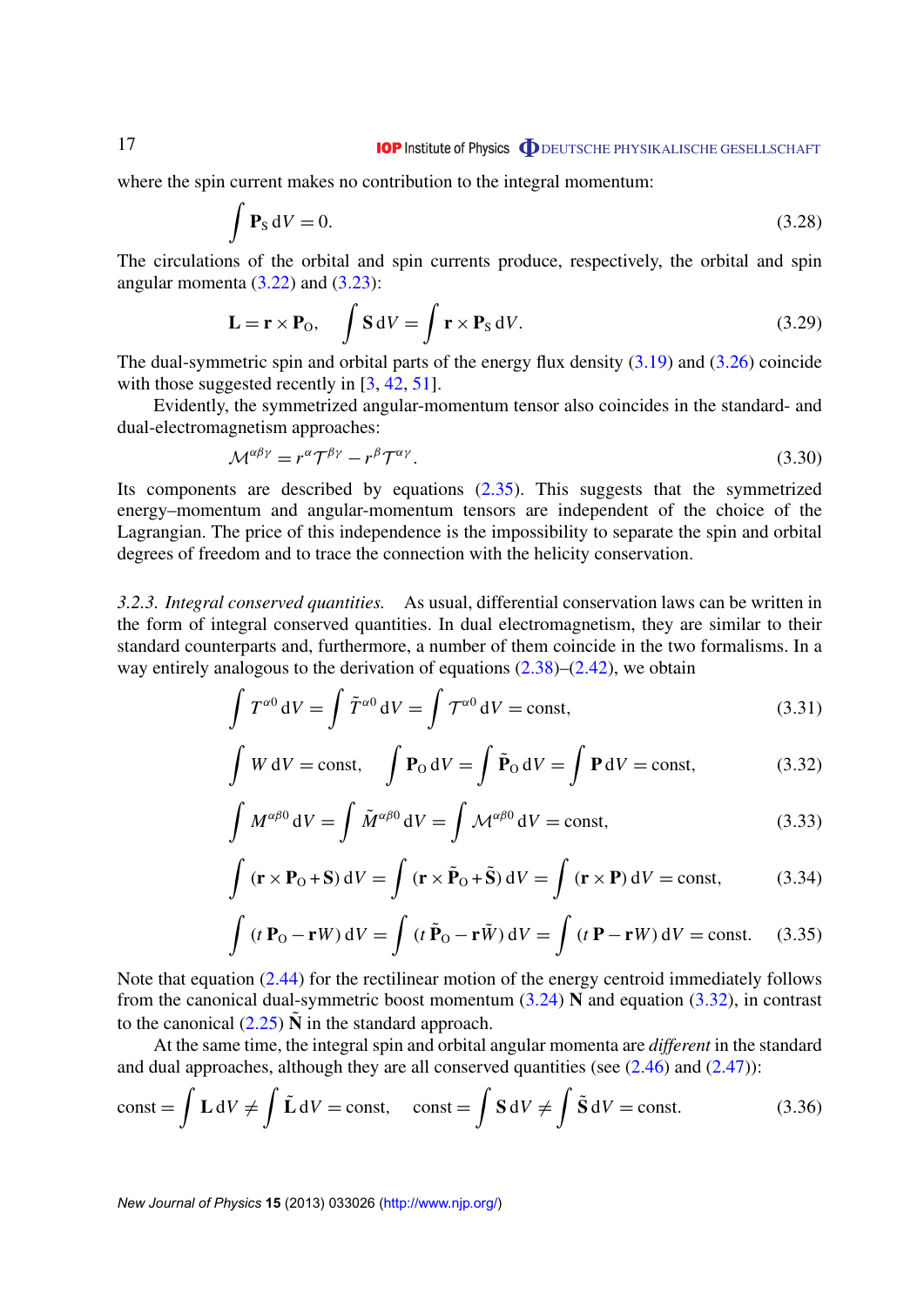<span id="page-18-0"></span>And, again, for the sake of completeness, we repeat here equations [\(2.36\)](#page-10-0) and [\(2.37\)](#page-10-0) involving integral forms of the true and false helicity and energy that appear in the standard and dual formalisms:

$$
const = \int H \, dV \neq \int \tilde{H} \, dV \neq const, \quad const = \int W \, dV \neq \int \tilde{W} \, dV \neq const. \tag{3.37}
$$

From a complete set of equations  $(3.31)$ – $(3.37)$ , augmented by relations  $(2.31)$ ,  $(2.33)$ , [\(3.27\)](#page-16-0) and [\(3.29\)](#page-17-0), one can see that the integral conserved quantities of the dual electromagnetism (i.e. those without 'tilde') form a perfectly consistent system, as opposed to those of the standard electromagnetic theory. In section 3.3 we show that the dual-symmetric approach is also in agreement with the quantum-like operator formalism [\[3,](#page-26-0) [42,](#page-27-0) [44\]](#page-27-0).

# *3.3. Monochromatic fields and operator representation*

In a vast majority of optical problems, monochromatic electromagnetic fields and their timeaveraged characteristics are considered. In this case, all linear field characteristics  $(O =$ **A**, **C**, **E**, **B**) have the form **O** (**r**, *t*) = Re[**O** (**r**) e<sup>-iω*t*</sup>], where  $\omega$  is the frequency and **O**(**r**) is the complex field amplitude. Substituting this into equations  $(3.6)$ , we find that the complex amplitudes of the potentials and fields become proportional to each other:

$$
i\omega \mathbf{A} = \mathbf{E}, \quad i\omega \mathbf{C} = \mathbf{B}.
$$
 (3.38)

Next, the time average (over one period of oscillations) of any real quadratic field form  $F = \mathbf{0} \hat{f} \mathbf{0}$  becomes

$$
\bar{F} = \frac{1}{2} \text{Re}(\mathbf{O}^*) \hat{f}(\mathbf{O}).
$$
\n(3.39)

The dynamical characteristics of the field (helicity, energy, momentum, etc) considered in previous sections represent quadratic forms with respect to the fields and potentials. Then, applying the time averaging  $(3.39)$  with relations  $(3.38)$  to the densities of energy–momentum  $(2.28)$ , helicity  $(2.11)$  or  $(3.14)$ , spin and orbital momenta  $(3.19)$ ,  $(3.26)$  and angular momenta  $(3.22)$ ,  $(3.23)$  and boost momentum  $(3.24)$ , we obtain

$$
\bar{W} = \frac{1}{4} (|\mathbf{E}|^2 + |\mathbf{B}|^2), \quad \bar{\mathbf{P}} = \frac{1}{2} \text{Re}(\mathbf{E}^* \times \mathbf{B}), \tag{3.40}
$$

$$
\bar{H} = -\frac{1}{2\omega} \text{Im} \left( \mathbf{E}^* \cdot \mathbf{B} \right),\tag{3.41}
$$

$$
\bar{\mathbf{P}}_{\mathbf{O}} = \frac{1}{4\omega} \text{Im} \left[ \mathbf{E}^* \cdot (\nabla) \, \mathbf{E} + \mathbf{B}^* \cdot (\nabla) \, \mathbf{B} \right],\tag{3.42}
$$

$$
\bar{\mathbf{P}}_{\mathbf{S}} = \frac{1}{8\omega} \nabla \times \text{Im} \left[ \mathbf{E}^* \times \mathbf{E} + \mathbf{B}^* \times \mathbf{B} \right],\tag{3.43}
$$

$$
\bar{\mathbf{L}} = \frac{1}{4\omega} \text{Im} \left[ \mathbf{E}^* \cdot (\mathbf{r} \times \nabla) \, \mathbf{E} + \mathbf{B}^* \cdot (\mathbf{r} \times \nabla) \, \mathbf{B} \right],\tag{3.44}
$$

$$
\bar{\mathbf{S}} = \frac{1}{4\omega} \text{Im} \left( \mathbf{E}^* \times \mathbf{E} + \mathbf{B}^* \times \mathbf{B} \right),\tag{3.45}
$$

When deriving (3.43) we used Maxwell equations  $\nabla \cdot \mathbf{E} = \nabla \cdot \mathbf{B} = 0$ . Note that the timeaveraged boost momentum  $\overline{N}$  does not give a meaningful result for the monochromatic field, because **N** in equation [\(3.24\)](#page-16-0) explicitly contains time *t*. In addition, a monochromatic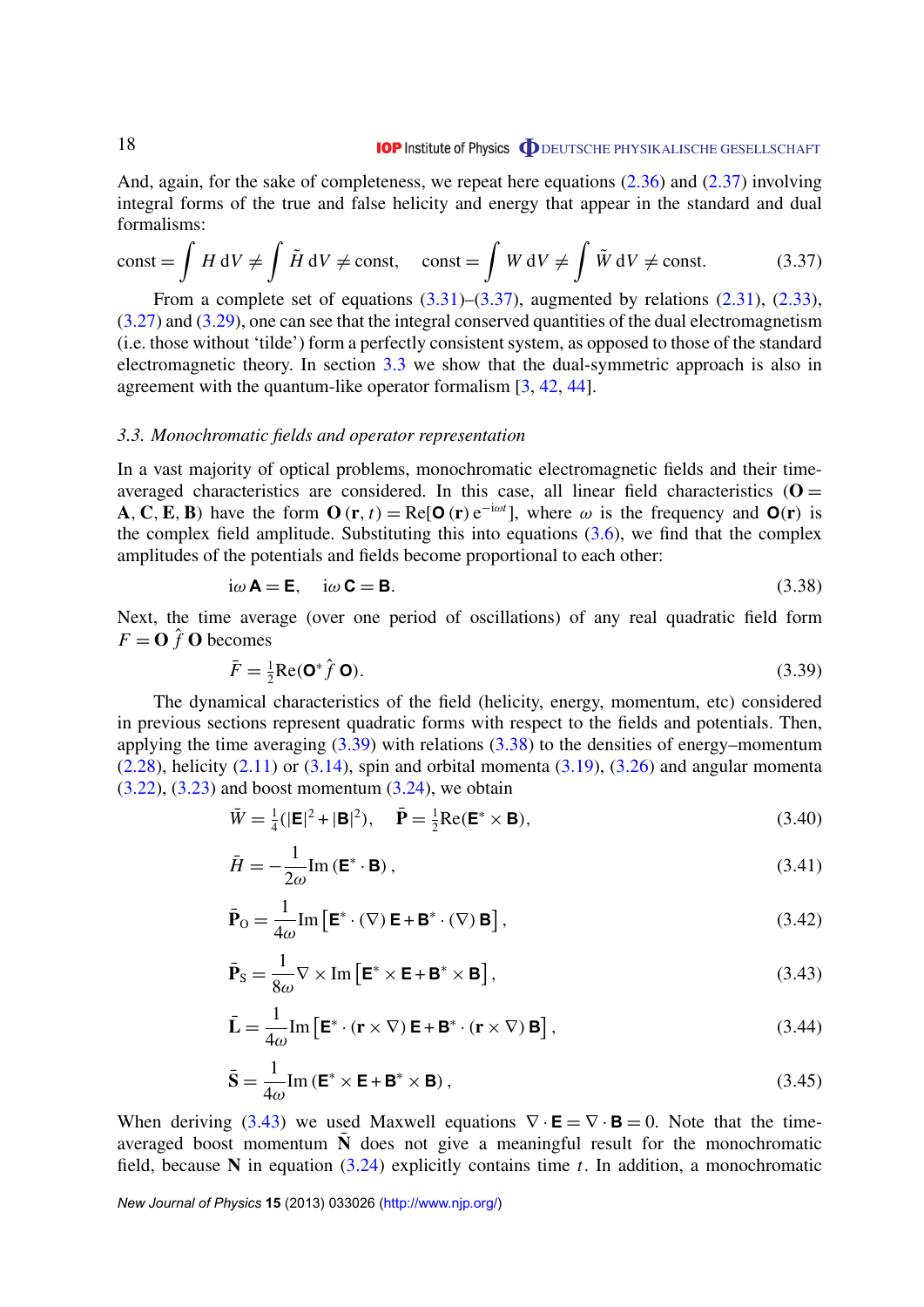<span id="page-19-0"></span>field cannot be localized in three dimensions, and the energy centroid (related to the boostmomentum conservation) becomes ill-defined. At the same time, the averaged total angular-momentum density [\(2.35\)](#page-10-0) from the symmetrized angular-momentum tensor  $\mathcal{M}^{\alpha\beta\gamma}$  is naturally expressed via the energy and momentum [\(3.40\)](#page-18-0):

$$
\bar{\mathcal{M}} = \mathbf{r} \times \bar{\mathbf{P}}.\tag{3.46}
$$

The dual-symmetric and gauge-invariant expressions  $(3.40)$ – $(3.45)$  coincide with results obtained in different contexts in recent works [\[3,](#page-26-0) [33,](#page-27-0) [42,](#page-27-0) [44,](#page-27-0) [51,](#page-28-0) [53\]](#page-28-0). In particular, equations [\(3.41\)](#page-18-0) and [\(3.45\)](#page-18-0) demonstrate the proportionality of the helicity and spin densities to Lipkin's zilch pseudo-scalar and pseudo-vector [\[33–35\]](#page-27-0). Remarkably, for a monochromatic field, the time averages of the dual-asymmetric helicity  $(2.9)$  and the true helicity  $(2.11)$  or  $(3.14)$  coincide with each other:

$$
\bar{H} = \bar{\tilde{H}}.\tag{3.47}
$$

At the same time, all other quantities—energy, spin and orbital energy fluxes and angular momenta—remain essentially different in their dual-symmetric and asymmetric 'tilded' versions:

$$
\bar{W} \neq \bar{\tilde{W}}, \quad \bar{\mathbf{P}}_{\text{O}} \neq \bar{\tilde{\mathbf{P}}}_{\text{O}}, \quad \bar{\mathbf{P}}_{\text{S}} \neq \bar{\tilde{\mathbf{P}}}_{\text{S}}, \quad \bar{\mathbf{L}} \neq \bar{\tilde{\mathbf{L}}}, \quad \bar{\mathbf{S}} \neq \bar{\tilde{\mathbf{S}}}.
$$
\n(3.48)

Equation (3.47) explains why the false dual-asymmetric helicity  $\tilde{H}$  is associated with the dual-symmetric conserved Lipkin's zilch in [\[34\]](#page-27-0): monochromatic fields and integral quantities are considered there. Rigorously speaking, the integral characteristics diverge for monochromatic fields, as it cannot be localized and contains an infinite number of photons. Note also that the spin energy flux density [\(3.43\)](#page-18-0) represents the curl of the spin density [\(3.45\)](#page-18-0):  $\overline{P}_{\overline{S}} = \frac{1}{2}$  $\frac{1}{2}\nabla \times \overline{\mathbf{S}}$ . This reveals the divergence-less character of the spin current. According to [\(3.28\)](#page-17-0) and [\(3.29\)](#page-17-0) this current makes no contribution to the integral momentum of the field, and only generates a purely intrinsic spin angular momentum [\[42,](#page-27-0) [48](#page-27-0)[–53\]](#page-28-0). An entirely similar spin current generates the spin of the relativistic quantum electron [\[48–50,](#page-27-0) [57\]](#page-28-0).

Importantly, equations [\(3.40\)](#page-18-0)–[\(3.45\)](#page-18-0) reveal profound quantum-mechanical analogies and can be reduced to the following simple forms:

$$
\bar{W} = (\psi | \hat{w} | \psi), \tag{3.40'}
$$

$$
\bar{H} = (\psi | \frac{\hat{\mathbf{p}} \cdot \hat{\mathbf{S}}}{p} | \psi),
$$
\n(3.41')

$$
\bar{\mathbf{P}}_{\mathbf{O}} = (\psi | \hat{\mathbf{p}} | \psi), \tag{3.42'}
$$

$$
\bar{\mathbf{P}}_{\mathbf{S}} = (\psi | \mathbf{i} \,\hat{\mathbf{p}} \times \hat{\mathbf{S}} | \psi),\tag{3.43'}
$$

$$
\bar{\mathbf{L}} = (\psi | \hat{\mathbf{r}} \times \hat{\mathbf{p}} | \psi), \tag{3.44'}
$$

$$
\bar{\mathbf{S}} = (\psi|\hat{\mathbf{S}}|\psi). \tag{3.45'}
$$

Here we used the *dual-symmetric state vector*  $|\psi\rangle = \frac{1}{2}$  $\frac{1}{2\sqrt{\omega}}$  **|E**, **B**), the inner product assumes the real part of the scalar product (without volume integration, since here we calculate local densities), whereas the operators are

$$
\hat{w} = \omega, \quad \hat{\mathbf{p}} = -i\nabla, \quad \hat{\mathbf{r}} = \mathbf{r}, \quad \left(\hat{S}_a\right)_{ij} = -i\varepsilon_{ija}.\tag{3.49}
$$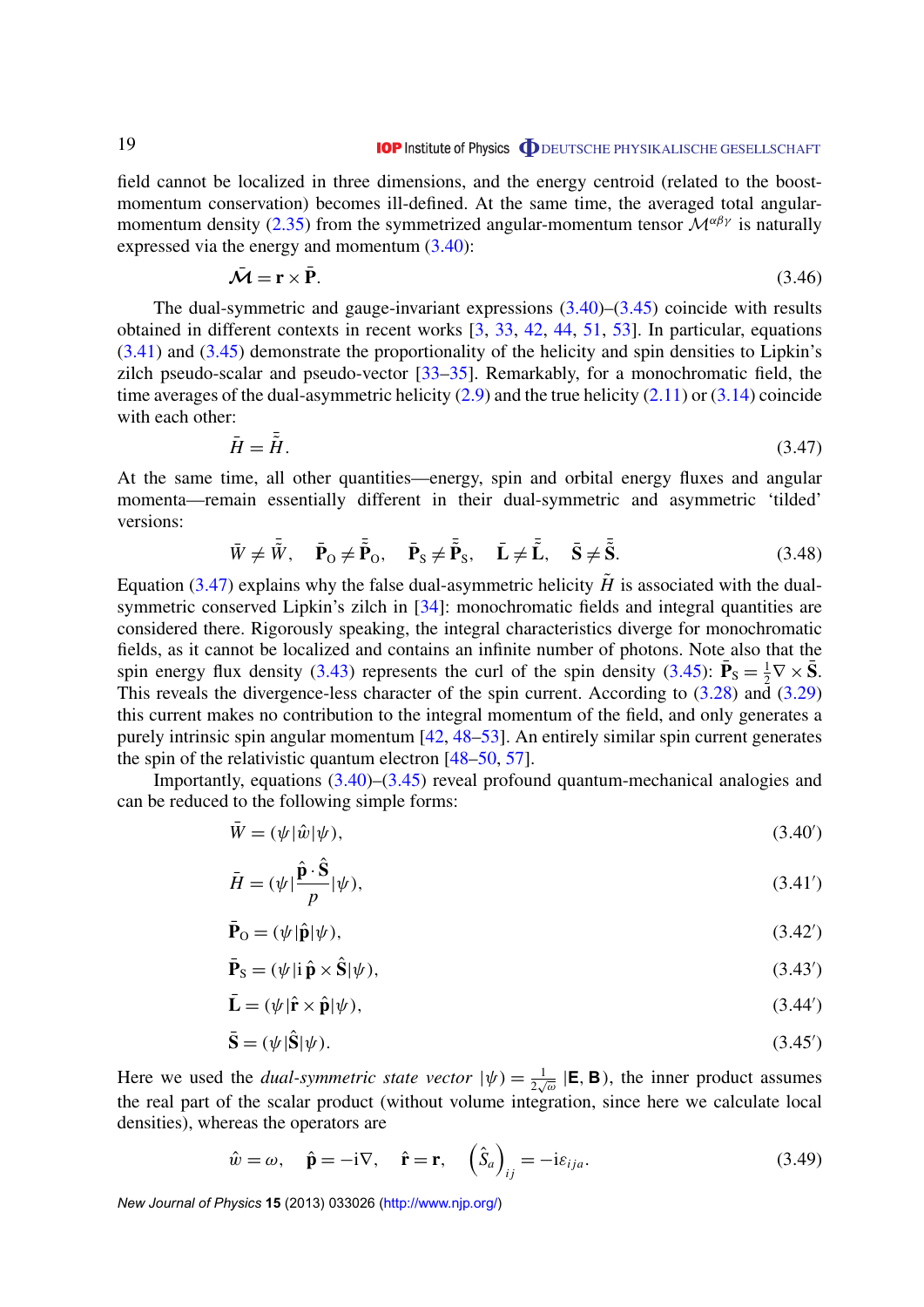<span id="page-20-0"></span>The spin-1 matrix operator  $\hat{S}$  acts as  $\mathbf{O}^* \cdot (\hat{S})\mathbf{O} = \text{Im} [\mathbf{O}^* \times \mathbf{O}]$ , and we also used Maxwell equations and the dispersion relation  $p^2 = \omega^2$ . Importantly, within the standard electromagnetism of section [2,](#page-4-0) the dual-asymmetric 'tilded' quantities  $(3.40')$  $(3.40')$ – $(3.45')$  $(3.45')$  would be given by the same equations, with the same operators, but with the *dual-asymmetric state*  $\text{vector } |\tilde{\psi}\rangle = \frac{1}{\sqrt{2}}$  $\frac{1}{2\omega}$  **E**). But some of these quantities (e.g. the false energy  $\tilde{W}$ ) are not conserved, and even the standard electromagnetism operates with the proper energy *W* which requires the use of the dual-symmetric state vector  $|\psi\rangle = \frac{1}{2}$  $\frac{1}{2\sqrt{\omega}}$  **[E**, **B**) (see, e.g., [\[44,](#page-27-0) [45\]](#page-27-0), where the Riemann–Silberstein vector is considered as a natural choice for the photon wave function). Therefore, *within the standard electromagnetism, it is impossible to write all the characteristics of the field in a consistent quantum-like operator form*  $(3.40')$  $(3.40')$ *–* $(3.45')$  $(3.45')$ *. Here we do <i>not* consider quantization of the fields, but even the first-quantization formalism for classical fields shows that only the dual-symmetric formulation of electromagnetism yields meaningful and mutually consistent expectation values of quantum spin and orbital operators with a suitable state vector.

Equations  $(3.40')$  $(3.40')$ – $(3.45')$  $(3.45')$  allow a straightforward transition to the Fourier (momentum) representation [\[23,](#page-27-0) [27,](#page-27-0) [28,](#page-27-0) [33,](#page-27-0) [42,](#page-27-0) [44,](#page-27-0) [51,](#page-28-0) [52\]](#page-28-0):  $|\psi(\mathbf{r}) \rangle \rightarrow |\hat{\psi}(\mathbf{k})$ ). In doing so, one merely has to change the momentum and coordinate operators [\(3.49\)](#page-19-0) as  $\hat{\mathbf{p}} = \mathbf{k}$  and  $\hat{\mathbf{r}} = i \nabla_{\mathbf{k}}$ . In the Fourier representation, it becomes clear that the helicity represents the difference in number of the right-hand and left-hand circularly polarized plane waves [\[23,](#page-27-0) [27,](#page-27-0) [28,](#page-27-0) [33–35\]](#page-27-0). If the field has a well-defined quantum helicity  $\sigma = \pm 1$  (i.e. the Fourier spectrum of the field contains only plane waves with one circular polarization  $\sigma$ ), then the complex electric and magnetic amplitudes are related as  $\mathbf{E} = i\sigma \mathbf{B}$ . In this case, the helicity [\(3.41\)](#page-18-0), spin [\(3.45\)](#page-18-0), energy and momentum [\(3.40\)](#page-18-0) become simply related as

$$
\bar{H} = \sigma \frac{\bar{W}}{\omega}, \quad \bar{\mathbf{S}} = \sigma \frac{\bar{\mathbf{P}}}{\omega}.
$$
\n(3.50)

Then, the helicity conservation  $(2.11)$ ,  $(2.12)$  or  $(3.13)$ ,  $(3.14)$  becomes equivalent to the energy conservation (Poynting theorem)  $(2.16)$ ,  $(2.17)$  or  $(3.16)$ ,  $(3.17)$  [\[33\]](#page-27-0). Furthermore, in such a pure helicity state, the electric and magnetic contributions are equal in all quantities  $(3.40)$ – $(3.46)$ , so that the standard calculations of section [2](#page-4-0) and the dual-symmetric formalism are equivalent. However, for a generic field containing different helicity states in the Fourier spectrum, the helicity conservation represents a truly independent conservation law, whereas the dual-symmetric quantities [\(3.40\)](#page-18-0), [\(3.42\)](#page-18-0)–[\(3.45\)](#page-18-0) differ from their 'tilded' counterparts obtained within the standard approach.

#### **4. Observability and relation to quantum weak measurements**

Here, we briefly discuss observable consequences of the dual symmetry and quantities that make a difference between the standard and dual formulations of electromagnetism. It is important to emphasize that although we discuss the properties of the *free* electromagnetic field, they are experimentally observed only via various *light–matter interactions* (any detector involves matter).

Firstly, we note that the dual symmetry and *conservation of helicity H* are not abstract properties, but they have immediately observable consequences. In particular, it follows that any perturbation which does *not* break the electric–magnetic symmetry will keep the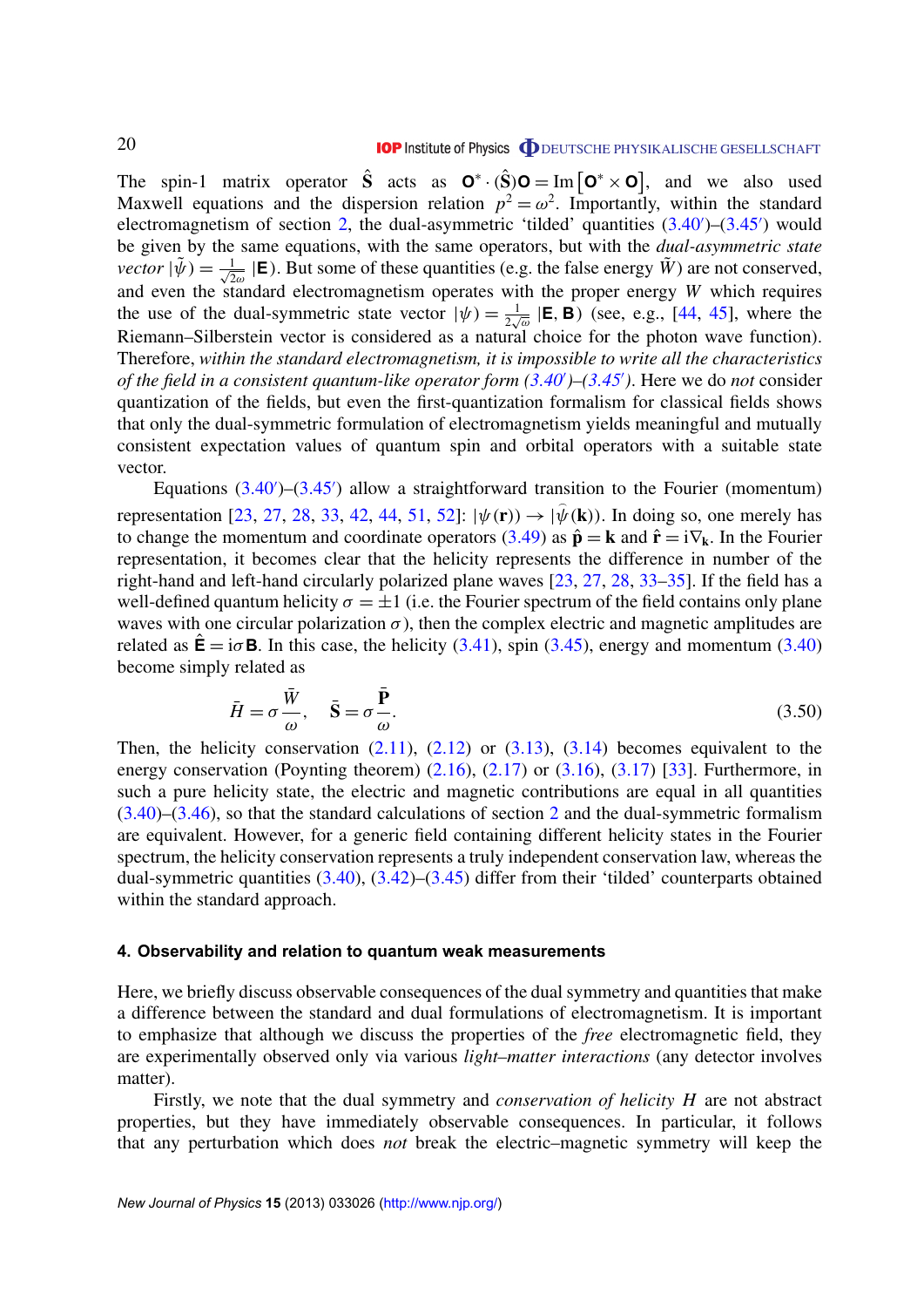electromagnetic helicity as an exact invariant of the problem. This explains the conservation of the helicity of photons in an *arbitrary* gravitational field [\[45\]](#page-27-0). Furthermore, the helicity turns out to be exactly conserved in any optical scattering on macroscopic objects with equal electric and magnetic constants  $\varepsilon = \mu$  [\[36,](#page-27-0) [45,](#page-27-0) [58\]](#page-28-0), which is usually interpreted as matching of optical impedances  $\varepsilon/\mu$  = const. At the same time, any coupling with matter having *asymmetric* electric and magnetic properties will in general produce a conversion between the two helicity states of photons. As the helicity conservation involves the spin angular momentum, the conversion of the helicity is usually accompanied by a conversion between the spin and orbital angular momenta [\[36,](#page-27-0) [59\]](#page-28-0), although the opposite is not generally true. Thus, the dual symmetry and helicity conservation offer an additional integral of motion which can be used in the analysis of various optical interactions.

Secondly, let us consider physical quantities which appear to be essentially different in the standard and dual versions of electromagnetism—the *spin and orbital angular momenta of light*, **S** and **L**. Although quantum electrodynamics sometimes concerns the separation of the spin and orbital parts of the photon angular momentum as physically meaningless, modern optics points to the independent observability of these quantities [\[41,](#page-27-0) [54,](#page-28-0) [55\]](#page-28-0). Indeed, locally the orbital and spin parts of the angular momenta of light cause qualitatively different motions (orbiting and spinning) of probe particles immersed in the field [\[54\]](#page-28-0). In quantum electrodynamics, the photon interaction with an atom also causes changes in the extrinsic and intrinsic angular momentum of the atom, quite similar to the orbital and spinning motion of the classical probe particle [\[41\]](#page-27-0). In addition, the integral value of the intrinsic orbital angular momentum is closely related to the spatial distribution of the field intensity and its localizability [\[42,](#page-27-0) [60\]](#page-28-0). Thus, if we regard the spin and orbital angular momenta of the electromagnetic field as separately measurable quantities (either in their local or integral values), this allows us to discriminate between the standard and dual electromagnetic theories.

The spin and orbital angular momenta of the field are generated, respectively, by *spin and orbital* energy fluxes  $P_S$  and  $P_O$  [\[3,](#page-26-0) [37,](#page-27-0) [42,](#page-27-0) [48–](#page-27-0)[53\]](#page-28-0), see equations [\(2.33\)](#page-9-0) and [\(3.29\)](#page-17-0), which together form the Poynting vector  $\mathbf{P} = \mathbf{P}_0 + \mathbf{P}_S$ . These local quantities are *different* in the standard and dual theories. Remarkably, although the Poynting vector **P** is usually considered as a physically meaningful quantity, it turns out that the local orbital energy flux  $P_{\Omega}$  (i.e. the *canonical* momentum density) can be measured more easily and in a more straightforward way via the motion of a probe particle [\[51,](#page-28-0) [54,](#page-28-0) [56\]](#page-28-0). Indeed, it is the orbital energy flux that transports energy, represents the local expectation value of the momentum operator (see equations  $(3.42)$  and  $(3.42')$  $(3.42')$ ), and can be associated with the standard quantum-mechanical probability current  $[3, 48-50]$  $[3, 48-50]$ . (In contrast, the spin energy flux,  $P_s$ , is sometimes regarded as a virtual divergence-less current which cannot be observed *per se* [\[48–50\]](#page-27-0).) Thus, measuring the canonical momentum density  $P_{\Omega}$ , one can also discriminate between the standard and dual theories.

The observability of the *local* densities and currents is an important problem by itself. In standard field theories, all local densities are usually interpreted as unobservable auxiliary quantities, whereas only the integral energy, momentum and angular momentum of the field make physical sense. However, classical optics naturally regard the local energy density *W*, momentum density **P** and other currents as meaningful and observable characteristics of the field [\[3,](#page-26-0) [51\]](#page-28-0). Moreover, it seems that quantum measurements also allow the detection of local currents [\[3,](#page-26-0) [61\]](#page-28-0). This is related to the concept of *quantum weak measurements* [\[62–64\]](#page-28-0). Both classical-optics and quantum weak-measurement approaches are based here on a natural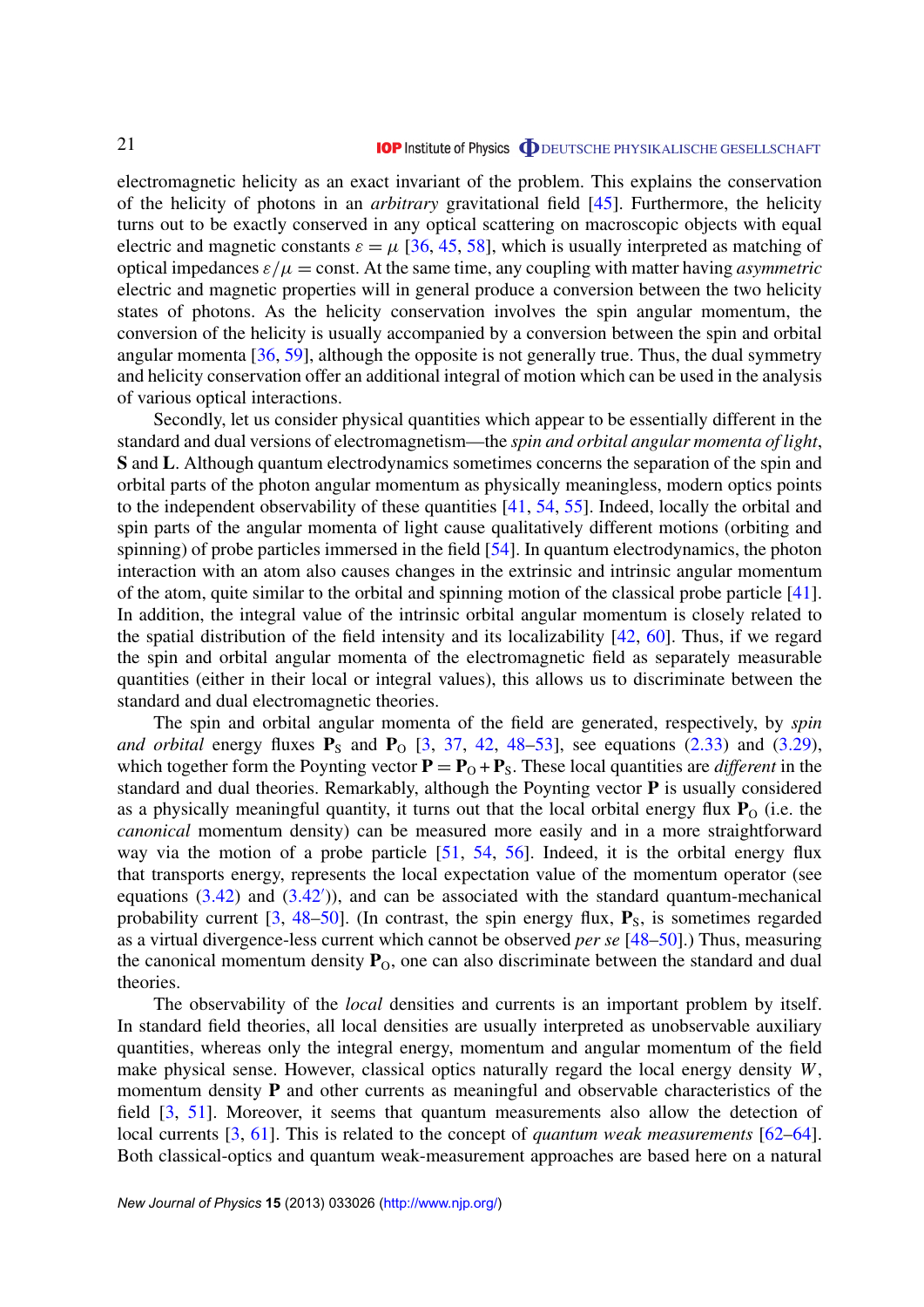idea: a straightforward way to measure a current of any flow is to place a small probe particle in the flow and to trace its motion.

In classical optical fields, a small particle experiences the action of the radiation pressure force and moves proportional to the local momentum density of the field [\[54,](#page-28-0) [56\]](#page-28-0). For small Rayleigh particles this force is proportional to the *canonical* (*orbital*) momentum density  $P_0$ rather than to the Poynting vector **P** [\[3,](#page-26-0) [56\]](#page-28-0). Furthermore, the particle spins proportionally to the local spin density of the field [\[54\]](#page-28-0). Thus, by measuring the velocity of the linear motion of the particle and the angular velocity of its spinning motion, one can determine the local momentum density  $P_0$  (hence, also the orbital angular-momentum density  $L = r \times P_0$ ) and the spin density **S**.

The same experiments can be interpreted within the quantum weak-measurement picture [\[3,](#page-26-0) [61–64\]](#page-28-0). Let us represent the field distribution as a quantum photon state  $|\psi(\mathbf{r})\rangle$  with indeterminate coordinate (i.e. the spread is much larger than the size of the probe particle). If this photon interacts with the particle located at  $\mathbf{r} = \mathbf{r}_0$ , this fixes the coordinate of the photon, i.e. the particle *post-selects* the photon in the state with well-defined coordinate,  $|\mathbf{r}_0\rangle$ . Although the photon–particle interaction has a very low probability  $\langle \mathbf{r}_0|\psi\rangle \ll 1$ , averaging over many events (as happens with classical multi-photon fields) provides *simultaneous* information about the *position* of the photon and its *local momentum* (current). This is expressed via the following quantum weak-measurement equation [\[3,](#page-26-0) [61\]](#page-28-0):

$$
\langle \mathbf{p} \rangle_{\text{weak}} = \text{Re} \frac{\langle \mathbf{r}_0 | \hat{\mathbf{p}} | \psi \rangle}{\langle \mathbf{r}_0 | \psi \rangle} = \text{Re} \frac{\langle \psi | \mathbf{r}_0 \rangle \langle \mathbf{r}_0 | \hat{\mathbf{p}} | \psi \rangle}{\langle \psi | \mathbf{r}_0 \rangle \langle \mathbf{r}_0 | \psi \rangle} = \frac{\mathbf{j}(\mathbf{r}_0)}{\rho(\mathbf{r}_0)}.
$$
(4.1)

Here  $\rho(\mathbf{r}) = (\psi(\mathbf{r})|\psi(\mathbf{r}))$  and  $\mathbf{j}(\mathbf{r}) = (\psi(\mathbf{r})|\hat{\mathbf{p}}|\psi(\mathbf{r}))$  are the local probability density and current in the field. As described in section [3.3,](#page-18-0) we have  $\rho = W/\omega$  and  $\mathbf{j} = \mathbf{P}_0$  for a monochromatic electromagnetic field, so that the quantum weak measurement of the field momentum is essentially the local measurements of the orbital current  $P_0$ . Recently, the same weak-measurement scheme (4.1) (but employing another, non-particle, detector) was successfully used to detect the local photon 'trajectories' in the double-slit experiment [\[65\]](#page-28-0). These Bohmian trajectories are nothing but the streamlines of the orbital energy flux  $P_0$ . Furthermore, the momentum exchange in the resonant interaction between a moving atom and an electromagnetic wave also reveals the local value of the canonical momentum. This is seen, e.g., in the Doppler-shift experiments with evanescent waves, where  $\langle \mathbf{p} \rangle_{weak} > \omega$  [\[66\]](#page-28-0), in agreement with a superluminal character of the orbital energy flux discussed in [\[53\]](#page-28-0). For the local measurements of the spin angular-momentum density via a spinning particle, one can write a weak-measurement equation similar to  $(4.1)$ :

$$
\langle \mathbf{S} \rangle_{\text{weak}} = \text{Re} \frac{\langle \mathbf{r}_0 | \hat{\mathbf{S}} | \psi \rangle}{\langle \mathbf{r}_0 | \psi \rangle} = \text{Re} \frac{\langle \psi | \mathbf{r}_0 \rangle \langle \mathbf{r}_0 | \hat{\mathbf{S}} | \psi \rangle}{\langle \psi | \mathbf{r}_0 \rangle \langle \mathbf{r}_0 | \psi \rangle} = \frac{\mathbf{S}(\mathbf{r}_0)}{\rho(\mathbf{r}_0)}.
$$
(4.2)

It might seem that the above local measurements of optical currents and angular momenta solve the problem and result in unambiguous and objective determination of the field properties. However, this is not so. The problem is that the results of the measurements based on a probe particle (i.e. involving *light–matter interaction*) crucially depend on the *properties of the particle*. For instance, the light scattering on a small *dielectric* particle can be considered in the *electric*-dipole (Rayleigh) approximation, and then it turns out that the radiation force that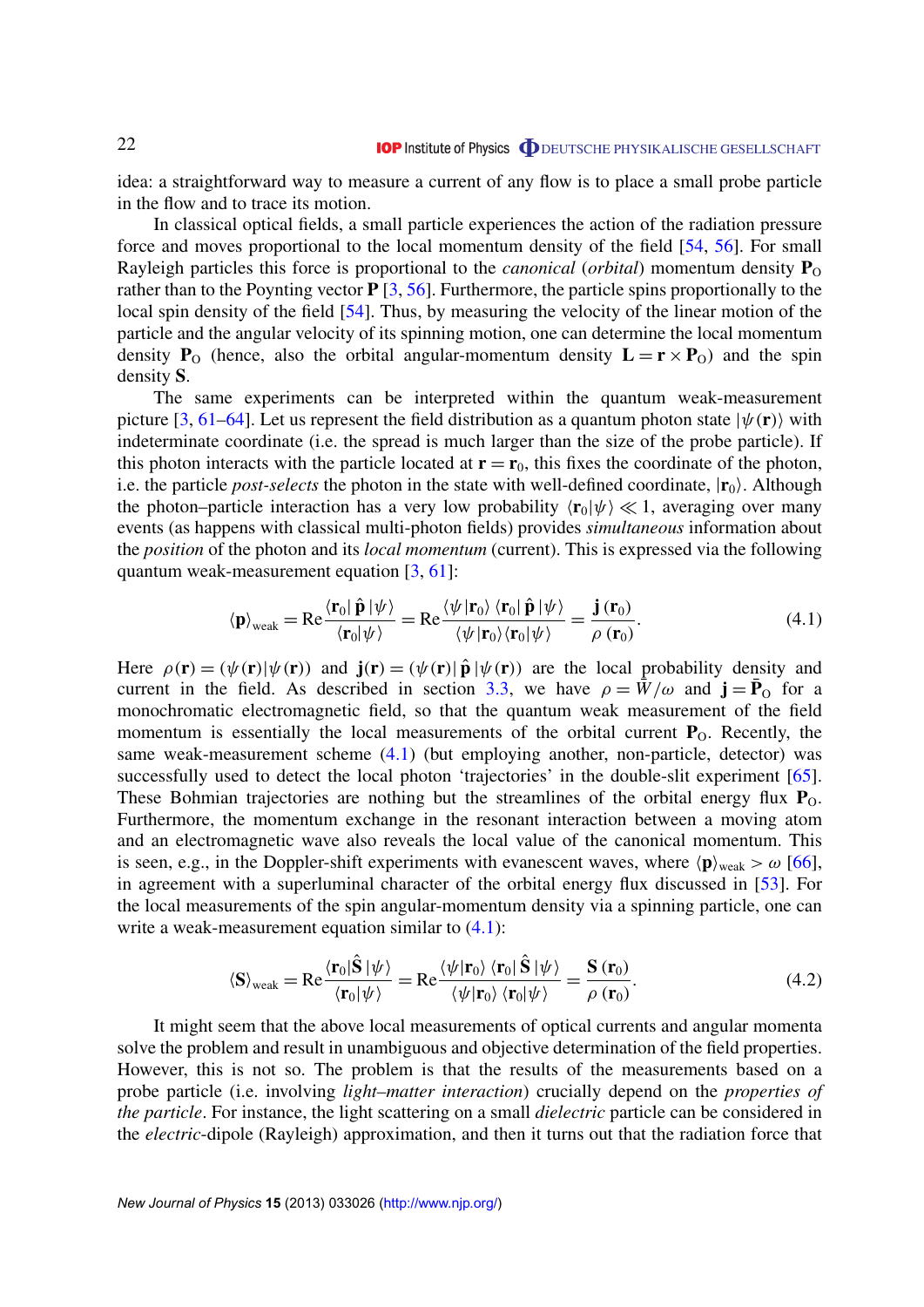pushes the particle is proportional to the *electric* orbital momentum density [\[3,](#page-26-0) [56\]](#page-28-0) (cf equation  $(3.42)$ :

$$
\mathbf{F}_{\text{rad}} \propto \bar{\mathbf{P}}_{\text{O}}^{\text{electric}} = \frac{1}{2\omega} \text{Im} \left[ \mathbf{E}^* \cdot (\nabla) \, \mathbf{E} \right]. \tag{4.3}
$$

This is clearly a dual-*asymmetric* expression consistent with the *standard* electromagnetism and momentum density  $\tilde{P}_{O}$  defined in equation [\(2.20\)](#page-7-0). However, if the same measurement is made by a small *magnetic* particle [\[56,](#page-28-0) [67\]](#page-28-0) and the interaction has a *magnetic*-dipole character, the radiation force will be proportional to a similar *magnetic* expression for the orbital momentum density:

$$
\mathbf{F}_{\text{rad}} \propto \bar{\mathbf{P}}_{\text{O}}^{\text{magnetic}} = \frac{1}{2\omega} \text{Im} \left[ \mathbf{B}^* \cdot (\nabla) \, \mathbf{B} \right]. \tag{4.4}
$$

Finally, only a particle with equivalent *electric and magnetic* properties will measure the *dualsymmetric* orbital momentum density  $P_0$ , equations [\(3.19\)](#page-16-0) and [\(3.42\)](#page-18-0):

$$
\mathbf{F}_{\text{rad}} \propto \bar{\mathbf{P}}_{\text{O}} = \frac{1}{4\omega} \text{Im}[\mathbf{E}^* \cdot (\nabla) \mathbf{E} + \mathbf{B}^* \cdot (\nabla) \mathbf{B}]. \tag{4.5}
$$

Similar observations can be made for measurements of the spin and orbital angular momenta. For instance, in the paper [\[41\]](#page-27-0) the authors point to the separate observability of the spin and orbital angular momenta of light, and analyze the photon interaction with an atom. This interaction is approximated by the *electric*-dipole coupling, and, due to this, the changes in the atomic states would measure the dual-*asymmetric* angular momenta  $\tilde{L}$  and  $\tilde{S}$  following from the standard approach.

Hence, the results of measurements of the dynamical characteristics of the electromagnetic field depend critically on the properties of the measuring device. They can naturally be dualasymmetric as a consequence of the electric–magnetic asymmetry in matter (the absence of magnetic charges). However, this does *not* mean that we should ascribe dual-asymmetric features to the *free* electromagnetic field. Indeed, in practice, it is difficult even to measure the energy density  $\bar{W} = (|\mathbf{E}|^2 + |\mathbf{B}|^2)/4$  or the Poynting vector  $\bar{\mathbf{P}} = \frac{1}{2} \text{Re } (\mathbf{E}^* \times \mathbf{B})$ , which are natural dual-symmetric conserved characteristics of the field. Typically, only the *electric* energy density, i.e.  $\tilde{W} = |\mathbf{E}|^2 / 2$ , can be measured. Obviously, such an asymmetry of measuring interactions does not suggest that we should associate the *non-conserved* dual-asymmetric quantity  $\tilde{W}$  =  $E<sup>2</sup>$  with the energy density of the electromagnetic field! Thus, in spite of such difficulties with measurements, if we would like to ascribe fundamental dynamical characteristics to the electromagnetic field *per se*, we have to maintain the electric–magnetic symmetry which is inherent in the free field. Naturally, only the dual electromagnetic theory suggested here provides such characteristics of the fields. Formally, they can be thought of as a result of measurements made by an electromagnetically neutral (e.g. gravitational or macroscopic with  $\varepsilon = \mu$ ) detector.

To conclude this section and support our arguments, let us mention two recent examples where an improper dual-asymmetric interpretation of the field and measurement properties brought about confusing results.

Firstly, Tang and Cohen [\[29,](#page-27-0) [30\]](#page-27-0) introduced a novel concept of 'superchiral light', i.e. light that shows optical chirality (helicity) higher than that of a circularly polarized plane wave. They observed that the so-called dissymmetry factor in local light interaction with a chiral particle can be anomalously large in such 'superchiral' field configurations. In fact, it was shown in [\[33,](#page-27-0) [34\]](#page-27-0)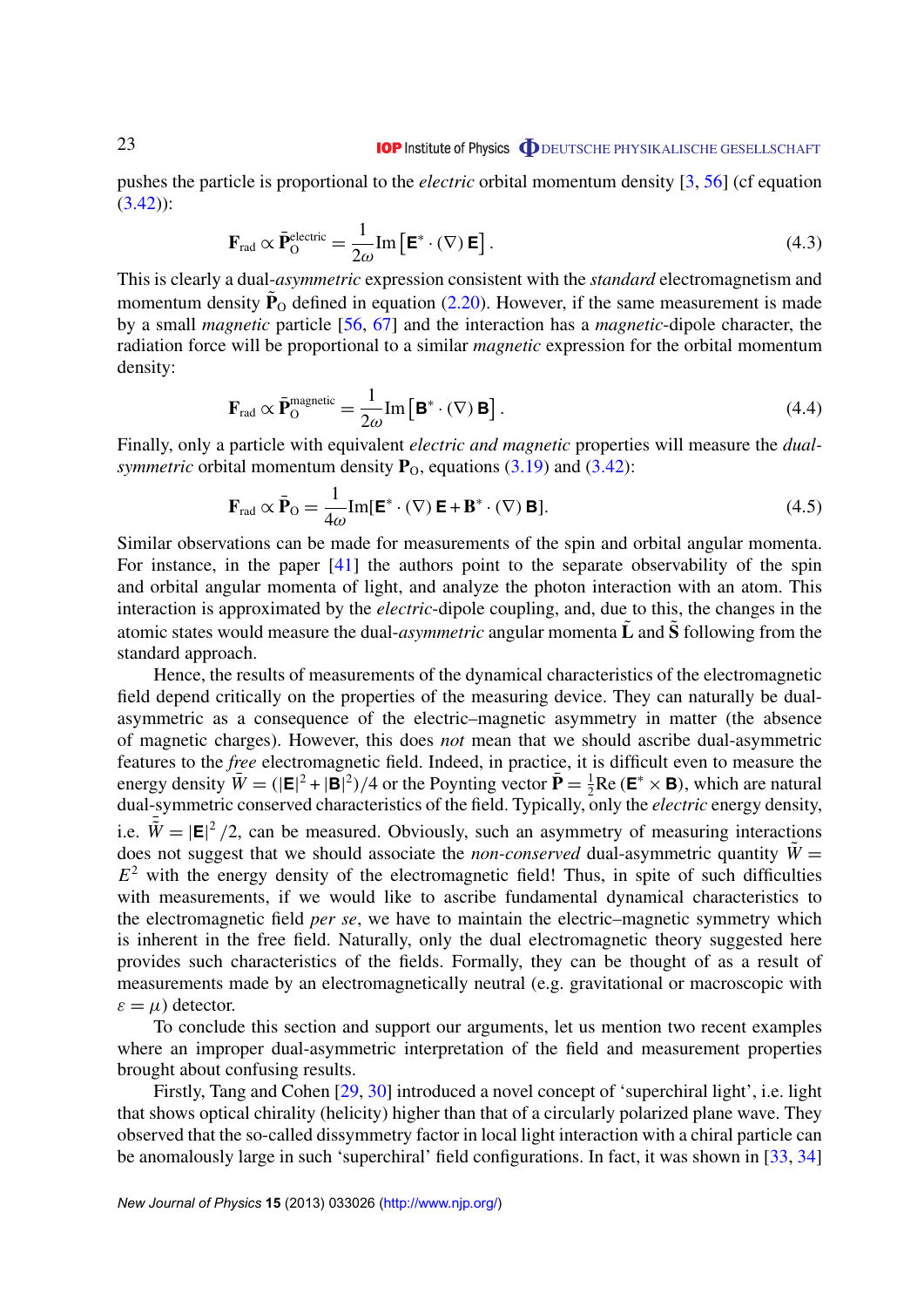<span id="page-24-0"></span>that this enhanced chiral response arises *not* from extraordinary properties of the optical chirality or helicity density—it can never exceed the limit  $\left| \bar{H}/\bar{W} \right|_{\text{max}} = 1/\omega$  of a circularly polarized plane wave. Instead, this is a property of the *particle* involving the *electric*-dipole interaction which is sensitive only to the *electric* energy density, i.e.  $\tilde{W} = |\mathbf{E}|^2/2$ . This electric energy density appears in the denominator of the dissymmetry factor and causes its enhancement in the vicinity of the electric-field nodes. If a magnetic-dipole coupling of equal strength were also present, the dissymmetry factor would have never been larger than that of a circularly polarized plane wave  $[68]$ .

Secondly, some of us described an unusual transverse spin angular momentum of linearly polarized evanescent (e.g. surface plasmon–polariton) electromagnetic waves [\[53\]](#page-28-0). This was followed by the paper [\[69\]](#page-28-0) which claims that such a spin is *present* only in transverse-*magnetic* modes and *absent* in transverse-*electric* waves, and even that 'the rotation of the magnetic field cannot generate spin'. Such misleading conclusions appeared because of the use of the dual-asymmetric definition of the spin density  $\tilde{\mathbf{S}}$ ,  $\tilde{\mathbf{S}} = \frac{1}{2}$  $\frac{1}{2\omega}$ Im (**E**<sup>\*</sup> × **E**), appearing in standard electromagnetism. Obviously, the presence of the angular momentum of the free field should not be attributed solely to the electric rather than magnetic field. The use of the proper dualsymmetric spin density  $S$  and equation  $(3.45)$  removes this problem, so that both transverseelectric and transverse-magnetic evanescent modes carry the same spin angular momentum [\[53\]](#page-28-0).

#### **5. Concluding remarks**

To summarize, we have constructed a classical Lagrangian electromagnetism possessing *dual symmetry* with respect to the electric and magnetic fields. This symmetry is a fundamental property of Maxwell equations which corresponds to the *helicity conservation* law, where the *helicity flux density* coincides with the *spin angular-momentum density*. Therefore, we conclude that the dual symmetry is also closely related to the separation of the *spin* and *orbital* degrees of freedom in the electromagnetic field. It is important to note that such a separation can only be made using *canonical* Noether currents corresponding to the Poincaré symmetries (i.e. canonical energy–momentum and angular-momentum tensors).

The standard Lagrangian formulation of electromagnetism lacks the dual symmetry, and the helicity conservation is derived in a non-trivial way  $[12]$ . Components of the canonical energy–momentum and angular-momentum tensors also lack dual symmetry and contain important discrepancies. In particular, spin density *differs* from the helicity flux density, a *false* (non-conserved) energy density appears in the boost momentum, etc. In addition, both local and integral values of the spin and orbital angular momenta are not dual symmetric, which is bizarre for the free electromagnetic field.

In contrast, the dual electromagnetism suggested in this paper is free of all these drawbacks. The helicity conservation naturally appears here as the basic current from the  $U(1)$  gauge transformation. The canonical energy–momentum and angular-momentum tensors provide a meaningful and dual-symmetric separation of the spin and orbital degrees of freedom of the field. In particular, the spin density *coincides* with the helicity flux density, the *true* energy density appears in the boost momentum, and so on. The spin and orbital momentum and angular-momentum densities following from the dual electromagnetism are in agreement with the expressions suggested recently within several other approaches [\[3,](#page-26-0) [42–44\]](#page-27-0). Thus, the dual electromagnetic theory inherently contains straightforward and physically meaningful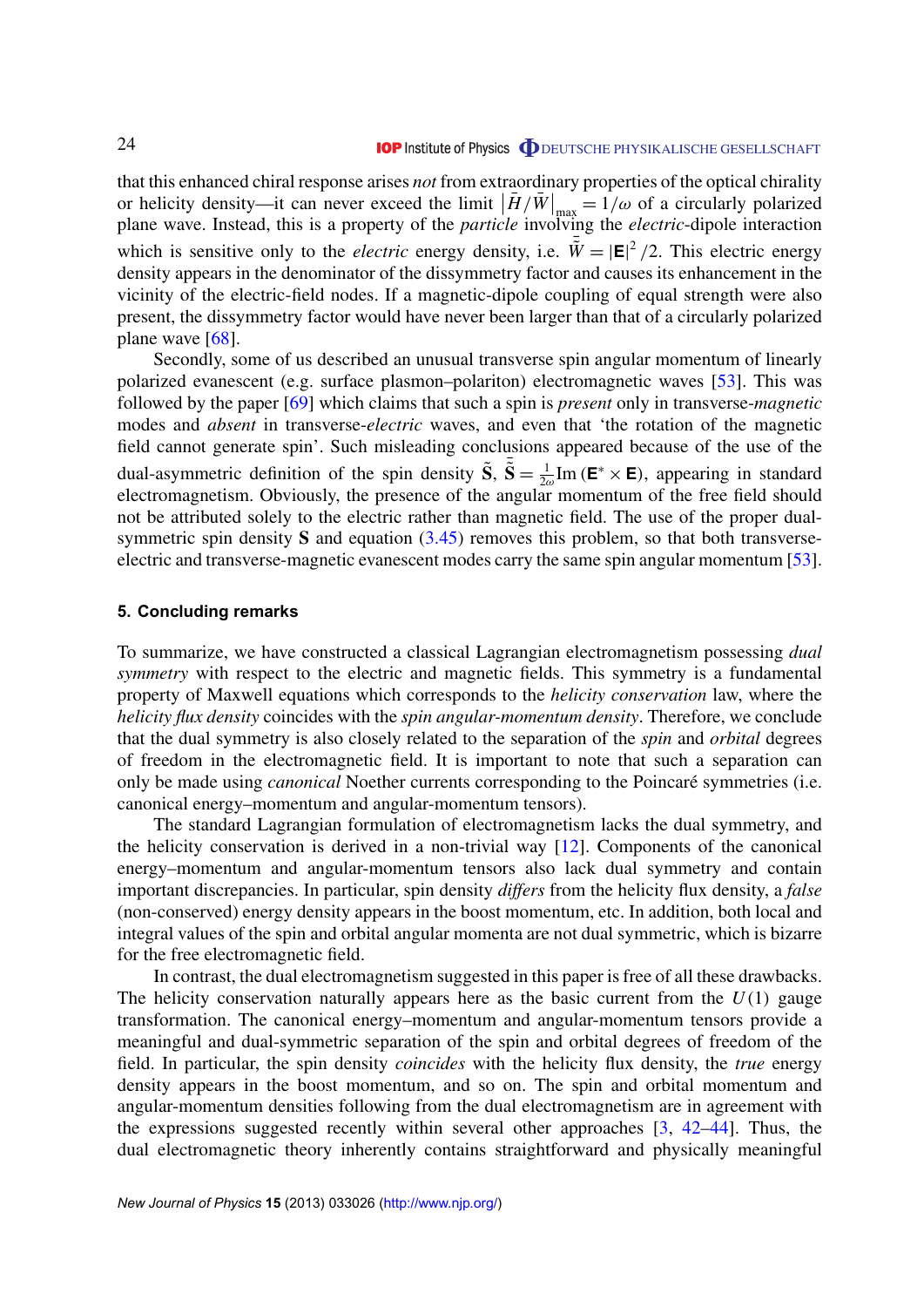descriptions of the helicity, spin and orbital characteristics of light. A comparative summary of the main conserved quantities in the standard and dual electromagnetic theories is shown in figure [1.](#page-13-0)

In addition to the formal consideration of the characteristics of the free electromagnetic field, we have discussed their measurability and possible observable consequences of the two theories. It should be taken into account that any measurement of the field characteristics involves *light–matter interactions* and can critically depend on the properties of the *measuring device*. Therefore, the dual symmetry can be *broken* by the measuring device, which is typically sensitive to the *electric* rather than magnetic parts of the optical fields. Understanding the inherent dual symmetry of the free field and asymmetry of matter offers a powerful tool for the analysis of light–matter interactions and suggests clarifications and deeper interpretations of a number of experimental and theoretical results [\[29,](#page-27-0) [30,](#page-27-0) [36,](#page-27-0) [41,](#page-27-0) [53–56,](#page-28-0) [58,](#page-28-0) [59,](#page-28-0) [67–69\]](#page-28-0). At the same time, the dual asymmetry of measuring devices does *not* mean that one should ascribe dual-asymmetric non-conserved characteristics (e.g. the false energy density  $\tilde{W} = E^2$ ) to the electromagnetic field. Therefore, all fundamental characteristics of the free field must be dual-symmetric, as they appear only within the dual electromagnetism.

Importantly, the spin and orbital angular momenta and local energy fluxes are regarded as separably observable quantities in optics. Probe particles move and spin, experiencing the local action of orbital and spin degrees of freedom of the field. If such particles have equivalent electric and magnetic properties, their evolution corresponds to the spin density and orbital energy flux which appear in the dual electromagnetism. Furthermore, the spatial distribution of the field energy density (including both electric and magnetic parts) is directly related to the orbital angular momentum of the field [\[42,](#page-27-0) [60\]](#page-28-0). This distribution is consistent with the dualsymmetric orbital angular momentum obtained in our theory rather than with that following from the standard electromagnetic theory.

Thus, it seems that there are grounds to discriminate between the two formulations of electromagnetism in favor of the dual version. This raises a provocative question on classical field theory: *can we discriminate between different field Lagrangians leading to the same equations of motion?* The usually assumed answer is 'no'. However, from our consideration it follows that if the spin and orbital angular momenta and local currents are measurable, then the answer is 'yes'. (Different Lagrangians yield different Noether currents and different spin and orbital angular momenta.) A similar question was considered in a recent paper [\[61\]](#page-28-0), discussing non-relativistic quantum mechanics and ways to discriminate between different possible definitions of the local probability current. It is argued there that *quantum weak measurements* of the field momentum allow measurements of the local current and enable the singling out one particular definition of the current. Indeed, this was experimentally implemented for an electromagnetic field in [\[65\]](#page-28-0). Thus, it seems that modern concepts of quantum measurements and classical field theories are in contradiction with each other. The probable resolution of this contradiction lies in the separation of the 'measured' and 'measuring' systems. Light and matter are considered as a single macro-system in field theory, while 'matter measures light' in the quantum weak-measurement approach. Apparently, both points of view make physical sense in their corresponding areas of validity.

Finally, we have considered only *classical* electromagnetism. Field quantization and possible manifestations of the dual electromagnetism in *quantum electrodynamics* raise intriguing and non-trivial questions. Interaction with matter must be included in such a theory even if it only appears via virtual particles. Should the matter include magnetic monopoles or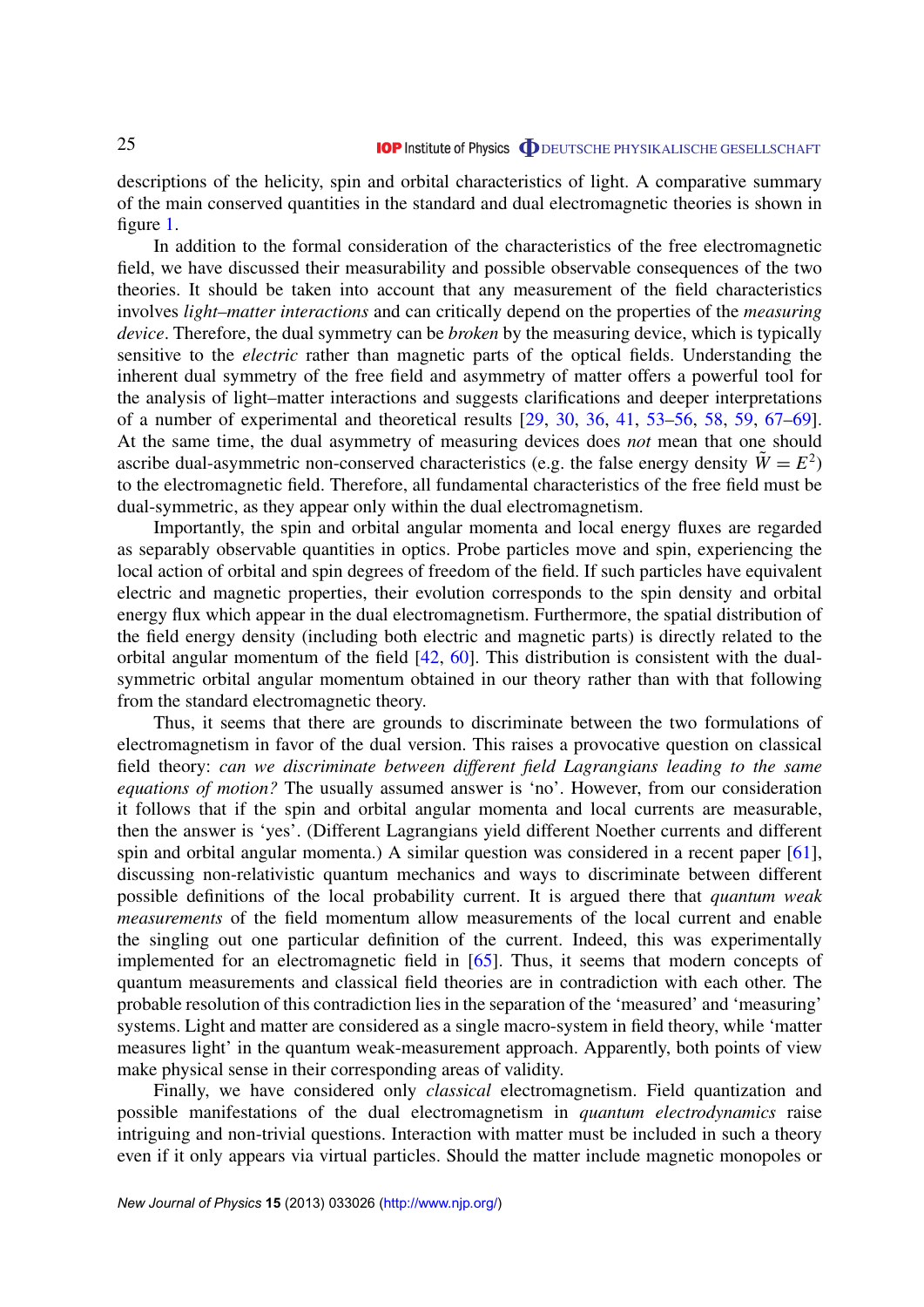<span id="page-26-0"></span>should there be a dual-symmetry breaking mechanism? Will this affect observable quantities in quantum electrodynamics, such as atomic-level shifts, particle-scattering cross-section, etc? We hope that this paper motivates the analysis of quantum aspects of dual electromagnetism.

#### **Acknowledgments**

We are grateful to Stanley Deser and Yakov Shnir for fruitful and critical correspondence, to Ioannis Bakas, Michael Berry, Yuri Bliokh, Mark Dennis, and Abraham Kofman for helpful discussions and to Igor Ivanov for bringing [\[20\]](#page-27-0) to our attention. This work was partially supported by the European Commission (Marie Curie Action), Army Research Office, JSPS-RFBR contract no. 12-02-92100, Grant-in-Aid for Scientific Research (S) from MEXT Kakenhi on quantum cybernetics and the Japan Society for the Promotion of Science via its FIRST program.

*Note added.* After posting the first version of this paper in arXiv, another paper by Cameron and Barnett discussing dual-symmetric electromagnetism based on the Lagrangian [\(3.2\)](#page-12-0) was submitted to the *New J. Phys.* [\[70\]](#page-28-0). This also brought some previous relevant works [\[71–73\]](#page-28-0) to our attention. Papers [\[70–73\]](#page-28-0) examine a number of additional conservation laws: Lipkin's zilches and those corresponding to special conformal symmetries. However, they do not treat *canonical* Noether currents corresponding to the Poincaré symmetries, which provide a separation of the spin and orbital degrees of freedom. Therefore, while Cameron and Barnett consider the dual-symmetric formalism as 'an alternative rather than a replacement' to the standard approach, we argue that the choice of the Lagrangian makes a difference and has important physical consequences. Note also that our complex Riemann–Silbersteinlike formalism sheds light on the appearance of the 'trivial partners' in the conservation laws discussed in [\[70\]](#page-28-0). Using the complex potential  $X^{\alpha} = A^{\alpha} + i C^{\alpha}$ , one can see that the partner conformal transformations (6.18) in [\[70\]](#page-28-0) represent regular conformal transformations (6.11) but with *imaginary* parameters. In particular, this explains the partner relations between the spin rotation and boost symmetries—a Lorentz boost is a rotation of the Riemann–Silberstein vector by an imaginary angle [\[38\]](#page-27-0). Correspondingly, the partner Noether currents are given by the real and imaginary parts of the same complex tensors in our formalism.

#### **References**

- [1] Heaviside O 1892 *Phil. Trans. R. Soc.* A **183** [423](http://dx.doi.org/10.1098/rsta.1892.0011)
- [2] Larmor J 1897 *Phil. Trans. R. Soc.* A **190** [205](http://dx.doi.org/10.1098/rsta.1897.0020)
- [3] Berry M V 2009 *J. Opt. A: Pure Appl. Opt.* **11** [094001](http://dx.doi.org/10.1088/1464-4258/11/9/094001)
- [4] Dirac P A M 1931 *Proc. R. Soc. Lond.* A **[133](http://dx.doi.org/10.1098/rspa.1931.0130)** 60 Dirac P A M 1948 *Phys. Rev.* **74** [817](http://dx.doi.org/10.1103/PhysRev.74.817)
- [5] Cabibbo N and Ferrari E 1962 *Nuovo Cimento* **23** [1147](http://dx.doi.org/10.1007/BF02731275)
- [6] Schwinger J 1966 *Phys. Rev.* **144** [1087](http://dx.doi.org/10.1103/PhysRev.144.1087)
- [7] Rohrlich F 1966 *Phys. Rev.* **150** [1104](http://dx.doi.org/10.1103/PhysRev.150.1104)
- [8] Zwanziger D 1968 *Phys. Rev.* **176** [1489](http://dx.doi.org/10.1103/PhysRev.176.1489)
- [9] Zwanziger D 1971 *Phys. Rev.* D **3** [880](http://dx.doi.org/10.1103/PhysRevD.3.880)
- [10] Han M Y and Biedenharn L C 1971 *Nuovo Cimento* **2** [544](http://dx.doi.org/10.1007/BF02899873)
- [11] Mignani B and Ricami E 1975 *Nuovo Cimento* **30** [533](http://dx.doi.org/10.1007/BF02730485)
- [12] Deser S and Teitelboim C 1976 *Phys. Rev.* D **13** [1592](http://dx.doi.org/10.1103/PhysRevD.13.1592) Deser S 1982 *J. Phys. A: Math. Gen.* **15** [1053](http://dx.doi.org/10.1088/0305-4470/15/3/039)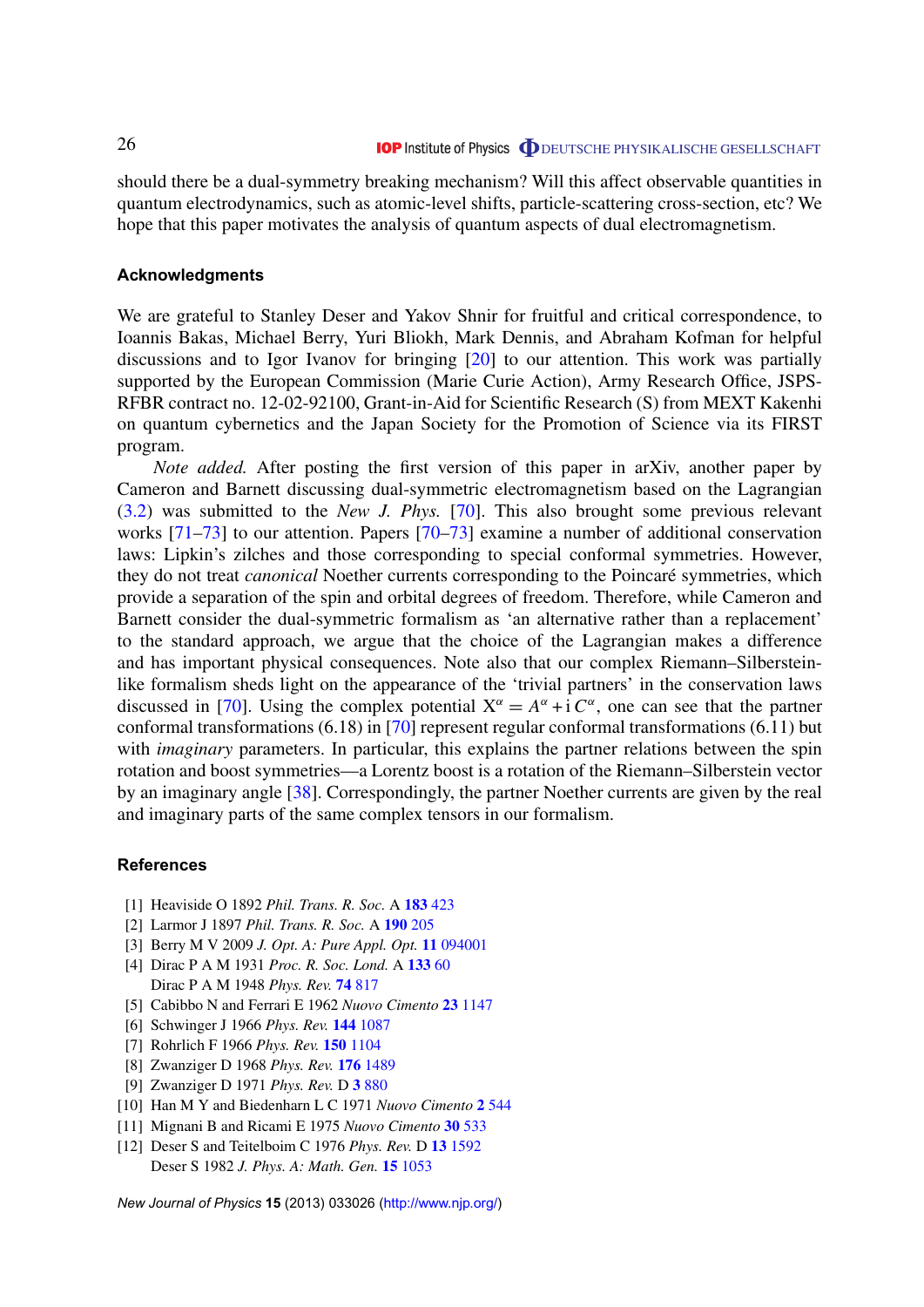- **IOP** Institute of Physics **ODEUTSCHE PHYSIKALISCHE GESELLSCHAFT**
- [13] Gambini R and Salamó S 1979 *Nuovo Cimento* 49 [276](http://dx.doi.org/10.1007/BF02896727)
- Gambini R, Salamó S and Trias A 1980 Lett. Nuovo Cimento 27 [385](http://dx.doi.org/10.1007/BF02817201)
- [14] Schwarz J H and Sen A 1994 *Nucl. Phys.* B **[411](http://dx.doi.org/10.1016/0550-3213(94)90053-1)** 35
- [15] Pasti P, Sorokin D and Tonin M 1995 *Phys. Rev.* D **52** [R4277](http://dx.doi.org/10.1103/PhysRevD.52.R4277)
- [16] Khoudeir A and Pantoja N R 1996 *Phys. Rev.* D **53** [5974](http://dx.doi.org/10.1103/PhysRevD.53.5974)
- [17] Singleton D 1995 *Int. J. Theor. Phys.* **34** [37](http://dx.doi.org/10.1007/BF00670985)
- [18] Singleton D 1996 *Am. J. Phys.* **64** [452](http://dx.doi.org/10.1119/1.18191)
- [19] Kato A and Singleton D 2002 *Int. J. Theor. Phys.* **41** [1563](http://dx.doi.org/10.1023/A:1020192616580)
- [20] Shnir Y M 2005 *Magnetic Monopoles* (Berlin: Springer)
- [21] Bakas I 2009 arXiv[:0910.1739v1](http://arxiv.org/abs/0910.1739v1)
- [22] Lipkin D 1964 *J. Math. Phys.* **5** [696](http://dx.doi.org/10.1063/1.1704165)
- [23] Candlin D J 1965 *Nuovo Cimento* **37** [1390](http://dx.doi.org/10.1007/BF02783348)
- [24] O'Connel R F and Tompkins D R 1965 *Nuovo Cimento* **39** [391](http://dx.doi.org/10.1007/BF02814297)
- [25] Rañada A F 1992 *Eur. J. Phys.* **[13](http://dx.doi.org/10.1088/0143-0807/13/2/003)** 70
- [26] Ranada A F 1992 ˜ *J. Phys. A: Math. Gen.* **25** [1621](http://dx.doi.org/10.1088/0305-4470/25/6/020)
- [27] Afanasiev G N and Stepanovsky Y P 1996 *Nuovo Cimento* A **[109](http://dx.doi.org/10.1007/BF02731014)** 271
- [28] Trueba J L and Rañada A F 1996 *Eur. J. Phys.* **17** [141](http://dx.doi.org/10.1088/0143-0807/17/3/008)
- [29] Tang Y and Cohen A E 2010 *Phys. Rev. Lett.* **104** [163901](http://dx.doi.org/10.1103/PhysRevLett.104.163901)
- [30] Tang Y and Cohen A E 2011 *Science* **332** [333](http://dx.doi.org/10.1126/science.1202817)
- [31] Hendry E *et al* 2010 *Nature Nanotechnol.* **5** [783](http://dx.doi.org/10.1038/nnano.2010.209) Hendry E *et al* 2012 *Nano Lett.* **12** [3640](http://dx.doi.org/10.1021/nl3012787)
- [32] Rosales-Guzmán C, Volke-Sepulveda K and Torres J P 2012 *Opt. Lett.* **37** [3486](http://dx.doi.org/10.1364/OL.37.003486)
- [33] Bliokh K Y and Nori F 2011 *Phys. Rev.* A **83** [021803](http://dx.doi.org/10.1103/PhysRevA.83.021803)
- [34] Andrews D L and Coles M M 2012 *Opt. Lett.* **37** [3009](http://dx.doi.org/10.1364/OL.37.003009) Coles M M and Andrews D L 2012 *Phys. Rev.* A **85** [063810](http://dx.doi.org/10.1103/PhysRevA.85.063810)
- [35] Cameron R P, Barnett S M and Yao A M 2012 *New J. Phys.* **14** [053050](http://dx.doi.org/10.1088/1367-2630/14/5/053050) Barnett S M, Cameron R P and Yao A M 2012 *Phys. Rev.* A **86** [013845](http://dx.doi.org/10.1103/PhysRevA.86.013845)
- [36] Fernandez-Corbaton I *et al* 2012 arXiv[:1206.0868](http://arxiv.org/abs/1206.0868) Fernandez-Corbaton I *et al* 2012 *Phys. Rev.* A **86** [042103](http://dx.doi.org/10.1103/PhysRevA.86.042103)
- [37] Soper D E 1976 *Classical Field Theory* (New York: Wiley)
- [38] Landau L D and Lifshitz E M 1994 *The Classical Theory of Fields* (Amsterdam: Butterworth-Heinemann)
- [39] Cohen-Tannoudji C, Dupont-Roc J and Grynberg G 1989 *Photons and Atoms* (New York: Wiley)
- [40] Belinfante F J 1939 *Physica* **6** [887](http://dx.doi.org/10.1016/S0031-8914(39)90090-X) Belinfante F J 1940 *Physica* **7** [449](http://dx.doi.org/10.1016/S0031-8914(40)90091-X)
- [41] van Enk S J and Nienhuis G 1994 *J. Mod. Opt.* **41** [963](http://dx.doi.org/10.1080/09500349414550911) van Enk S J and Nienhuis G 1994 *Europhys. Lett.* **25** [497](http://dx.doi.org/10.1209/0295-5075/25/7/004)
- [42] Bliokh K Y *et al* 2010 *Phys. Rev.* A **82** [063825](http://dx.doi.org/10.1103/PhysRevA.82.063825)
- [43] Barnett S M 2010 *J. Mod. Opt.* **57** [1339](http://dx.doi.org/10.1080/09500341003654427) Barnett S M 2011 *J. Opt.* **13** [064010](http://dx.doi.org/10.1088/2040-8978/13/6/064010)
- [44] Bialynicki-Birula I and Bialynicki-Birula Z 2011 *J. Opt.* **13** [064014](http://dx.doi.org/10.1088/2040-8978/13/6/064014)
- [45] Bialynicki-Birula I 1996 *Prog. Opt.* **36** [245](http://dx.doi.org/10.1088/2040-8978/13/6/064014) Bialynicki-Birula I 1994 *Acta Phys. Pol.* **86** 97 Bialynicki-Birula I and Bialynicki-Birula Z 2013 *J. Phys. A: Math. Theor.* **46** 053001
- [46] Noether E 1918 *Nachr. Akad. Wiss. Gottingen Math.-Phys. Kl.* **2** 235
- [47] Bliokh K Y and Nori F 2012 *Phys. Rev. Lett.* **108** [120403](http://dx.doi.org/10.1103/PhysRevLett.108.120403)
- [48] Ohanian H C 1986 *Am. J. Phys.* **54** [500](http://dx.doi.org/10.1119/1.14580)
- [49] Mita K 2000 *Am. J. Phys.* **68** [259](http://dx.doi.org/10.1119/1.19421)
- [50] Witting C 2009 *J. Phys. Chem.* A **113** [15320](http://dx.doi.org/10.1021/jp906255u)

*New Journal of Physics* **15** (2013) 033026 [\(http://www.njp.org/\)](http://www.njp.org/)

<span id="page-27-0"></span>27